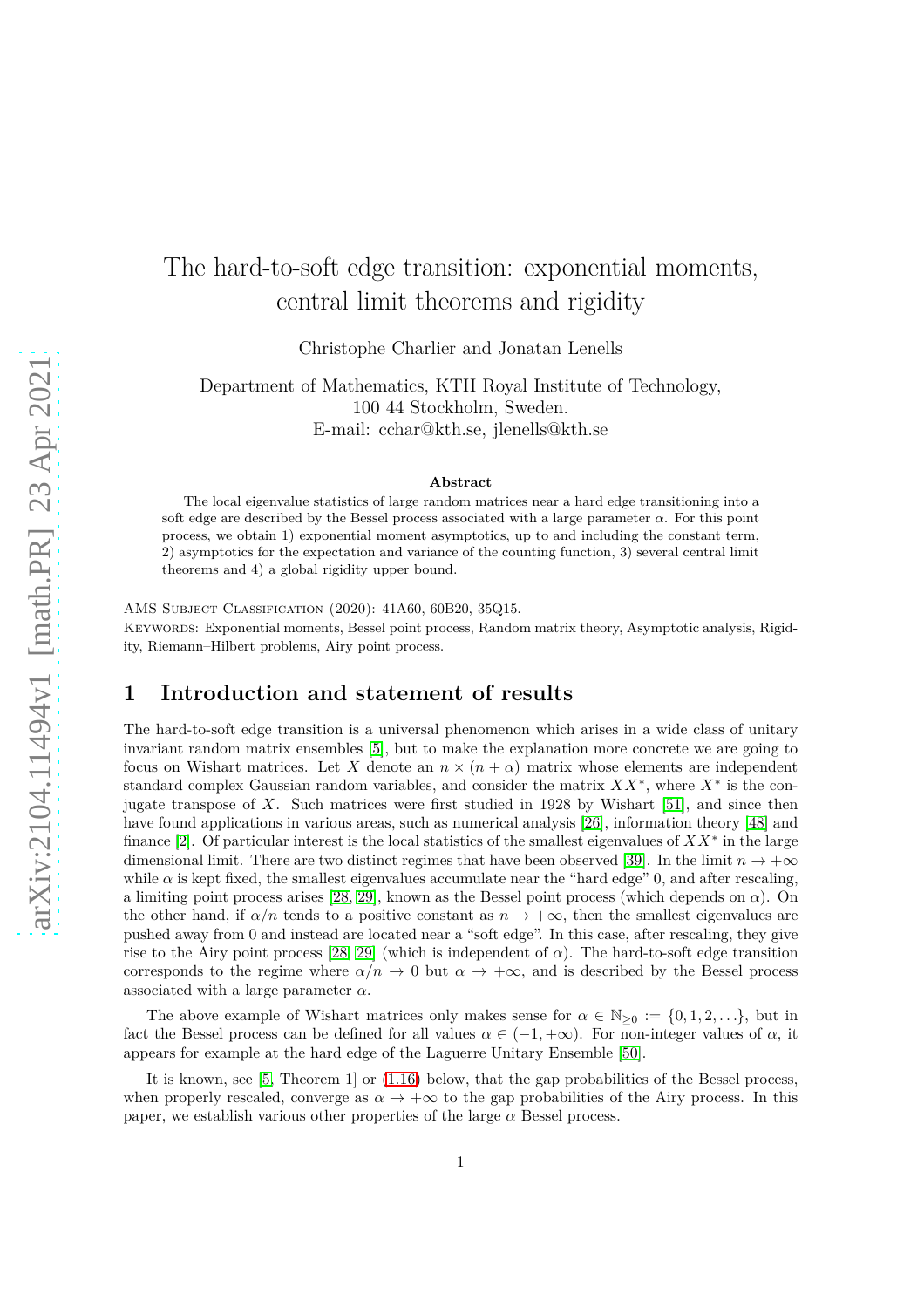The Bessel point process is a determinantal point process on  $[0, +\infty)$  whose kernel is given by

$$
K_{\alpha}^{\text{Be}}(x,y) = \frac{J_{\alpha}(\sqrt{x})\sqrt{y}J_{\alpha}'(\sqrt{y}) - \sqrt{x}J_{\alpha}'(\sqrt{x})J_{\alpha}(\sqrt{y})}{2(x-y)}, \qquad \alpha > -1,
$$
 (1.1)

where  $J_\alpha$  is the Bessel function of the first kind of order  $\alpha$ . As  $\alpha$  increases, the Bessel process increasingly favors configurations whose points are further away from 0. We refer to [\[47,](#page-45-7) [4,](#page-44-2) [35\]](#page-45-8) for several surveys on determinantal point processes.

We emphasize that the Bessel process studied in this paper arises near hard edges of unitary invariant random matrix ensembles. The generalization of this process to the so-called *β*-ensembles has been introduced in [\[43\]](#page-45-9) and is not determinantal. Its transition to the  $\beta$  soft edge has been studied in [\[43,](#page-45-9) [44,](#page-45-10) [25\]](#page-44-3). We also mention that other types of hard-to-soft edge transitions than the one considered here have been studied in e.g. [\[19,](#page-44-4) [36,](#page-45-11) [52\]](#page-45-12).

Let us introduce the parameters

$$
m \in \mathbb{N}_{>0}, \quad \vec{u} = (u_1, \dots, u_m) \in \mathbb{R}^m \quad \text{and} \quad \vec{x} = (x_1, \dots, x_m) \in \mathbb{R}_{\text{ord}}^{+,m},
$$
 (1.2)

where  $\mathbb{R}_{\text{ord}}^{+,m} := \{ \vec{x} = (x_1, \ldots, x_m) : 0 < x_1 < x_2 < \cdots < x_m < +\infty \}.$  Our main interest in this work lies in the generating function of the Bessel process, which can be written as the following exponential moments

$$
E_{\alpha}(\vec{x}, \vec{u}) := \mathbb{E}\left[\prod_{j=1}^{m} e^{u_j N_{\alpha}(x_j)}\right],
$$
\n(1.3)

where  $N_{\alpha}(x)$  denotes the random variable that counts the number of points  $\leq x$  in the Bessel process. It is known that  $E_{\alpha}(\vec{x}, \vec{u})$  can be naturally expressed in terms of the solution to a system of *m* coupled Painlev´e V equations [\[49,](#page-45-13) [17\]](#page-44-5). The goal of this paper is to obtain precise *exponential moment asymptotics* for  $E_\alpha(r\vec{x}, \vec{u})$  as  $r \to +\infty$  in the critical regime where  $\alpha \to +\infty$ . Exponential moment asymptotics have attracted considerable attention recently, partly due to their relevance for the global rigidity of the associated point process, see Section [1.3.](#page-8-0) Such asymptotics have been obtained for various point processes, see [\[3,](#page-44-6) [9,](#page-44-7) [6,](#page-44-8) [13\]](#page-44-9) for the sine process, [\[8,](#page-44-10) [12\]](#page-44-11) for the Bessel process with *α* fixed (or bounded), [\[7,](#page-44-12) [15\]](#page-44-13) for the Airy process, [\[16\]](#page-44-14) for the Meijer-*G* and Wright's generalized Bessel process, and [\[20\]](#page-44-15) for the Pearcey process. In this work, we obtain asymptotics for  $E_\alpha(r\vec{x}, \vec{u})$  as  $r \to +\infty$  uniformly in  $\alpha$  and  $\vec{x}$  in a way that allows us to discuss the transition to the Airy exponential moment asymptotics, and to obtain a precise matching, up to and including the constant term, with the known exponential moment asymptotics from [\[8,](#page-44-10) [12\]](#page-44-11) for the Bessel process with  $\alpha$  bounded. More precisely, our main result is stated in Theorem [1.1](#page-2-0) and describes the asymptotics of  $E_\alpha(r\vec{x}, \vec{u})$ in the following three regimes:

1.  $r \to +\infty$ ,  $\alpha = a\sqrt{r} \to +\infty$  with  $a, x_1, \ldots, x_m > 0$  fixed (or mildly varying),

2. 
$$
r \to +\infty
$$
,  $\alpha = a\sqrt{r} \to +\infty$ ,  $a \to 0$  with  $x_1, \ldots, x_m > 0$  fixed (or mildly varying),

3. 
$$
r \to +\infty
$$
,  $\alpha = a\sqrt{r} \to +\infty$ , a fixed, and the points  $x_j$  converging sufficiently slowly to  $a^2$ .

The second regime, in which  $a \to 0$ , requires a different (and more delicate) proof than the other two, and allows for a matching with the results of [\[8,](#page-44-10) [12\]](#page-44-11) for the Bessel process with *α* bounded, see Corollary [1.2.](#page-3-0) The third regime is needed to discuss the transition to the Airy exponential moment asymptotics obtained in [\[7,](#page-44-12) [15\]](#page-44-13), see Corollary [1.3.](#page-4-1)

Theorem [1.1](#page-2-0) encodes significant information about the hard-to-soft edge transition: we can deduce from it large *r* asymptotics for the expectation and the variance of  $N_\alpha(rx)$ , see Corollary [1.4,](#page-5-0) several central limit theorems (CLTs), see Corollaries [1.7](#page-6-0) and [1.8,](#page-7-0) and an upper bound for the global rigidity of the process, see Theorem [1.11.](#page-10-0)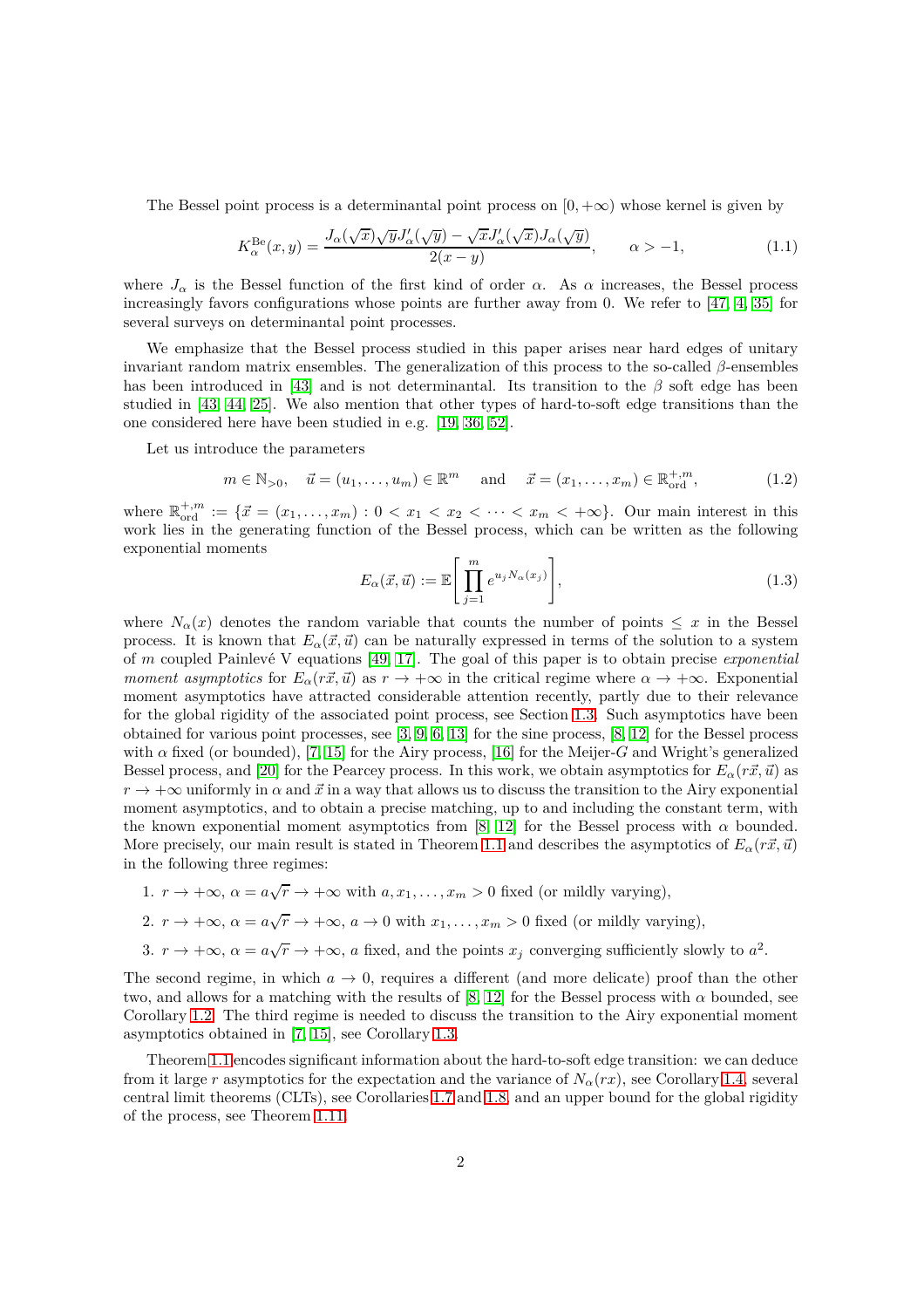<span id="page-2-2"></span><span id="page-2-0"></span>**Theorem 1.1** (Exponential moment asymptotics for the large  $\alpha$  Bessel process).

*1. Let*  $m \in \mathbb{N}_{>0}$ , and let

$$
a \in (0, +\infty), \quad \vec{u} = (u_1, \dots, u_m) \in \mathbb{R}^m \quad and \quad \vec{x} = (x_1, \dots, x_m) \in \mathbb{R}^{+,m}_{\text{ord}},
$$
 (1.4)

*be such that*

<span id="page-2-9"></span><span id="page-2-5"></span><span id="page-2-1"></span>
$$
0 < x_1 < \dots < x_{n-1} < a^2 < x_n < \dots < x_m
$$

 $with \ n \in \{1, \ldots, m+1\}, \ x_0 := 0, \ x_{m+1} := +\infty, \ and \ for \ r > 0, \ define \ \alpha = a\sqrt{r}. \ As \ r \to +\infty,$ *we have*

$$
E_{\alpha}(r\vec{x},\vec{u}) = \exp\left(\sum_{j=n}^{m} u_j \mu_{\alpha}(rx_j) + \sum_{j=n}^{m} \frac{u_j^2}{2} \sigma_{\alpha}^2(rx_j) + \sum_{n \le j < k \le m} u_j u_k \Sigma_a(x_k, x_j) + \sum_{j=n}^{m} \log\left(G(1 + \frac{u_j}{2\pi i})G(1 - \frac{u_j}{2\pi i})\right) + \mathcal{O}\left(\frac{\log r}{\sqrt{r}}\right)\right), \quad (1.5)
$$

*where G is Barnes' G*-function, and  $\mu_{\alpha}$ ,  $\sigma_{\alpha}^2$  and  $\Sigma_a$  are given by

$$
\mu_{\alpha}(rx) = \frac{1}{\pi} \int_{\alpha^2}^{rx} \frac{\sqrt{u - \alpha^2}}{2u} du = \frac{\sqrt{r}}{\pi} \int_{a^2}^{x} \frac{\sqrt{u - a^2}}{2u} du,
$$
\n(1.6)

$$
\sigma_{\alpha}^{2}(rx) = \frac{\log\left(4(rx - \alpha^{2})^{3/2}(rx)^{-1}\right)}{2\pi^{2}} = \frac{\log r}{4\pi^{2}} + \frac{\log\left(4(x - \alpha^{2})^{3/2}x^{-1}\right)}{2\pi^{2}},
$$
(1.7)

<span id="page-2-6"></span>
$$
\Sigma_a(x_k, x_j) = \frac{1}{2\pi^2} \log \left( \frac{\sqrt{x_j - a^2} + \sqrt{x_k - a^2}}{|\sqrt{x_j - a^2} - \sqrt{x_k - a^2}|} \right).
$$
\n(1.8)

*Furthermore, the asymptotics* [\(1.5\)](#page-2-1) *are uniform for*  $(x_1, \ldots, x_{n-1}, a^2, x_n, \ldots, x_m)$  *in compact* subsets of  $\mathbb{R}^{+,m+1}_{ord}$ , and uniform for  $u_1, \ldots, u_m$  in compact subsets of  $\mathbb{R}$ .

- <span id="page-2-3"></span>2. Let  $m \in \mathbb{N}_{>0}$ ,  $\vec{u} \in \mathbb{R}^m$  and  $\vec{x} \in \mathbb{R}_{\text{ord}}^{+,m}$ , and for  $r > 0$  and  $a \in (0, x_1)$ , define  $\alpha = a\sqrt{r}$ . The  $a$ symptotics of  $E_\alpha(r\vec{x}, \vec{u})$  as  $r \to +\infty$  and simultaneously  $a \to 0$ ,  $a\sqrt{r} \to +\infty$  are also given *by the right-hand side of* [\(1.5\)](#page-2-1) *(necessarily with*  $n = 1$ *). Furthermore, these asymptotics are uniform for*  $u_1, \ldots, u_m$  *in compact subsets of*  $\mathbb{R}$ *, and uniform for*  $\vec{x}$  *in compact subsets of*  $\mathbb{R}^{+,m}_{\text{ord}}$ *.*
- <span id="page-2-4"></span>*3. Let*  $m \in \mathbb{N}_{>0}$  and  $a \in (0, +\infty)$  be fixed, let  $\vec{u} \in \mathbb{R}^m$  and  $\vec{x} \in \mathbb{R}_{\text{ord}}^{+,m}$ , and for  $r > 0$ , define  $\alpha = a\sqrt{r}$ . Assume that  $0 < a^2 < x_1 < \cdots < x_m$  and that the points  $\{x_j\}_1^m$  tend to  $a^2$  at the *same sufficiently slow rate in the sense that the following hold:*

$$
|x_m - a^2| \to 0 \text{ as } r \to +\infty,
$$
\n(1.9a)

$$
\frac{x_j - a^2}{x_m - a^2}
$$
 stays in a bounded subset of  $(0, +\infty)$  for each  $j = 1, ..., m - 1$ , (1.9b)

$$
\frac{\log r}{|x_m - a^2|^4 \sqrt{r}} \to 0 \text{ as } r \to +\infty. \tag{1.9c}
$$

*In this regime, the asymptotics of*  $E_\alpha(r\vec{x}, \vec{u})$  *as*  $r \to +\infty$  *are given by the right-hand side of* [\(1.5\)](#page-2-1) *but with the error term*  $\mathcal{O}(\log r/\sqrt{r})$  *replaced by* 

<span id="page-2-10"></span><span id="page-2-8"></span><span id="page-2-7"></span>
$$
\mathcal{O}\bigg(\frac{\log r}{|x_m - a^2|^4 \sqrt{r}}\bigg). \tag{1.10}
$$

*Furthermore, these asymptotics are also uniform for*  $u_1, \ldots, u_m$  *in compact subsets of*  $\mathbb{R}$ *.*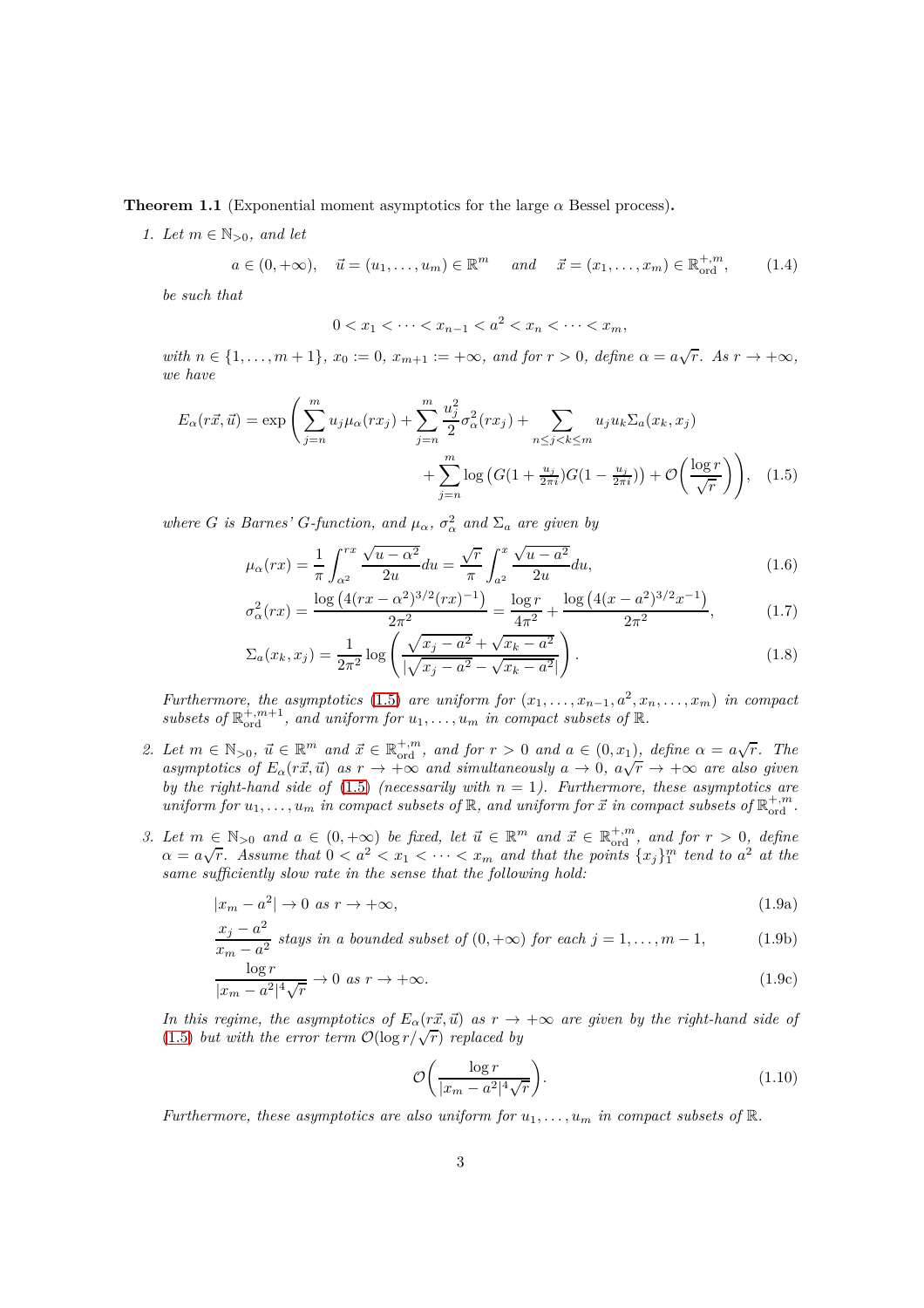*The asymptotic formulas in each of the above three regimes can be differentiated any number of times with respect to*  $u_1, \ldots, u_m$  *at the cost of increasing slightly the error term as follows. Let*  $\vec{E}_{\alpha}(r\vec{x}, \vec{u})$ *be the right-hand side of* [\(1.5\)](#page-2-1) *without the error term and let*  $\mathcal{E} = \log E_\alpha(r\vec{x}, \vec{u}) - \log \widetilde{E}_\alpha(r\vec{x}, \vec{u})$  *be* the error term. If  $k_1, ..., k_m \in \mathbb{N}_{\geq 0}$ ,  $k = k_1 + ... + k_m \geq 1$  and  $\partial_u^k = \partial_{u_1}^{k_1} ... \partial_{u_m}^{k_m}$ , then

<span id="page-3-3"></span><span id="page-3-2"></span>
$$
\partial_u^k \mathcal{E} = \mathcal{O}\left(\frac{(\log r)^k}{\sqrt{r}}\right) \qquad \text{for regimes 1 and 2,}
$$
\n
$$
\partial_u^k \mathcal{E} = \mathcal{O}\left(\frac{(\log r)^k}{|x_m - a^2|^4 \sqrt{r}}\right) \qquad \text{for regime 3.}
$$
\n(1.12)

**Remark 1.** If  $a^2 > x_m$ , i.e.  $n = m + 1$ , then each sum in [\(1.5\)](#page-2-1) should be interpreted as 0.

As stated in part [2](#page-2-3) of Theorem [1.1,](#page-2-0) the error term in [\(1.5\)](#page-2-1) does not get worse as  $a \to 0$ . It is however important in our proof that  $\alpha = a\sqrt{r} \to +\infty$ . The asymptotics of  $E_\alpha(r\vec{x}, \vec{u})$  as  $r \to +\infty$ with  $\alpha$  bounded are not covered by Theorem [1.1,](#page-2-0) but they have been obtained in [\[8,](#page-44-10) eq (1.35)] for  $m = 1$  and in [\[12,](#page-44-11) Theorem 1.1] for  $m \geq 2$ . These asymptotics are given by the right-hand side of [\(1.5\)](#page-2-1) with  $n = 1$  and with  $\mu_{\alpha}, \sigma_{\alpha}^2$  and  $\Sigma_a$  replaced by

$$
\tilde{\mu}_{\alpha}(rx) = \frac{\sqrt{rx}}{\pi} - \frac{\alpha}{2}, \quad \tilde{\sigma}_{\alpha}^2(rx) = \frac{\log(4\sqrt{rx})}{2\pi^2}, \quad \tilde{\Sigma}(x_k, x_j) = \frac{1}{2\pi^2} \log\left(\frac{\sqrt{x_j} + \sqrt{x_k}}{|\sqrt{x_j} - \sqrt{x_k}|}\right), \quad (1.13)
$$

respectively. Corollary [1.2](#page-3-0) below shows that Theorem [1.1](#page-2-0) matches explicitly with [\[12,](#page-44-11) Theorem 1.1] in the regime  $a \to 0$ ,  $\alpha = a\sqrt{r} \to +\infty$ , up to an error  $\mathcal{O}\left(\frac{\log r}{\sqrt{r}} + a^2\sqrt{r}\right)$ . In other words, Theorem [1.1](#page-2-0) and [\[12,](#page-44-11) Theorem 1.1] taken together describe the asymptotics of  $E_{a\sqrt{r}}(r\vec{x}, \vec{u})$  as  $r \to +\infty$ , up to and including the constant, uniformly for  $a \in \left[\frac{\tilde{\alpha}}{\sqrt{r}}, a_0\right]$  for any fixed  $a_0 \in (0, x_1)$  and fixed  $\tilde{\alpha} \in (-1, +\infty)$ .

<span id="page-3-0"></span>**Corollary 1.2** (Matching with the Bessel exponential moment asymptotics with *α* bounded)**.** *Let*  $m \in \mathbb{N}_{>0}$ ,  $\vec{u} \in \mathbb{R}^m$  and  $\vec{x} \in \mathbb{R}_{\text{ord}}^{+,m}$ , and for  $r > 0$  and  $a > 0$ , define  $\alpha = a\sqrt{r}$ . The asymptotics of  $E_{\alpha}(r\vec{x}, \vec{u})$  *as*  $r \to +\infty$  *and simultaneously*  $a \to 0$ ,  $a\sqrt{r} \to +\infty$  *can be written as* 

$$
E_{\alpha}(r\vec{x},\vec{u}) = \exp\left(\sum_{j=1}^{m} u_j \tilde{\mu}_{\alpha}(rx_j) + \sum_{j=1}^{m} \frac{u_j^2}{2} \tilde{\sigma}_{\alpha}^2(rx_j) + \sum_{1 \le j < k \le m} u_j u_k \tilde{\Sigma}(x_k, x_j) + \sum_{j=1}^{m} \log G(1 + \frac{u_j}{2\pi i}) G(1 - \frac{u_j}{2\pi i}) + \mathcal{O}\left(\frac{\log r}{\sqrt{r}}\right) + \mathcal{O}(a^2 \sqrt{r})\right), \quad (1.14)
$$

where  $\tilde{\mu}_{\alpha}$ ,  $\tilde{\sigma}_{\alpha}^2$ ,  $\Sigma$  are defined in [\(1.13\)](#page-3-1). Furthermore, these asymptotics are uniform for  $u_1, \ldots, u_m$ *in compact subsets of*  $\mathbb{R}$ *, and uniform for*  $\vec{x}$  *in compact subsets of*  $\mathbb{R}^{+,m}_{\text{ord}}$ *.* 

*Proof.* Since the error term in Theorem [1.1](#page-2-0) is uniform as  $a \to 0$ , the claim follows after letting  $a \to 0$ in  $(1.6)$ – $(1.8)$  with  $n = 1$ , and noting that

$$
\mu_{\alpha}(rx) = \tilde{\mu}_{\alpha}(rx) + \mathcal{O}(a^2\sqrt{r}), \ \sigma_{\alpha}^2(rx) = \tilde{\sigma}_{\alpha}^2(rx) + \mathcal{O}(a^2), \ \Sigma_a(x_k, x_j) = \tilde{\Sigma}(x_k, x_j) + \mathcal{O}(a^2) \tag{1.15}
$$

<span id="page-3-4"></span><span id="page-3-1"></span> $\Box$ 

uniformly for  $\vec{x}$  in compact subsets of  $\mathbb{R}^{+,m}_{\text{ord}}$  and for  $r \geq 1$ .

The Airy process is a determinantal point process on  $\mathbb R$  whose kernel is given by

$$
K_{\text{Ai}}(x,y) = \frac{\text{Ai}(x)\text{Ai}'(y) - \text{Ai}'(x)\text{Ai}(y)}{x - y}, \qquad x, y \in \mathbb{R},
$$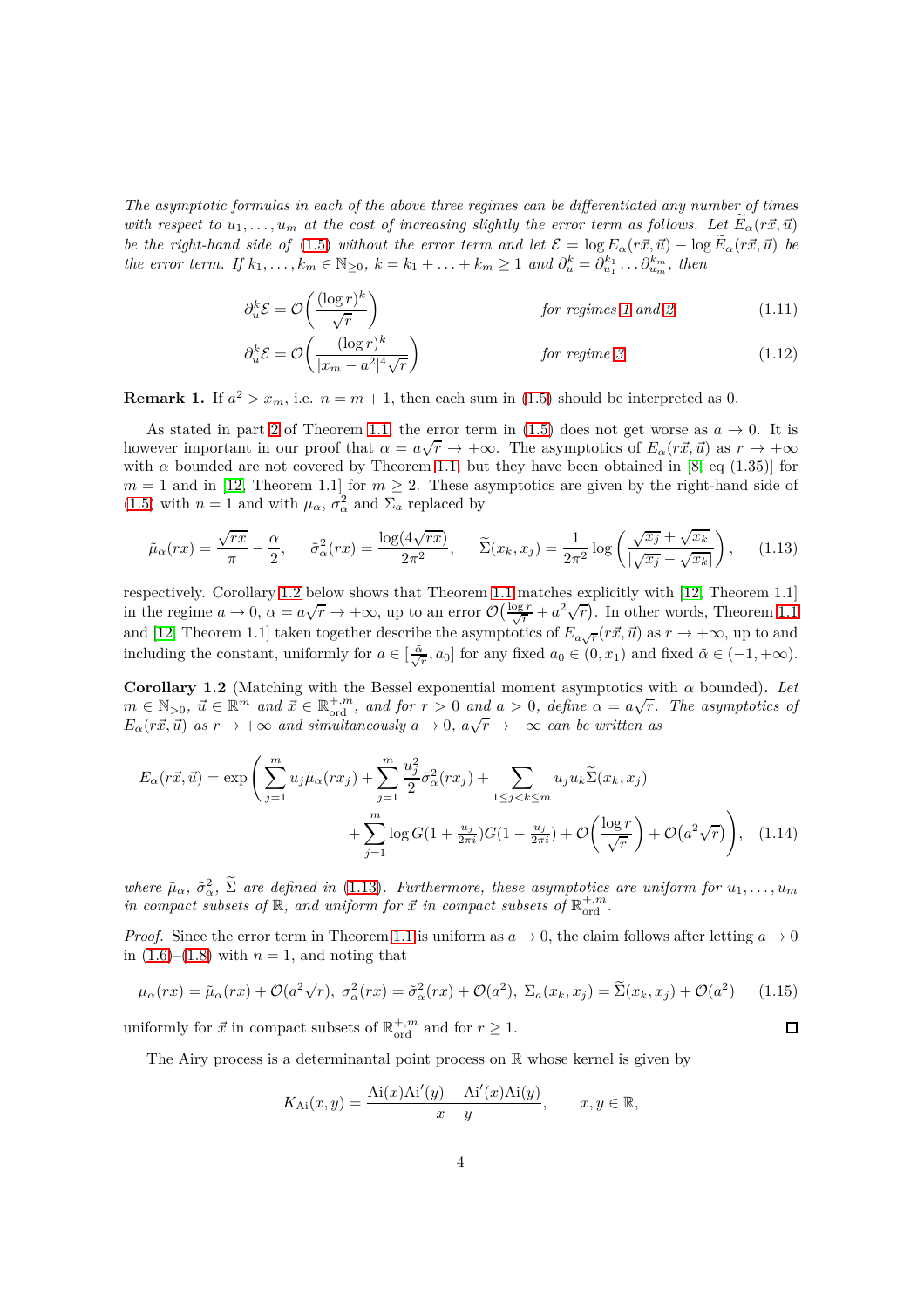where Ai denotes the Airy function. It has been proved by Borodin and Forrester in [\[5,](#page-44-0) Theorem 1] that

$$
\mathbb{P}_{\text{Bessel}}\Big[\text{there is a gap on }[0, \alpha^2 + 2^{\frac{2}{3}}\alpha^{\frac{4}{3}}y + \mathcal{O}(\alpha)]\Big] \to \mathbb{P}_{\text{Airy}}\Big[\text{there is a gap on }[-y, +\infty]\Big] \tag{1.16}
$$

as  $\alpha \to \infty$ , for any  $y \in \mathbb{R}$ . Here "a gap" on an interval  $A \subset \mathbb{R}$  means that no points in the process fall in *A*. It is important to note that *y* is fixed in [\(1.16\)](#page-4-0). In Corollary [1.3](#page-4-1) below, we show an analogue of [\(1.16\)](#page-4-0) at the level of the exponential moment asymptotics, i.e. we consider the double scaling limit where both  $\alpha \to +\infty$  and simultaneously  $y \to +\infty$ . Let  $N_{Ai}(y)$  denote the random variable that counts the number of points in  $[-y, +\infty)$  in the Airy process,  $y \in \mathbb{R}$ , and consider the exponential moment

<span id="page-4-0"></span>
$$
E_{\mathrm{Ai}}(\vec{y},\vec{u}) := \mathbb{E}\Bigg[\prod_{j=1}^m e^{u_j N_{\mathrm{Ai}}(y_j)}\Bigg], \qquad \vec{y} = (y_1,\ldots,y_m) \in \mathbb{R}^m, \ \vec{u} = (u_1,\ldots,u_m) \in \mathbb{R}^m.
$$

The asymptotics for  $E_{\text{Ai}}(r_{\text{Ai}}\vec{y}, \vec{u})$  as  $r_{\text{Ai}} \rightarrow +\infty$  have been obtained in [\[7\]](#page-44-12) for  $m = 1$  and in [\[15,](#page-44-13) Theorem 1.1] for  $m \geq 2$ , and are as follows:

$$
E_{\text{Ai}}(r_{\text{Ai}}\vec{y},\vec{u}) = \exp\left(\sum_{j=1}^{m} u_j \mu_{\text{Ai}}(r_{\text{Ai}}y_j) + \sum_{j=1}^{m} \frac{u_j^2}{2} \sigma_{\text{Ai}}^2(r_{\text{Ai}}y_j) + \sum_{1 \le j < k \le m} u_j u_k \Sigma_{\text{Ai}}(y_k, y_j) + \sum_{j=1}^{m} \log G(1 + \frac{u_j}{2\pi i}) G(1 - \frac{u_j}{2\pi i}) + \mathcal{O}\left(\frac{\log r_{\text{Ai}}}{r_{\text{Ai}}^{3/2}}\right)\right), \quad (1.17)
$$

where

$$
\mu_{\text{Ai}}(y) = \frac{2}{3\pi} y^{3/2}, \qquad \sigma_{\text{Ai}}^2(y) = \frac{3}{4\pi^2} \log(4y), \qquad \Sigma_{\text{Ai}}(y_k, y_j) = \frac{1}{2\pi^2} \log\left(\frac{\sqrt{y_j} + \sqrt{y_k}}{|\sqrt{y_j} - \sqrt{y_k}|}\right). \tag{1.18}
$$

Furthermore, the error term in [\(1.17\)](#page-4-2) is uniform for  $u_1, \ldots, u_m$  in compact subsets of R. The result [\(1.16\)](#page-4-0) suggests that the asymptotics of  $E_\alpha(r\vec{x}, \vec{u})$  as  $r \to +\infty$ ,  $\alpha \to +\infty$  and simultaneously

$$
rx_j = \alpha^2 + 2^{\frac{2}{3}} \alpha^{\frac{4}{3}} r_{\text{Ai}} y_j, \qquad j = 1, \dots, m, \qquad 0 < y_1 < \dots < y_m,
$$

with  $r_{\rm Ai} \rightarrow +\infty$  at a sufficiently slow speed should somehow be related to the asymptotics of  $E_{\text{Ai}}(r_{\text{Ai}}\vec{y}, \vec{u})$ . Corollary [1.3](#page-4-1) below confirms this expectation.

<span id="page-4-1"></span>**Corollary 1.3** (Matching with the Airy exponential moment asymptotics). Let  $m \in \mathbb{N}_{>0}$ ,  $a \in$  $(0, +\infty)$  and  $0 < y_1 < \cdots < y_m$  be fixed. For  $r > 0$ , define  $\alpha = a\sqrt{r}$ , and let  $\vec{u} \in \mathbb{R}^m$  and  $\vec{x} \in \mathbb{R}_{ord}^{+,m}$ *be such that*

$$
x_j = \frac{\alpha^2}{r} + 2^{\frac{2}{3}} \frac{\alpha^{\frac{4}{3}} r_{\text{Ai}}}{r} y_j = a^2 + 2^{\frac{2}{3}} \frac{\alpha^{\frac{4}{3}} r_{\text{Ai}}}{r^{\frac{1}{3}}} y_j, \qquad j = 1, \dots, m, \qquad r_{\text{Ai}} > 0. \tag{1.19}
$$

 $As r \rightarrow +\infty$  *and simultaneously* 

<span id="page-4-3"></span><span id="page-4-2"></span>
$$
M_r r^{\frac{5}{24}} (\log r)^{\frac{1}{4}} \le r_{\text{Ai}} \le \frac{1}{M_r} r^{\frac{1}{3}}
$$
\n(1.20)

*where*  $M_r > 0$  *tends to infinity at an arbitrarily slow rate as*  $r \rightarrow +\infty$ *, we have* 

$$
E_{\alpha}(r\vec{x},\vec{u}) = \exp\left(\sum_{j=1}^{m} u_j \mu_{Ai}(r_{Ai}y_j) \left(1 + \mathcal{O}\left(\frac{r_{Ai}}{r^{\frac{1}{3}}}\right)\right) + \sum_{j=1}^{m} \frac{u_j^2}{2} \left(\sigma_{Ai}^2(r_{Ai}y_j) + \mathcal{O}\left(\frac{r_{Ai}}{r^{\frac{1}{3}}}\right)\right) + \sum_{1 \le j < k \le m} u_j u_k \Sigma_{Ai}(y_k, y_j) + \sum_{j=1}^{m} \log G\left(1 + \frac{u_j}{2\pi i}\right) G\left(1 - \frac{u_j}{2\pi i}\right) + \mathcal{O}\left(\frac{r^{\frac{5}{6}} \log r}{r_{Ai}^4}\right)\right). \tag{1.21}
$$

*Furthermore, the error term is uniform for*  $u_1, \ldots, u_m$  *in compact subsets of*  $\mathbb{R}$ .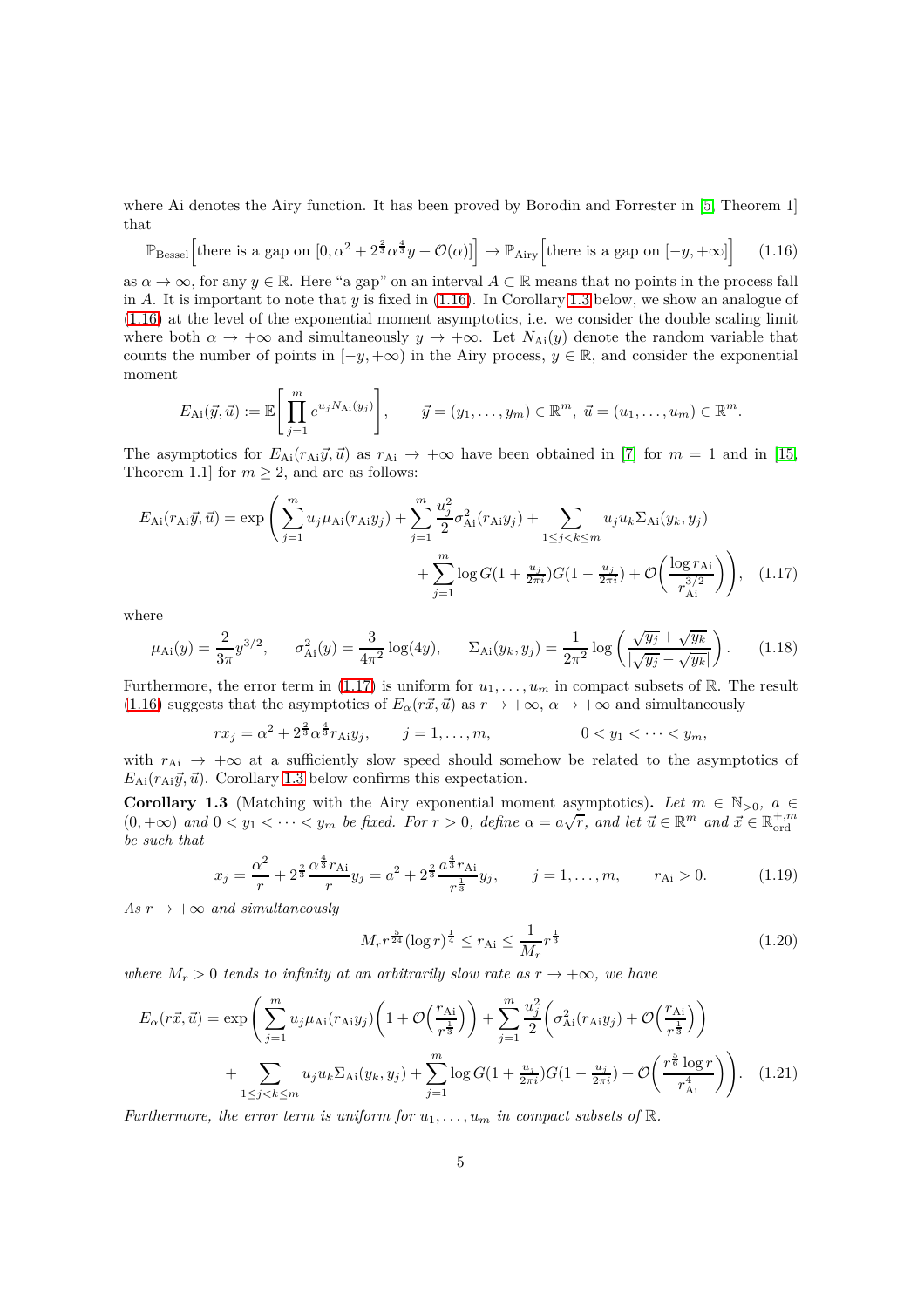*Proof.* Substituting  $rx = \alpha^2 + 2^{\frac{2}{3}} \alpha^{\frac{4}{3}} r_{\text{Ai}} y$  in [\(1.6\)](#page-2-5)–[\(1.8\)](#page-2-6) and letting  $\frac{r_{\text{Ai}}}{\alpha^{\frac{2}{3}}} \to 0$ , we get

$$
\mu_{\alpha}(rx) = \mu_{\text{Ai}}(r_{\text{Ai}}y) \left( 1 + \mathcal{O}\left(\frac{r_{\text{Ai}}}{\alpha^{\frac{2}{3}}}\right) \right), \ \sigma_{\alpha}^{2}(rx) = \sigma_{\text{Ai}}^{2}(r_{\text{Ai}}y) + \mathcal{O}\left(\frac{r_{\text{Ai}}}{\alpha^{\frac{2}{3}}}\right), \ \Sigma_{a}(x_{k}, x_{j}) = \Sigma_{\text{Ai}}(y_{k}, y_{j}). \tag{1.22}
$$
\nThe claim now follows directly from part 3 of Theorem 1.1.

The claim now follows directly from part [3](#page-2-4) of Theorem [1.1.](#page-2-0)

# **1.1** Large *r* asymptotics of  $\mathbb{E}[N_\alpha(rx_1)], \text{Var}[N_\alpha(rx_1)]$  and  $\text{Cov}[N_\alpha(rx_1), N_\alpha(rx_2)]$

It is directly seen from  $(1.3)$  with  $m = 1$  and  $m = 2$  that

$$
\partial_u \log E_{\alpha}(x_1, u)|_{u=0} = \mathbb{E}[N_{\alpha}(x_1)], \quad \partial_u^2 \log E_{\alpha}(x_1, u)|_{u=0} = \text{Var}[N_{\alpha}(x_1)], \tag{1.23}
$$

$$
\partial_u^2 \log \left( \frac{E_\alpha((x_1, x_2), (u, u))}{E_\alpha(x_1, u) E_\alpha(x_2, u)} \right) \Big|_{u=0} = 2 \operatorname{Cov}(N_\alpha(x_1), N_\alpha(x_2)). \tag{1.24}
$$

Recall that the asymptotics of  $E_\alpha(rx_1, u)$  and  $E_\alpha((rx_1, rx_2), (u, u))$  as  $r \to +\infty, \alpha \to +\infty$ , which are given by Theorem [1.1](#page-2-0) with  $m = 1$  and  $m = 2$ , can be differentiated at the cost of increasing the error term as in  $(1.11)$ – $(1.12)$ . Hence, from  $(1.23)$ - $(1.24)$ , we obtain the following asymptotics for  $\mathbb{E}[N_\alpha(rx_1)], \text{Var}[N_\alpha(rx_1)] \text{ and } \text{Cov}[N_\alpha(rx_1), N_\alpha(rx_2)] \text{ as } r \to +\infty, \alpha \to +\infty.$ 

<span id="page-5-0"></span>**Corollary 1.4.** *Let*  $0 < x_1 < x_2$  *be fixed, let*  $a \in (0, x_1)$ *, and for*  $r > 0$ *, define*  $\alpha = a\sqrt{r}$ *. As*  $r \rightarrow +\infty$ *, we have* 

$$
\mathbb{E}[N_{\alpha}(rx_1)] = \mu_{\alpha}(rx_1) + \mathcal{O}\left(\frac{\log r}{\sqrt{r}}\right) = \frac{\sqrt{r}}{\pi} \int_{a^2}^{x_1} \frac{\sqrt{u - a^2}}{2u} du + \mathcal{O}\left(\frac{\log r}{\sqrt{r}}\right),\tag{1.25}
$$

$$
\operatorname{Var}[N_{\alpha}(rx_{1})] = \sigma_{\alpha}^{2}(rx_{1}) + \frac{1 + \gamma_{\mathcal{E}}}{2\pi^{2}} + \mathcal{O}\left(\frac{\log^{2} r}{\sqrt{r}}\right)
$$
  
= 
$$
\frac{\log r}{4\pi^{2}} + \frac{1 + \log\left(4(x_{1} - a^{2})^{3/2}x_{1}^{-1}\right) + \gamma_{\mathcal{E}}}{2\pi^{2}} + \mathcal{O}\left(\frac{\log^{2} r}{\sqrt{r}}\right),
$$
(1.26)  
( $\log^{2} r$ ) 
$$
1 + \sqrt{\frac{\gamma_{\mathcal{E}} - a^{2}}{2}} + \sqrt{\frac{\gamma_{\mathcal{E}} - a^{2}}{2}} \sqrt{\log^{2} r}
$$

$$
Cov[N_{\alpha}(rx_{1}), N_{\alpha}(rx_{2})] = \Sigma_{a}(x_{2}, x_{1}) + \mathcal{O}\left(\frac{\log^{2} r}{\sqrt{r}}\right) = \frac{1}{2\pi^{2}} \log\left(\frac{\sqrt{x_{2} - a^{2}} + \sqrt{x_{1} - a^{2}}}{\sqrt{x_{2} - a^{2}} - \sqrt{x_{1} - a^{2}}}\right) + \mathcal{O}\left(\frac{\log^{2} r}{\sqrt{r}}\right)
$$

*where*  $\gamma_E \approx 0.5772$  *is Euler's gamma constant. Furthermore, these asymptotics are uniform for a in compact subsets of*  $[0, x_1)$ *.* 

**Remark 2.** The asymptotics  $(1.26)$ , without the error term, have been obtained independently in the recent work [\[45\]](#page-45-14). The main result of [\[45\]](#page-45-14) is a general asymptotic formula for the variance of the counting function of an arbitrary *non-interacting fermion process*. Non-interacting fermion processes are determinantal point processes whose kernel can be written in the form

$$
K_{\mu}(x,y) = \sum_{k=1}^{n} \overline{\psi_k(x)} \psi_k(y), \qquad n = \#\{k : \epsilon_k \le \mu\}, \quad \mu \in \mathbb{R},
$$

where  $\epsilon_1 \leq \epsilon_2 \leq \epsilon_3 \leq \cdots$  denote the eigenvalues of a Schrödinger operator  $\mathcal{H} = -\partial_x^2 + V$  associated to a certain potential  $V : \mathbb{R} \to \mathbb{R} \cup \{+\infty\}$ , and  $\psi_k$  denotes the eigenfunction associated to  $\epsilon_k$ . It has been observed, see [\[38,](#page-45-15) Section 6.2], that the Bessel kernel, after a proper rescaling, arises as the limit  $\mu \rightarrow +\infty$  of the correlation kernel of the non-interacting fermion process associated to the potential

$$
V(x) = \begin{cases} \frac{\alpha^2 - 1/4}{2x^2}, & \text{if } x > 0, \\ +\infty, & \text{if } x \le 0. \end{cases}
$$
 (1.27)

<span id="page-5-4"></span><span id="page-5-3"></span><span id="page-5-2"></span><span id="page-5-1"></span>*,*

The general formula of [\[45\]](#page-45-14) specialized to the potential  $(1.27)$  agrees with  $(1.26)$  up to and including the constant; this consistency has been verified in detail in [\[45,](#page-45-14) Section V (ii)].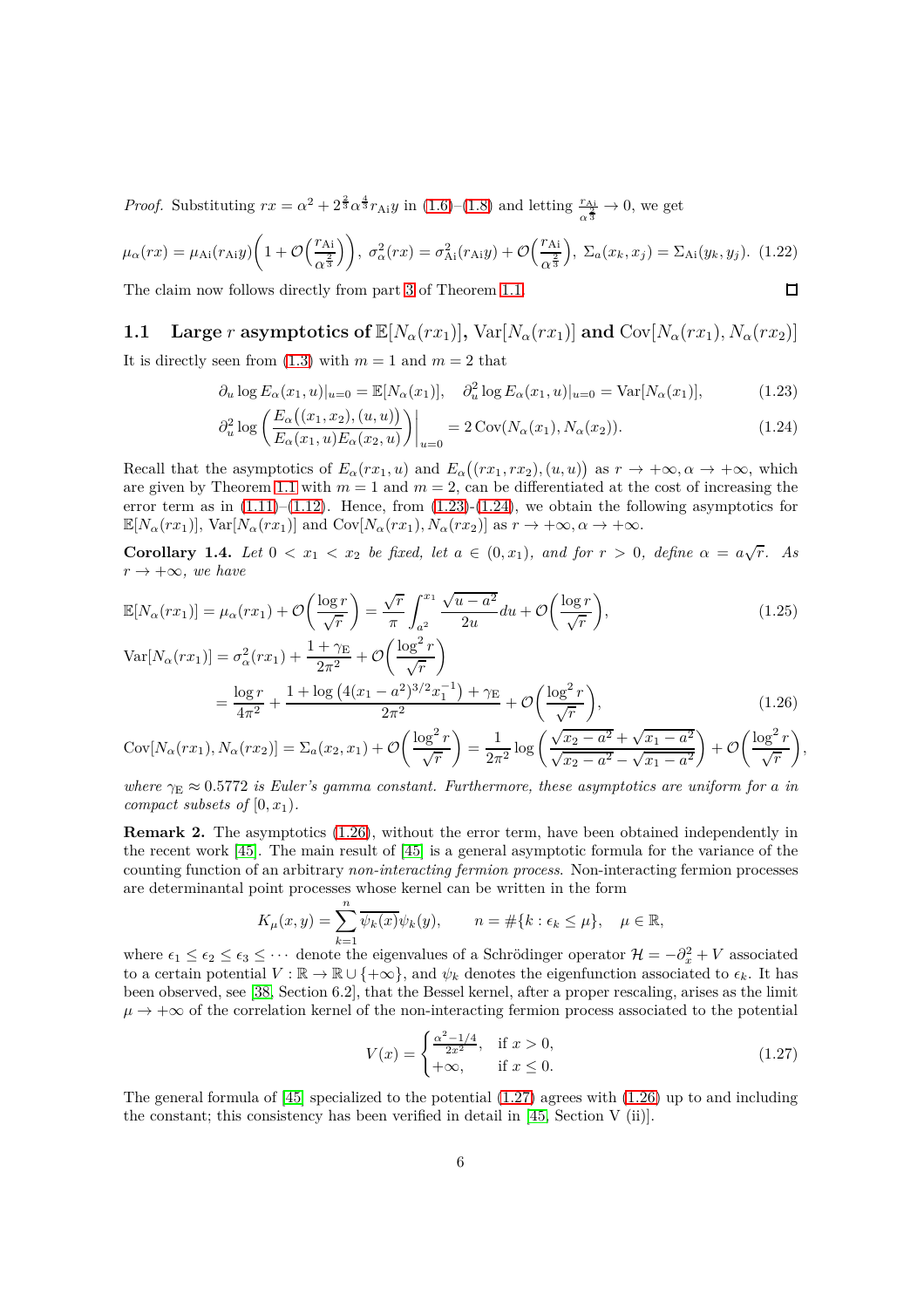The large *r* asymptotics of  $\mathbb{E}[N_{\alpha}(rx_1)], \text{Var}[N_{\alpha}(rx_1)]$  and  $\text{Cov}[N_{\alpha}(rx_1), N_{\alpha}(rx_2)]$  with  $\alpha$  bounded have been obtained in [\[46\]](#page-45-16) (for the leading terms) and in [\[12,](#page-44-11) Corollary 1.2] (for the subleading terms). Using [\(1.15\)](#page-3-4), it is straightforward to verify that if  $a \to 0$  sufficiently fast, the asymptotics of Corollary [1.4](#page-5-0) agree with [\[12,](#page-44-11) Corollary 1.2], up to and including the constant term. More precisely, we have the following.

**Corollary 1.5** (Matching with the Bessel asymptotics with  $\alpha$  bounded). Let  $0 < x_1 < x_2$  be fixed, *and for*  $a > 0$ ,  $r > 0$ , define  $\alpha = a\sqrt{r}$ . As  $r \to +\infty$ ,  $\alpha \to +\infty$  and  $a^2\sqrt{r} \to 0$ , we have

$$
\mathbb{E}[N_{\alpha}(rx_1)] = \tilde{\mu}_{\alpha}(rx_1) + \mathcal{O}\left(\frac{\log r}{\sqrt{r}} + a^2\sqrt{r}\right),
$$
  
\n
$$
\text{Var}[N_{\alpha}(rx_1)] = \tilde{\sigma}_{\alpha}^2(rx_1) + \frac{1+\gamma_{\text{E}}}{2\pi^2} + \mathcal{O}\left(\frac{\log^2 r}{\sqrt{r}} + a^2\right),
$$
  
\n
$$
\text{Cov}[N_{\alpha}(rx_1), N_{\alpha}(rx_2)] = \tilde{\Sigma}(x_2, x_1) + \mathcal{O}\left(\frac{\log^2 r}{\sqrt{r}} + a^2\right).
$$

The following asymptotics related to the Airy process have been obtained in [\[46\]](#page-45-16) (for the leading terms) and in [\[15\]](#page-44-13) (for the subleading terms), and are valid as  $r_{Ai} \rightarrow +\infty$  with fixed  $0 < y_1 < y_2$ :

$$
\mathbb{E}[N_{\text{Ai}}(r_{\text{Ai}}y_1)] = \mu_{\text{Ai}}(r_{\text{Ai}}y_1) + o(1),
$$
  
\n
$$
\text{Var}[N_{\text{Ai}}(r_{\text{Ai}}y_1)] = \sigma_{\text{Ai}}^2(r_{\text{Ai}}y_1) + \frac{1 + \gamma_E}{2\pi^2} + o(1),
$$
  
\n
$$
\text{Cov}[N_{\text{Ai}}(r_{\text{Ai}}y_1), N_{\text{Ai}}(r_{\text{Ai}}y_2)] = \Sigma_{\text{Ai}}(y_1, y_2) + o(1).
$$

Using the expansions given in the proof of Corollary [1.3,](#page-4-1) we establish the following asymptotics (the result follows in the same way as Corollary [1.4\)](#page-5-0).

**Corollary 1.6** (Matching with the Airy asymptotics). Let  $0 < y_1 < y_2$  and  $a \in (0, +\infty)$  be fixed. *For*  $r > 0$ *, define*  $\alpha = a\sqrt{r}$ *, and let*  $x_1, x_2$  *be such that* 

$$
x_j = \frac{\alpha^2}{r} + 2^{\frac{2}{3}} \frac{\alpha^{\frac{4}{3}} r_{\text{Ai}}}{r} y_j = a^2 + 2^{\frac{2}{3}} \frac{a^{\frac{4}{3}} r_{\text{Ai}}}{r^{\frac{1}{3}}} y_j, \qquad j = 1, 2.
$$

*As*  $r_{Ai} \rightarrow +\infty$  *and*  $r \rightarrow +\infty$  *such that* [\(1.20\)](#page-4-3) *holds, we have* 

$$
\mathbb{E}[N_{\alpha}(rx_1)] = \mu_{\text{Ai}}(r_{\text{Ai}}y_1)\left(1+\mathcal{O}\left(\frac{r_{\text{Ai}}}{r^{\frac{1}{3}}}\right)\right) + \mathcal{O}\left(\frac{r^{\frac{5}{6}}\log r}{r_{\text{Ai}}^4}\right),
$$
\n
$$
\text{Var}[N_{\alpha}(rx_1)] = \sigma_{\text{Ai}}^2(r_{\text{Ai}}y_1) + \frac{1+\gamma_{\text{E}}}{2\pi^2} + \mathcal{O}\left(\frac{r_{\text{Ai}}}{r^{\frac{1}{3}}} + \frac{r^{\frac{5}{6}}\log^2 r}{r_{\text{Ai}}^4}\right),
$$
\n
$$
\text{Cov}[N_{\alpha}(rx_1), N_{\alpha}(rx_2)] = \Sigma_{\text{Ai}}(y_1, y_2) + \mathcal{O}\left(\frac{r^{\frac{5}{6}}\log^2 r}{r_{\text{Ai}}^4}\right).
$$

### **1.2 Central limit theorems**

We first obtain a CLT for the counting function of the large  $\alpha$  Bessel process.

<span id="page-6-0"></span>**Corollary 1.7.** Let  $\alpha = a\sqrt{r}$ ,  $a > 0$ ,  $r > 0$ , and let  $m \in \mathbb{N}_{>0}$  and  $\vec{x} \in \mathbb{R}_{\text{ord}}^{+,m}$  be such that  $0 < a < x_1 < \cdots < x_m$ . Consider the random variables  $\mathcal{N}_j^{(r)}$  defined by

$$
\mathcal{N}_j^{(r)} = \frac{N_\alpha(rx_j) - \mu_\alpha(rx_j)}{\sqrt{\sigma_\alpha^2(rx_j)}}, \qquad j = 1, \dots, m.
$$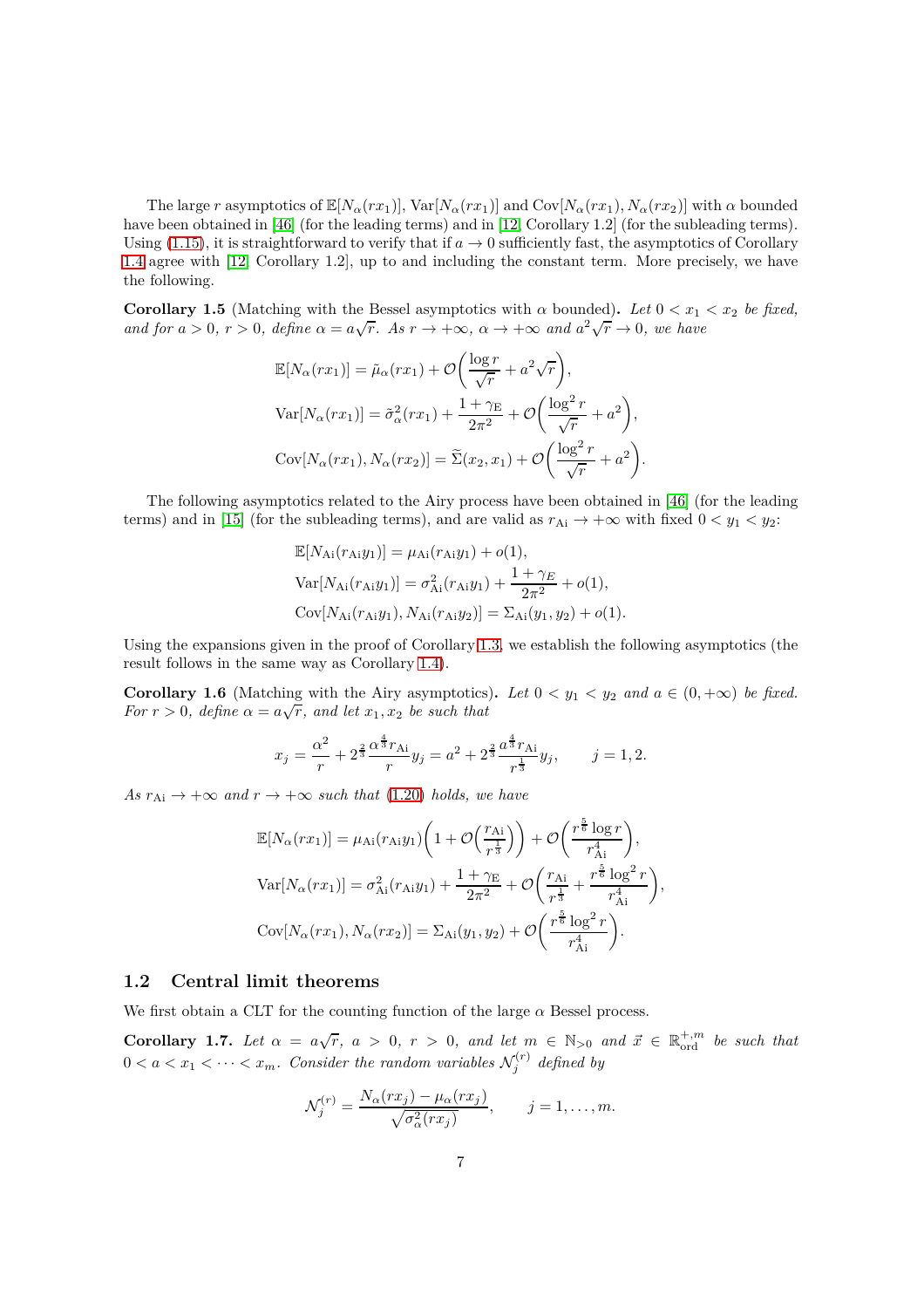*1.* As  $r \to +\infty$  and  $\alpha \to +\infty$ , we have

<span id="page-7-1"></span>
$$
\left(\mathcal{N}_1^{(r)}, \mathcal{N}_2^{(r)}, \dots, \mathcal{N}_m^{(r)}\right) \quad \stackrel{d}{\longrightarrow} \quad \mathcal{N}(\vec{0}, I_m),\tag{1.28}
$$

 $uniformly for (a, x_1, \ldots, x_m)$  in compact subsets of  $\mathbb{R}^{+,m+1}_{\text{ord}}$ , where  $\overset{d}{\longrightarrow}$  " means convergence in *distribution,*  $I_m$  *is the*  $m \times m$  *identity matrix, and*  $\mathcal{N}(\vec{0}, I_m)$  *is a multivariate normal random variable of mean*  $\vec{0} = (0, \ldots, 0)$  *and covariance matrix*  $I_m$ .

- 2. The convergence in distribution [\(1.28\)](#page-7-1) *still holds* in the regime where  $r \to +\infty$  and  $\alpha = a\sqrt{r} \to$  $+\infty$  *such that*  $a \to 0$  *and*  $\vec{x}$  *lies in a compact subset of*  $\mathbb{R}^{+,m}_{\text{ord}}$ .
- *3. The convergence in distribution* [\(1.28\)](#page-7-1) *still holds in the regime where*  $r \to +\infty$ *,*  $\alpha = a\sqrt{r} \to$  $+\infty$ *,*  $a \in (0, +\infty)$  *is fixed and*  $\vec{x} \in \mathbb{R}_{\text{ord}}^{+,m}$  *satisfies*  $a^2 < x_1 < \cdots < x_m$  *and* [\(1.9\)](#page-2-8)*.*

*Proof.* Recall that the asymptotics of part [1](#page-2-2) of Theorem [1.1](#page-2-0) are valid uniformly for  $u_1, \ldots, u_m$  in compact subsets of  $\mathbb{R}$ , and uniformly for  $\vec{x}$  in compact subsets of  $\mathbb{R}^{+,m}_{\text{ord}}$ . Therefore, it follows from  $(1.5)$  with  $n = 1$  and  $u_j = t_j / \sqrt{\sigma_\alpha^2 (r x_j)}$  that

$$
\mathbb{E}_{\alpha}\left[\exp\left(\sum_{j=1}^{m} t_j \mathcal{N}_j^{(r)}\right)\right] = \exp\left(\sum_{j=1}^{m} \frac{t_j^2}{2} + o(1)\right), \quad \text{as } r \to +\infty, \ \alpha \to +\infty,
$$

uniformly for  $\vec{x}$  in compact subsets of  $\mathbb{R}^{+,m}_{\text{ord}}$ , which implies the convergence in distribution [\(1.28\)](#page-7-1) stated in part 1 of the claim. The regimes considered in parts 2 and 3 of the claim follow similarly from parts [2](#page-2-3) and [3](#page-2-4) of Theorem [1.1.](#page-2-0) □

The Bessel process is locally finite, has almost surely all points distinct and possesses almost surely a smallest point. Let  $0 < \xi_{\alpha,1} < \xi_{\alpha,2} < \cdots$  be the points in the Bessel point process. Our next result is a CLT for the fluctuations of the points around their classical locations. We will use the notation  $[x] = \lfloor x + \frac{1}{2} \rfloor$ , i.e.  $[x]$  is the closest integer to *x*. Also, since  $\mu_\alpha : [\alpha^2, +\infty) \to \mathbb{R}$ , defined by [\(1.6\)](#page-2-5), is strictly increasing, it possesses an inverse which we denote by  $\mu_{\alpha}^{-1}$ .

<span id="page-7-0"></span>**Corollary 1.8.** Let  $\alpha = a\sqrt{r}$ ,  $a > 0$ ,  $r > 0$ , let  $m \in \mathbb{N}_{>0}$  and  $\vec{x} \in \mathbb{R}_{\text{ord}}^{+,m}$  be such that  $0 < a < x_1 <$  $\cdots < x_m$ *, and let*  $k_j = [\mu_\alpha(rx_j)], j = 1, \ldots, m$ *. Consider the random variables*  $Y_j^{(r)}$  *defined by* 

$$
Y_j^{(r)} = \frac{\mu_\alpha(\xi_{\alpha,k_j}) - k_j}{\sqrt{\sigma_\alpha^2 \circ \mu_\alpha^{-1}(k_j)}}, \qquad j = 1, \dots, m.
$$

*1.* As  $r \to +\infty$ ,  $\alpha \to +\infty$ , such that  $(a, x_1, \ldots, x_m)$  lies in a compact subset of  $\mathbb{R}^{+,m+1}_{\text{ord}}$ , we have

<span id="page-7-3"></span><span id="page-7-2"></span>
$$
(Y_1^{(r)}, Y_2^{(r)}, \dots, Y_m^{(r)}) \quad \xrightarrow{d} \quad \mathcal{N}(\vec{0}, I_m). \tag{1.29}
$$

- 2. The convergence in distribution [\(1.29\)](#page-7-2) *still holds* in the regime where  $r \to +\infty$  and  $\alpha = a\sqrt{r} \to$  $+\infty$  *such that*  $a \to 0$  *and*  $\vec{x}$  *lies in a compact subset of*  $\mathbb{R}^{+,m}_{\text{ord}}$ .
- *3. The convergence in distribution* [\(1.29\)](#page-7-2) *still holds in the regime where*  $r \to +\infty$ *,*  $\alpha = a\sqrt{r} \to$  $+\infty$ *,*  $a \in (0, +\infty)$  *is fixed and*  $\vec{x}$  *satisfies* [\(1.9\)](#page-2-8)*.*

*Proof.* The proof is inspired by (but different from) the proof of [\[31,](#page-45-17) Theorem 1.2]. Given  $y_1, \ldots, y_m \in$ R, we have

$$
\mathbb{P}\big[Y_j^{(r)} \le y_j \text{ for all } j = 1, \dots, m\big] = \mathbb{P}\Big[\xi_{\alpha,k_j} \le \mu_{\alpha}^{-1}\Big(k_j + y_j\sqrt{\sigma_{\alpha}^2 \circ \mu_{\alpha}^{-1}(k_j)}\Big) \text{ for all } j = 1, \dots, m\Big],
$$
  
\n
$$
= \mathbb{P}\Big[N_{\alpha}\Big(\mu_{\alpha}^{-1}\Big(k_j + y_j\sqrt{\sigma_{\alpha}^2 \circ \mu_{\alpha}^{-1}(k_j)}\Big)\Big) \ge k_j \text{ for all } j = 1, \dots, m\Big].
$$
 (1.30)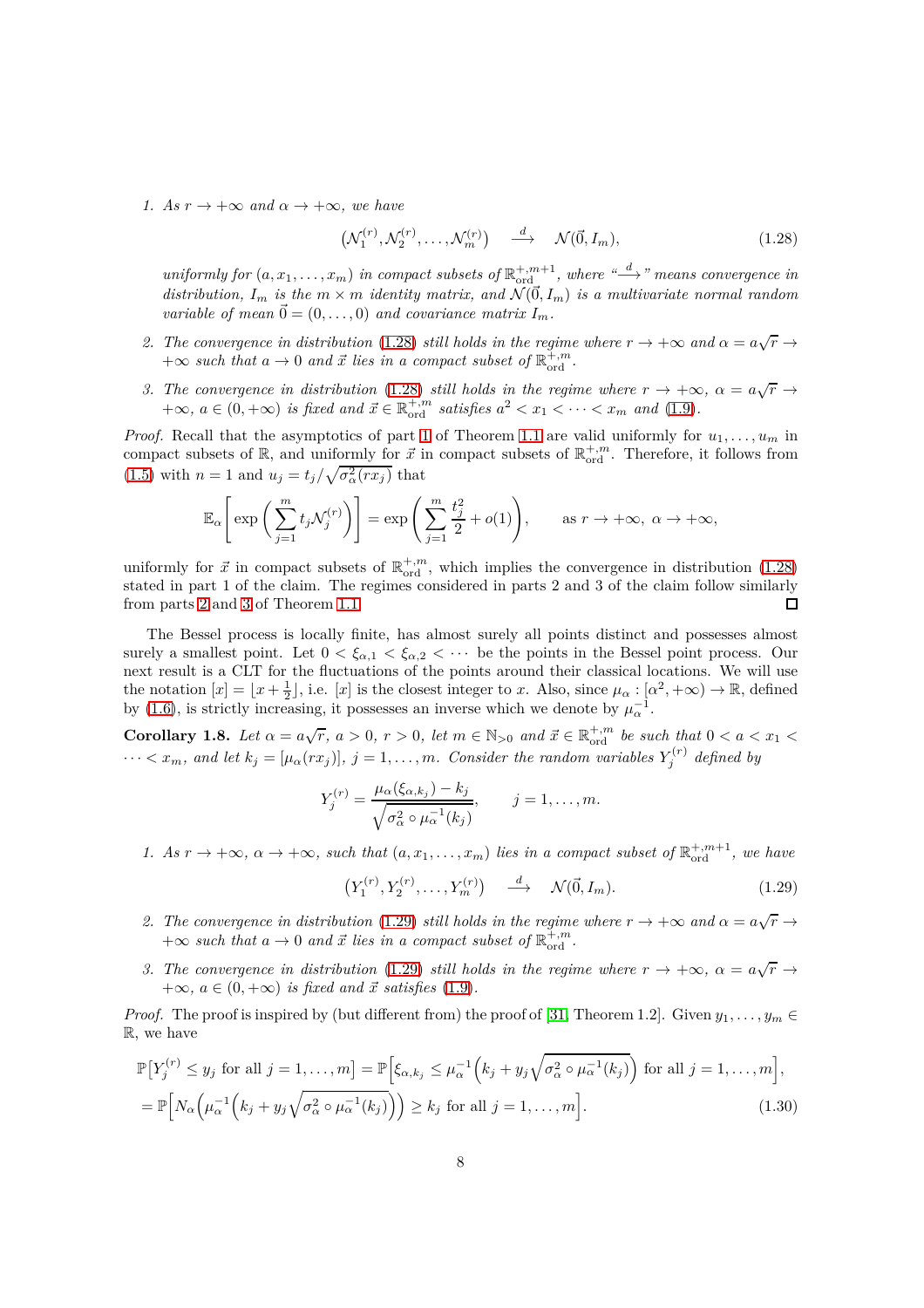Let us define

$$
\tilde{x}_j := \frac{1}{r} \mu_\alpha^{-1} \Big( k_j + y_j \sqrt{\sigma_\alpha^2 \circ \mu_\alpha^{-1}(k_j)} \Big), \qquad j = 1, \dots, m.
$$

As  $r \to +\infty$ ,  $\alpha \to +\infty$  such that  $(a, x_1, \ldots, x_m)$  lies in a compact subset of  $\mathbb{R}^{+,m+1}_{\text{ord}}$ , we verify from [\(1.6\)](#page-2-5) and [\(1.7\)](#page-2-9) that

<span id="page-8-1"></span>
$$
k_j = [\mu_\alpha(rx_j)] = \mathcal{O}(\sqrt{r}), \qquad \tilde{x}_j = x_j \left(1 + \mathcal{O}\left(\sqrt{\frac{\log r}{r}}\right)\right),
$$

and in particular  $(a, \tilde{x}_1, \ldots, \tilde{x}_m)$  lies also in a compact subset of  $\mathbb{R}^{+,m+1}_{\text{ord}}$  for all sufficiently large *r*. Now, we rewrite [\(1.30\)](#page-7-3) as

$$
\mathbb{P}\left[Y_j^{(r)} \leq y_j \text{ for all } j = 1, ..., m\right]
$$
\n
$$
= \mathbb{P}\left[\frac{N_{\alpha}(r\tilde{x}_j) - \mu_{\alpha}(r\tilde{x}_j)}{\sqrt{\sigma_{\alpha}^2(r\tilde{x}_j)}} \geq \frac{k_j - \mu_{\alpha}(r\tilde{x}_j)}{\sqrt{\sigma_{\alpha}^2(r\tilde{x}_j)}} \text{ for all } j = 1, ..., m\right]
$$
\n
$$
= \mathbb{P}\left[\frac{N_{\alpha}(r\tilde{x}_j) - \mu_{\alpha}(r\tilde{x}_j)}{\sqrt{\sigma_{\alpha}^2(r\tilde{x}_j)}} \geq -y_j \frac{\sqrt{\sigma_{\alpha}^2 \circ \mu_{\alpha}^{-1}(k_j)}}{\sqrt{\sigma_{\alpha}^2(r\tilde{x}_j)}} \text{ for all } j = 1, ..., m\right]
$$
\n
$$
= \mathbb{P}\left[\frac{\mu_{\alpha}(r\tilde{x}_j) - N_{\alpha}(r\tilde{x}_j)}{\sqrt{\sigma_{\alpha}^2(r\tilde{x}_j)}} \leq y_j(1 + o(1)) \text{ for all } j = 1, ..., m\right],
$$
\n(1.31)

where  $o(1)$  in the last equality is understood as  $r \to +\infty$ ,  $\alpha \to +\infty$  such that  $(a, \tilde{x}_1, \ldots, \tilde{x}_m)$  lies in a compact subset of  $\mathbb{R}^{+,m+1}_{\text{ord}}$ . Part 1 of the claim now follows from [\(1.31\)](#page-8-1) and part 1 of Corollary [1.7,](#page-6-0) because if N is a multivariate normal random variable of mean  $\vec{0}$  and covariance matrix  $I_m$ , then so is −N . Part 2 follows similarly from [\(1.31\)](#page-8-1) and part 2 of Corollary [1.7.](#page-6-0) For part 3 of the claim, we note that

$$
k_j = \mathcal{O}(\sqrt{r}|x_m - a^2|^{3/2}), \qquad \tilde{x}_j = x_j \left(1 + \mathcal{O}\left(\frac{\sqrt{\log(r|x_m - a^2|^{3/2})}}{\sqrt{r}|x_m - a^2|^{3/2}}\right)\right).
$$

Since  $\frac{\sqrt{\log(r|x_m-a^2|^{3/2})}}{\sqrt{r}|x_m-a^2|^{3/2}} = \mathcal{O}\left(\frac{\log r}{|\tilde{x}_m-a^2|^4\sqrt{r}}\right)$  as  $r \to +\infty$ ,  $\alpha \to +\infty$  with  $a \in (0, +\infty)$  fixed and  $\frac{\vec{x}}{2}$ satisfying  $(1.9)$ , the claim follows from  $(1.31)$  and part 3 of Corollary [1.7.](#page-6-0)

#### <span id="page-8-0"></span>**1.3 Rigidity**

There exist several notions of *rigidity* in the literature. For example, the Bessel process is said to be *rigid* in [\[10,](#page-44-16) [11,](#page-44-17) [40\]](#page-45-18) because  $N_\alpha(x)$  is almost surely determined by the points on  $(x, +\infty)$ . In this work, the *rigidity* of a point process refers to the study of the maximal deviation of the points with respect to their classical locations. This notion of rigidity has been widely studied in recent years, see e.g. [\[27,](#page-45-19) [1\]](#page-44-18) for important early works, [\[32\]](#page-45-20) for the sine process, [\[16\]](#page-44-14) for the Airy and Bessel point processes, and [\[14\]](#page-44-19) for the Pearcey process. A global rigidity upper bound for the Bessel process with  $\alpha$  bounded has been established in [\[16\]](#page-44-14). In this work, we contribute in this direction by providing a global rigidity upper bound for the large *α* Bessel process. Our techniques are inspired by previous works and rely on the first exponential moment asymptotics, which are given by  $(1.5)$  with  $m = 1$ . There already exist several general rigidity theorems that are available in the literature, see [\[18,](#page-44-20) [16\]](#page-44-14), but none of them can be directly applied to our case. The reason is that here the Bessel process varies as *r* increases (recall that  $\alpha \to +\infty$  as  $r \to +\infty$ ).

In fact, we will go slightly further and prove a general rigidity result which can be applied to varying point processes that possess a smallest point almost surely and for which the first exponential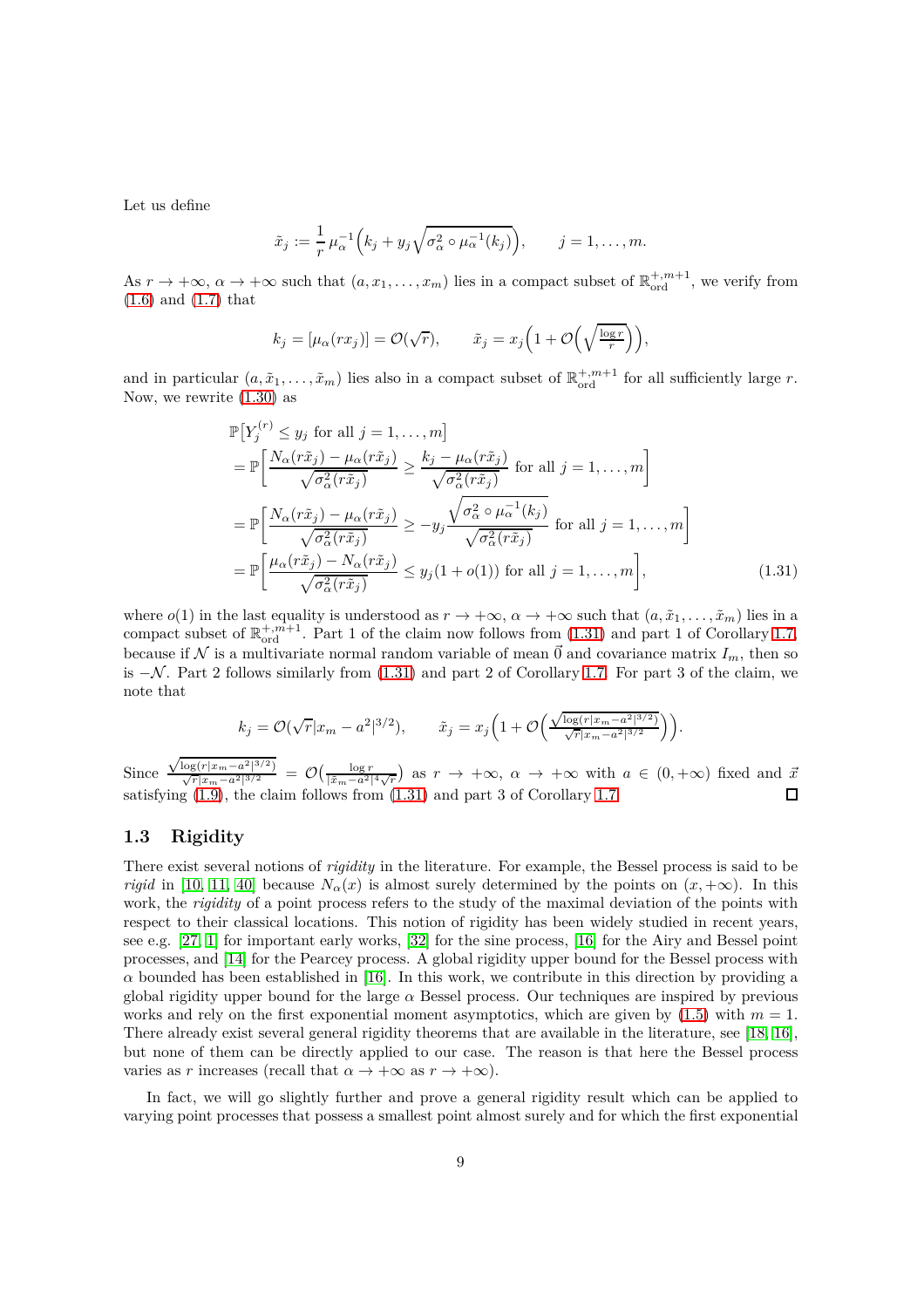moment asymptotics are known. This result, which is stated in Theorem [1.10](#page-9-0) below, generalizes [\[16,](#page-44-14) Theorem 1.2] and allows us to obtain a global rigidity upper bound for the large  $\alpha$  Bessel process. It can also be applied to other varying point processes, such as the conditional Airy and Bessel point processes considered in [\[15,](#page-44-13) Theorem 1.2] and [\[12,](#page-44-11) Theorem 1.4], but we do not pursue this matter here.

Assume that we have a family of point processes  $\{X_r\}_{r\geq 0}$ , each of them with an almost surely smallest point. Let  $N_r(x)$  be the random variable that counts the number of points of  $X_r$  that are ≤ *x*. Our general rigidity result will be valid under the following assumptions on  $\{X_r\}_{r>0}$ .

<span id="page-9-1"></span>**Assumptions 1.9.** There exist constants  $a > 0$ ,  $M > \sqrt{2/a}$ ,  $C > 0$ ,  $r_0 > 0$ ,  $\{\eta_{r,2}, \eta_{r,1}, \delta_r\}_{r \ge r_0}$  with  $0 < \eta_{r,1} < \eta_{r,2} < +\infty$ ,  $\delta_r \in (0, \frac{\eta_{r,2} - \eta_{r,1}}{5})$  and functions  $\{\mu_r, \sigma_r : [\eta_{r,1}r, \eta_{r,2}r] \to [0, +\infty)\}_{r \geq r_0}$  such that the following statements hold:

<span id="page-9-4"></span>(1) We have

$$
\mathbb{E}\left[e^{\gamma \mathcal{N}_r(xr)}\right] \leq C \, e^{\gamma \mu_r(xr) + \frac{\gamma^2}{2} \sigma_r^2(xr)},\tag{1.32}
$$

for all  $\gamma \in [-M, M]$ , all  $x \in (\eta_{r,1} + \frac{\delta_r}{2}, \eta_{r,2} - \frac{\delta_r}{2})$ , and all  $r > r_0$ .

(2) For each  $r > r_0$ , the functions  $x \mapsto \mu_r(x)$  and  $x \mapsto \sigma_r(x)$  are strictly increasing and differentiable, and satisfy

$$
\lim_{r \to +\infty} \mu_r((\eta_{r,1} + \delta_r)r) = +\infty \quad \text{and} \quad \lim_{r \to +\infty} \sigma_r((\eta_{r,1} + \delta_r)r) = +\infty.
$$

Moreover,  $x \mapsto x\mu'_r(x)$  is non-decreasing and

<span id="page-9-5"></span>
$$
\lim_{r \to +\infty} \inf_{x,y \in (\eta_{r,1} + \frac{\delta_r}{2}, \eta_{r,2} - \frac{\delta_r}{2})} \frac{\delta_r r \mu'_r(xr)}{\sigma_r^2(yr)} = +\infty.
$$
\n(1.33)

(3) For each  $r > r_0$ , the function  $\sigma_r^2 \circ \mu_r^{-1} : [\mu_r(\eta_{r,1}r), \mu_r(\eta_{r,2}r)] \to [0, +\infty)$  is strictly concave, strictly increasing, and

$$
(\sigma_r^2 \circ \mu_r^{-1})(k) = \mathfrak{a} \log k + \mathcal{O}(1) \quad \text{as} \quad r \to +\infty,
$$
 (1.34)

uniformly for  $k \in [\mu_r((\eta_{r,1} + \frac{\delta_r}{2})r), \mu_r((\eta_{r,2} - \frac{\delta_r}{2})r)].$ 

(4) The quantities  $\eta_{r,1} + \delta_r$  and  $\eta_{r,2} - \eta_{r,1} - 4\delta_r$  remain bounded away from 0 as  $r \to +\infty$ , and  $\eta_{r,2}$  remains bounded away from  $+\infty$  as  $r \to +\infty$ .

<span id="page-9-0"></span>**Theorem 1.10** (Rigidity). *Suppose that*  $\{X_r\}_{r\geq 0}$  *is a family of locally finite point processes on the real line with almost surely a smallest point and such that Assumptions [1.9](#page-9-1) hold. Let*  $\mathfrak{a}, \eta_{r,1}, \eta_{r,2}, \delta_r$ *be the constants appearing in Assumptions [1.9,](#page-9-1) and let*  $\xi_{r,k}$  *denote the k*-th smallest point of  $X_r$ ,  $k \geq 1, r \geq 0$ . Let  $\lambda > 1$ . There exist constants  $c > 0$  and  $r_0 > 0$  such that for any small enough  $\epsilon > 0$  *and for all*  $r \geq r_0$ *,* 

$$
\mathbb{P}\left(\max_{k\in I_r\cap\mathbb{N}_{\geq 0}}\frac{|\mu_r(\xi_{r,k})-k|}{(\sigma_r^2\circ\mu_r^{-1})(k)}\leq\sqrt{\frac{2}{\mathfrak{a}}(1+\epsilon)}\right)\geq 1-\frac{c\,\mu_r((\eta_{r,1}+\delta_r)r)^{-\frac{\epsilon}{\lambda}}}{\epsilon},\tag{1.35}
$$

*where*  $I_r = (\mu_r((\eta_{r,1} + 2\delta_r)r), \mu_r((\eta_{r,2} - 2\delta_r)r))$ *. In particular, for any*  $\epsilon > 0$ *,* 

<span id="page-9-3"></span><span id="page-9-2"></span>
$$
\lim_{r \to +\infty} \mathbb{P}\left(\max_{k \in I_r \cap \mathbb{N}_{\geq 0}} \frac{|\mu_r(\xi_{r,k}) - k|}{(\sigma_r^2 \circ \mu_r^{-1})(k)} \leq \sqrt{\frac{2}{\mathfrak{a}}} + \epsilon\right) = 1.
$$
\n(1.36)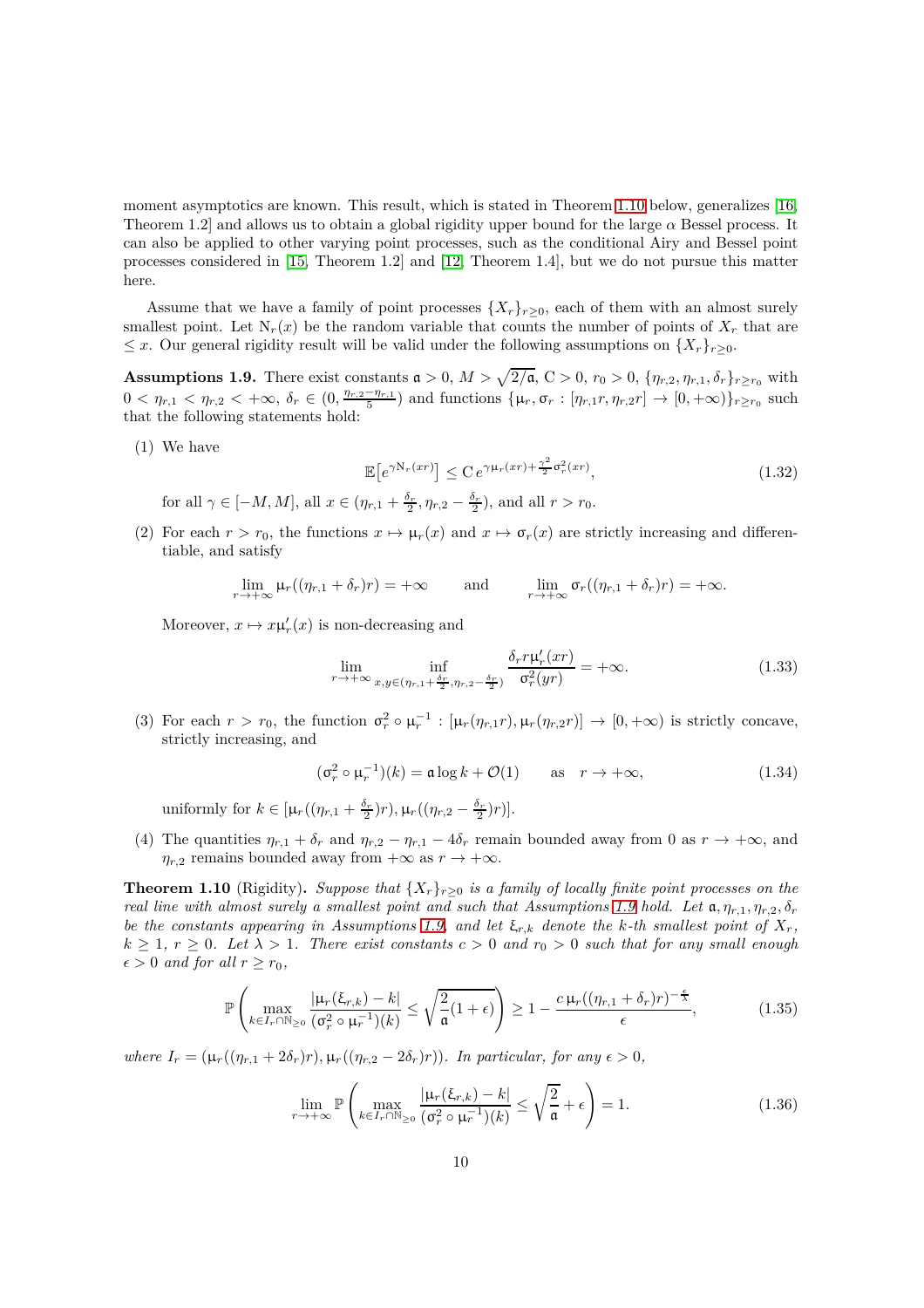**Remark 3.** We expect [\(1.35\)](#page-9-2) to hold also for  $\lambda = 1$ , but this sharper case requires a more delicate analysis and we do not pursue this here.

<span id="page-10-2"></span>**Remark 4.** Assumptions [1.9](#page-9-1) imply that the Lebesgue measure of  $I_r$  tends to  $+\infty$  as  $r \to +\infty$ . Indeed, using parts (2) and (4) of Assumptions [1.9,](#page-9-1) one has

$$
|I_r| \ge (\eta_{r,2} - \eta_{r,1} - 4\delta_r) \inf r\mu'_r(xr) \ge \frac{(\eta_{r,2} - \eta_{r,1} - 4\delta_r)(\eta_{r,1} + 2\delta_r)}{\eta_{r,2} - 2\delta_r} r\mu'_r((\eta_{r,1} + 2\delta_r)r) \ge c_1 r\mu'_r((\eta_{r,1} + 2\delta_r)r),
$$

where the infimum is taken over  $x \in (\eta_{r,1} + 2\delta_r, \eta_{r,2} - 2\delta_r)$  and  $c_1 > 0$  is independent of *r*. It follows from part (2) of Assumptions [1.9](#page-9-1) that the right-hand side tends to  $+\infty$  as  $r \to +\infty$ . This means that the maximum in  $(1.36)$  is taken over a large number of values of  $k$  as  $r$  gets large.

The parameters  $\eta_{r,2}$  and  $\eta_{r,1}$  influence the size of  $|I_r|$ . Since the bound [\(1.36\)](#page-9-3) gives more information about  $\{X_r\}_{r\geq0}$  if  $|I_r|$  is larger, it is important, in concrete examples, to choose  $\eta_{r,2}$  as large as possible, and  $\eta_{r,1}$  and  $\delta_r$  as small as possible, such that [\(1.32\)](#page-9-4) holds.

In the next subsection, we use Theorem [1.10](#page-9-0) to obtain a global rigidity upper bound for the large *α* Bessel process.

### **1.4 Rigidity of the large** *α* **Bessel point process**

Assume that  $\alpha = \alpha(r) > 0$  is an increasing function of *r* such that  $\{a := \alpha^2/r\}_{r \ge 1}$  is bounded and  $\alpha \to +\infty$  as  $r \to +\infty$ . Let  $X_r$  be the Bessel process associated with  $\alpha$ . It follows from parts 1 and 2 of Theorem [1.1](#page-2-0) that the sequence  $\{X_r\}_{r\geq 1}$  satisfies Assumptions [1.9](#page-9-1) with  $\eta_{r,1} = \alpha^2/r$ ,  $\eta_{r,2} = K$ ,  $r_0$ sufficiently large,

$$
\mathfrak{a} = \frac{1}{2\pi^2}
$$
,  $\mu_r(\xi) = \mu_\alpha(\xi)$ ,  $\sigma_r^2(\xi) = \sigma_\alpha^2(\xi)$ ,  $\delta_r = \delta > 0$ , and  $M > \sqrt{2/\mathfrak{a}}$ ,

 $C = 2 \sup_{u \in [-M,M]} G(1+\frac{u}{2\pi i}) G(1-\frac{u}{2\pi i})$ , where  $\mu_{\alpha}$  and  $\sigma_{\alpha}^2$  are defined in [\(1.6\)](#page-2-5)–[\(1.7\)](#page-2-9), where  $M > \sqrt{2/\mathfrak{a}}$ and  $K > \sup_{r \geq 1} a^2/r$  can be chosen arbitrarily large but finite and where  $\delta > 0$  can be chosen arbitrarily small but fixed. Indeed, all statements in Assumptions [1.9](#page-9-1) follow from straightforward computations except [\(1.34\)](#page-9-5). To verify (1.34), suppose  $k \in [\mu_r((\eta_{r,1} + \frac{\delta}{2})r), \mu_r((\eta_{r,2} - \frac{\delta}{2})r)]$ . Since  $\mu_\alpha$ is increasing, it follows that  $\mu_{\alpha}^{-1}(k) \in [(\eta_{r,1} + \frac{\delta}{2})r, (\eta_{r,2} - \frac{\delta}{2})r]$  and hence  $\alpha^2 + cr \leq \mu_{\alpha}^{-1}(k) \leq Cr$  for some constants  $c, C > 0$ . Since, by  $(1.7)$ ,

<span id="page-10-1"></span>
$$
\sigma_{\alpha}^{2}(\xi) = \frac{\log \xi}{4\pi^{2}} + \mathcal{O}(1), \quad \text{as } \alpha \to +\infty \text{ uniformly for } \xi \in [\alpha^{2} + cr, Cr],
$$

we conclude that

$$
(\sigma_r^2 \circ \mu_r^{-1})(k) = (\sigma_\alpha^2 \circ \mu_\alpha^{-1})(k) = \frac{\log(\mu_\alpha^{-1}(k))}{4\pi^2} + \mathcal{O}(1) = \frac{\log r}{4\pi^2} + \mathcal{O}(1), \qquad r \to +\infty.
$$
 (1.37)

Moreover, by [\(1.6\)](#page-2-5), there exist constants  $c_1, C_1 > 0$  such that  $c_1 \sqrt{\xi} \leq \mu_\alpha(\xi) \leq C_1 \sqrt{\xi}$  whenever  $\xi \in [\alpha^2 + cr, Cr]$ ; thus  $c_2\sqrt{r} \le k \le C_2\sqrt{r}$  for some constants  $c_2, C_2 > 0$ . This implies that  $\log r =$  $log(k^2) + \mathcal{O}(1)$  and [\(1.34\)](#page-9-5) then follows from [\(1.37\)](#page-10-1). Therefore, by specializing Theorem [1.10](#page-9-0) to the large  $\alpha$  Bessel process, we obtain the following.

<span id="page-10-0"></span>**Theorem 1.11** (Rigidity of the large  $\alpha$  Bessel point process). Assume that  $\alpha$  is an increasing function *of r such that*  $\{a := \alpha^2/r\}_{r \geq 1}$  *is bounded and*  $\alpha \to +\infty$  *as*  $r \to +\infty$ *, and let*  $\xi_{\alpha,1} < \xi_{\alpha,2} < \cdots$  *be the points in the Bessel point process*  $X_r$ . Fix  $\lambda > 1$ . For any  $K > \sup_{r \geq 1} \alpha^2/r$ , any  $\delta \in (0, K)$  and any *small enough*  $\epsilon > 0$ *, there exist*  $r_0 > 0$ *, c >* 0 *such that* 

$$
\mathbb{P}\left(\max_{k\in(\delta\sqrt{r},K\sqrt{r})\cap\mathbb{N}_{\geq 0}}\frac{|\mu_{\alpha}(\xi_{\alpha,k})-k|}{\log k}\leq\frac{\sqrt{1+\epsilon}}{\pi}\right)\geq 1-\frac{c}{\epsilon}\sqrt{r}^{-\frac{\epsilon}{\lambda}},\tag{1.38}
$$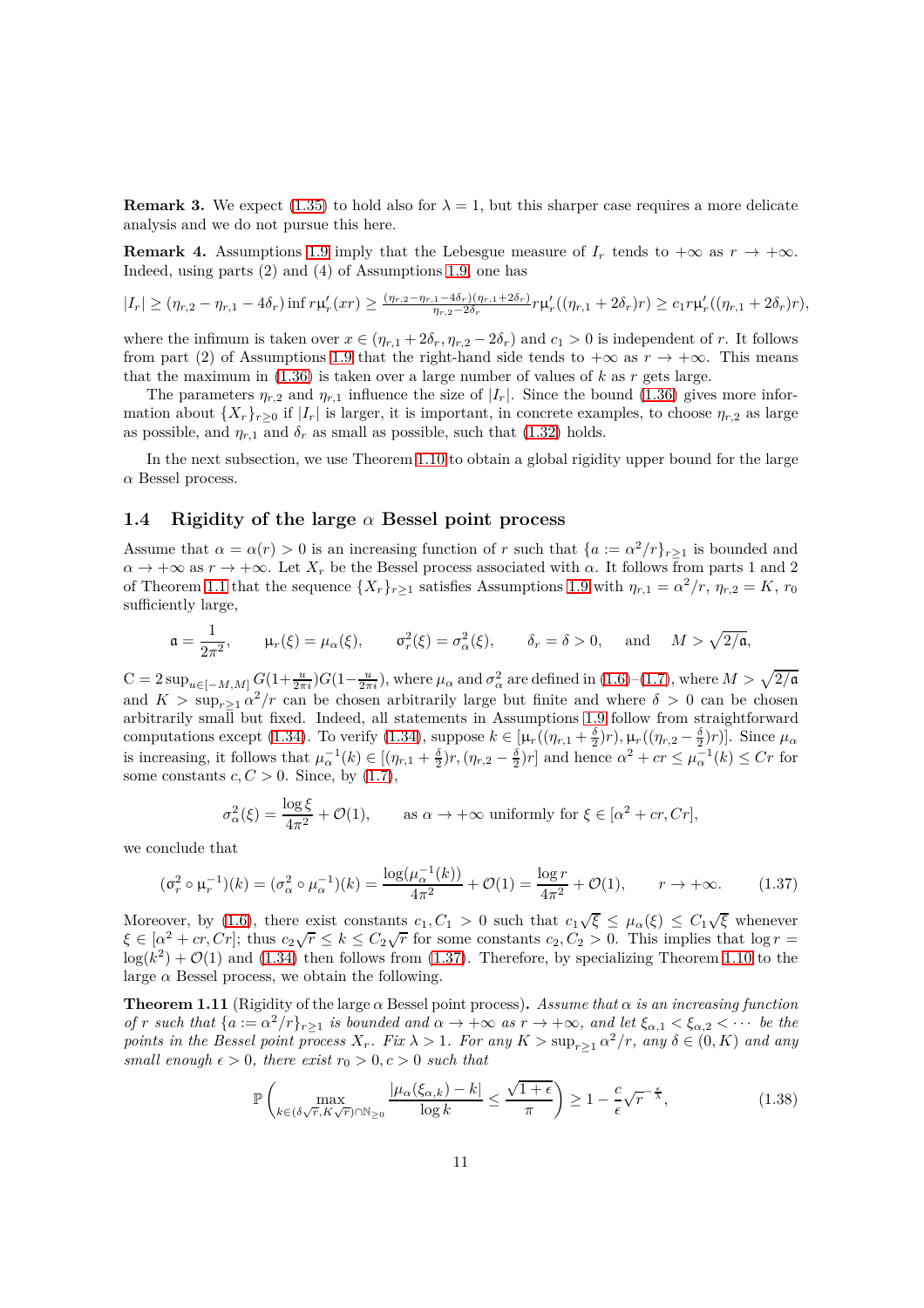*for all*  $r \ge r_0$ *. In particular, for any*  $\epsilon > 0$ *,* 

$$
\lim_{r \to +\infty} \mathbb{P}\left(\max_{k \in (\delta\sqrt{r}, K\sqrt{r}) \cap \mathbb{N}_{\geq 0}} \frac{|\frac{1}{\pi} \int_{\alpha^2}^{\xi_{\alpha,k}} \frac{\sqrt{u - \alpha^2}}{2u} du - k|}{\log k} \leq \frac{1}{\pi} + \epsilon\right) = 1.
$$
\n(1.39)

*Proof.* Applying Theorem [1.10](#page-9-0) to the large  $\alpha$  Bessel process, we infer that there exist  $c'$ ,  $\epsilon'_0$  and  $r'_0$ such that

$$
\mathbb{P}\left(\max_{k\in I_r\cap\mathbb{N}_{\geq 0}}\frac{|\mu_\alpha(\xi_{\alpha,k})-k|}{(\sigma_\alpha^2\circ\mu_\alpha^{-1})(k)}\leq 2\pi\sqrt{1+\epsilon'}\right)\geq 1-\frac{c'\mu_\alpha(\alpha^2+\delta r)^{-\frac{\epsilon'}{\lambda}}}{\epsilon'}
$$

$$
=1-\frac{c'}{\epsilon'}\left(\frac{\sqrt{r}}{\pi}\int_{a^2}^{a^2+\delta}\frac{\sqrt{u-a^2}}{2u}du\right)^{-\frac{\epsilon'}{\lambda}}\geq 1-\frac{\hat{c}}{\epsilon'}\sqrt{r^{-\frac{\epsilon'}{\lambda}}},
$$

for all  $r \ge r'_0$  and  $\epsilon' \in (0, \epsilon'_0]$ , where  $\hat{c} := c' \sup_{r \ge r'_0, \epsilon' \in (0, \epsilon'_0]} \left( \frac{1}{\pi} \int_{a^2}^{a^2 + \delta} \right)$ *a*<sup>2</sup>  $\frac{\sqrt{u-a^2}}{2u}du$ <sup> $-\frac{\epsilon'}{\lambda}$ </sup> <  $+\infty$  and

$$
I_r = (\mu_\alpha(\alpha^2 + 2\delta r), \mu_\alpha(Kr - 2\delta r)) = \left(\frac{\sqrt{r}}{\pi} \int_{a^2}^{a^2 + 2\delta} \frac{\sqrt{u - a^2}}{2u} du \, , \, \frac{\sqrt{r}}{\pi} \int_{a^2}^{K - 2\delta} \frac{\sqrt{u - a^2}}{2u} du\right).
$$

Note that

$$
I_r \supseteq (c_\delta \sqrt{r}, c_K \sqrt{r}),
$$
 where  $c_\delta := \sup_{r \ge r_0} \frac{1}{\pi} \int_{a^2}^{a^2 + 2\delta} \frac{\sqrt{u - a^2}}{2u} du$ ,  $c_K := \inf_{r \ge r_0} \frac{1}{\pi} \int_{a^2}^{K - 2\delta} \frac{\sqrt{u - a^2}}{2u} du$ .

Let  $\delta$  be sufficiently small and/or let *K* be sufficiently large such that  $c_{\delta} < c_K$ . Then,

$$
\mathbb{P}\left(\max_{k \in (c_{\delta}\sqrt{r}, c_K\sqrt{r}) \cap \mathbb{N}_{\geq 0}}\frac{|\mu_{\alpha}(\xi_{\alpha,k}) - k|}{(\sigma_{\alpha}^2 \circ \mu_{\alpha}^{-1})(k)} \leq 2\pi\sqrt{1+\epsilon'}\right) \geq 1 - \frac{\hat{c}}{\epsilon'}\sqrt{r}^{-\frac{\epsilon'}{\lambda}},
$$

for all  $r \ge r'_0$  and  $\epsilon' \in (0, \epsilon'_0]$ . Using that (cf.  $(1.37)$ )

$$
\max_{k \in (c_{\delta}\sqrt{r}, c_K\sqrt{r}) \cap \mathbb{N}_{\geq 0}} \left| (\sigma_{\alpha}^2 \circ \mu_{\alpha}^{-1})(k) \left( \frac{\log k}{2\pi^2} \right)^{-1} - 1 \right| = \mathcal{O}\left(\frac{1}{\log r}\right) \quad \text{as } r \to +\infty,
$$

we conclude that there exists a  $c_0 > 0$  such that

$$
\mathbb{P}\left(\max_{k\in (c_{\delta}\sqrt{r}, c_K\sqrt{r})\cap\mathbb{N}_{\geq 0}}\frac{|\mu_\alpha(\xi_{\alpha,k})-k|}{\log k}\leq \frac{\sqrt{1+\epsilon'}}{\pi(1-\frac{c_0}{\log r})}\right)\geq 1-\frac{\hat{c}}{\epsilon'}\sqrt{r}^{-\frac{\epsilon'}{\lambda}},
$$

for all sufficiently large *r* and all  $\epsilon' \in (0, \epsilon'_0]$ . Hence for each  $\epsilon' \in (0, \epsilon'_0]$ ,

$$
\mathbb{P}\left(\max_{k \in (c_{\delta}\sqrt{r}, c_K\sqrt{r}) \cap \mathbb{N}_{\geq 0}}\frac{|\mu_\alpha(\xi_{\alpha,k}) - k|}{\log k} \leq \frac{\sqrt{1+\epsilon}}{\pi}\right) \geq 1 - \frac{2\hat{c}}{\epsilon}\sqrt{r}^{-\frac{\epsilon'}{\lambda}} = 1 - \frac{2\hat{c}e^{\frac{c_1}{2\lambda}}}{\epsilon}\sqrt{r}^{-\frac{\epsilon}{\lambda}},
$$

for all sufficiently large *r*, where  $\epsilon = \epsilon' + \frac{c_1}{\log r}$  and  $c_1$  is sufficiently large but fixed. Since  $c_\delta$  can be made arbitrarily small and  $c_K$  can be made arbitrarily large by choosing  $\delta$  sufficiently small and  $K$ sufficiently large, the claim follows.

If we let  $\alpha \to +\infty$  at a slow speed so that  $\alpha^2/\sqrt{r} \to 0$  as  $r \to +\infty$  in Theorem [1.11,](#page-10-0) we obtain the following corollary, which is consistent with the known rigidity result [\[16,](#page-44-14) Theorem 1.6] for the Bessel process with  $\alpha$  fixed.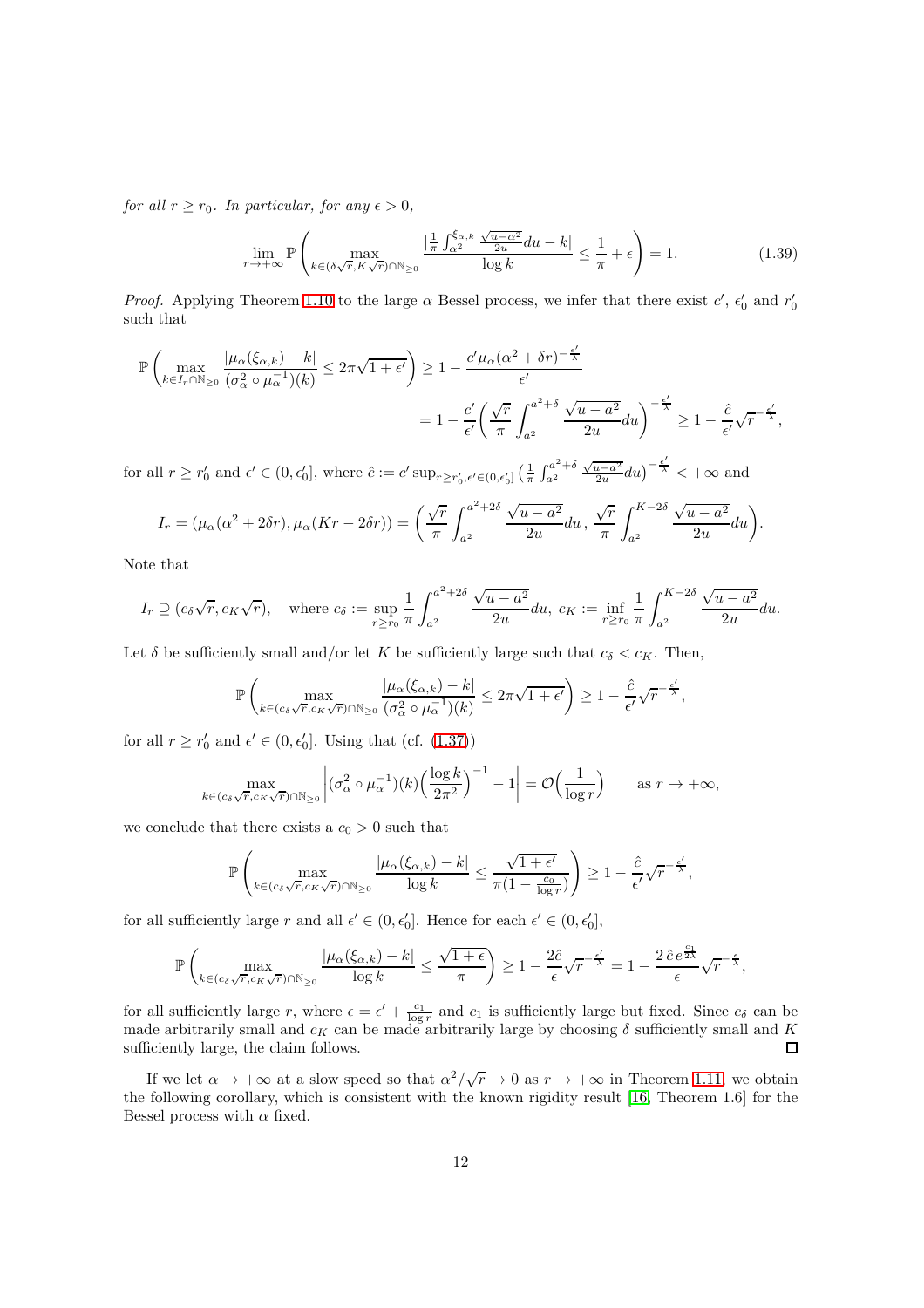**Corollary 1.12** (Matching with the rigidity of the Bessel process with  $\alpha$  bounded). *Assume that*  $\alpha$  *is an increasing function of*  $r$  *such that*  $\alpha^2/\sqrt{r} \to 0$  *and*  $\alpha \to +\infty$  *as*  $r \to +\infty$ *, and let*  $\xi_{\alpha,1} < \xi_{\alpha,2} < \cdots$ *be the points in the Bessel point process*  $X_r$ *. For any*  $K > \delta > 0$  *and any*  $\epsilon > 0$ *, we have* 

$$
\lim_{r \to +\infty} \mathbb{P}\left(\max_{k \in I_r \cap \mathbb{N}_{\geq 0}} \frac{|\frac{\sqrt{\xi_{\alpha,k}}}{\pi} - \frac{\alpha}{2} - k|}{\log k} \leq \frac{1}{\pi} + \epsilon\right) = 1, \quad \text{where} \quad \mathcal{I}_r = (\delta \sqrt{r}, K\sqrt{r}).
$$

*Proof.* The claim follows easily from Theorem [1.11](#page-10-0) and the first expansion in [\(1.15\)](#page-3-4).

 $\Box$ 

**Outline.** The proof of Theorem [1.1](#page-2-0) is divided into several steps that are carried out in Sections [2-](#page-12-0)[5.](#page-30-0) In Section [2,](#page-12-0) we present a differential identity from [\[12\]](#page-44-11) that relates  $E_\alpha$  to a model Riemann-Hilbert (RH) problem whose solution is denoted by  $\Phi$ . In Section [3,](#page-15-0) we obtain asymptotics for  $\Phi$  in the three regimes of Theorem [1.1](#page-2-0) via the Deift–Zhou [\[24\]](#page-44-21) steepest descent method. As mentioned in the introduction, the regime  $\alpha/\sqrt{r} \to 0$  (part [2](#page-2-3) of Theorem [1.1\)](#page-2-0) requires a different analysis from the regimes [1](#page-2-2) and [3](#page-2-4) where  $\alpha/\sqrt{r}$  remains bounded away from 0. In Section [5,](#page-30-0) we substitute the asymptotics of  $\Phi$  into the differential identity to obtain large *r* asymptotics for  $E_\alpha(r\vec{x}, \vec{u})$ . The proof of Theorem [1.10](#page-9-0) is independent from the other proofs and is given in Section [6.](#page-35-0) The appendix collects three model RH problems that are important for the construction of local parametrices in the steepest descent analysis. Of particular interest is that we describe and employ the Bessel model problem in the regime where the order  $\alpha$  of the Bessel functions tends to infinity. This appears to be the first time that the Bessel model problem is used in this way.

# **Acknowledgements**

We are grateful to Grégory Schehr for suggesting this problem to us, for interesting discussions and for pointing out a mistake in an early draft of this manuscript. CC acknowledges support from the European Research Council, Grant Agreement No. 682537. JL acknowledges support from the European Research Council, Grant Agreement No. 682537, the Swedish Research Council, Grant No. 2015-05430, and the Ruth and Nils-Erik Stenbäck Foundation.

# <span id="page-12-0"></span>**2 Background from [\[17,](#page-44-5) [12\]](#page-44-11)**

We will prove Theorem [1.1](#page-2-0) via a differential identity that was established in [\[12\]](#page-44-11). This identity relates  $E_\alpha$  with the solution  $\Phi$  to a model RH problem. We first recall the properties of  $\Phi$  in Subsection [2.1,](#page-12-1) and then present the differential identity in Subsection [2.2.](#page-14-0)

# <span id="page-12-1"></span>**2.1 Model RH problem** Φ **from [\[17\]](#page-44-5)**

The model RH problem for  $\Phi$  depends on parameters  $\alpha$ ,  $\vec{x} = (x_1, \ldots, x_m)$ ,  $\vec{s} = (s_1, \ldots, s_m)$  satisfying

$$
\alpha > -1, \qquad 0 < x_1 < \dots < x_m < +\infty, \qquad s_1, \dots, s_m \in [0, +\infty), \tag{2.1}
$$

and is as follows.

#### **RH** problem for  $\Phi(\cdot) = \Phi(\cdot; \vec{x}, \vec{s}, \alpha)$

(a)  $\Phi : \mathbb{C} \setminus \Sigma_{\Phi} \to \mathbb{C}^{2 \times 2}$  is analytic, where the contour is given by

<span id="page-12-2"></span>
$$
\Sigma_{\Phi} = (-\infty, 0] \cup (-x_m + [0, e^{\frac{2\pi i}{3}} \infty)) \cup (-x_m + [0, e^{-\frac{2\pi i}{3}} \infty)),
$$

and is oriented as shown in Figure [1.](#page-13-0)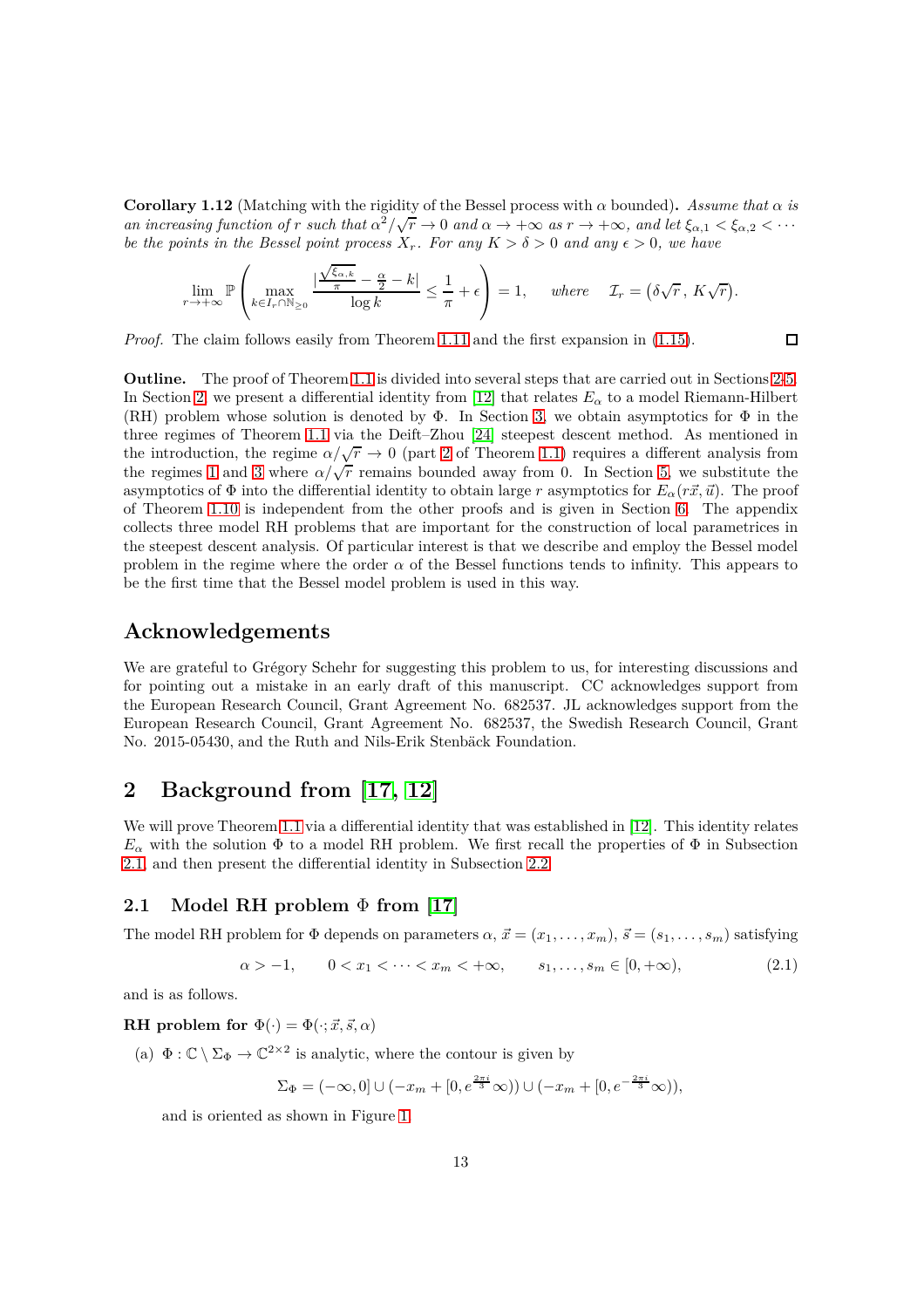

<span id="page-13-0"></span>Figure 1: The contour  $\Sigma_{\Phi}$  with  $m = 3$ .

(b) Let  $\Phi_+$  (resp.  $\Phi_-$ ) denote the left (resp. right) boundary values of  $\Phi$ . Here, "left" and "right" are to be understood with respect to the orientation of  $\Sigma_{\Phi}$ .  $\Phi_{+}$  and  $\Phi_{-}$  are continuous on  $\Sigma_{\Phi} \setminus \{0, -x_1, \ldots, -x_m\}$  and are related by:

$$
\Phi_+(z) = \Phi_-(z) \begin{pmatrix} 1 & 0 \\ e^{\pi i \alpha} & 1 \end{pmatrix}, \qquad z \in -x_m + (0, e^{\frac{2\pi i}{3}} \infty), \qquad (2.2)
$$

$$
\Phi_{+}(z) = \Phi_{-}(z) \begin{pmatrix} 0 & 1 \\ -1 & 0 \end{pmatrix}, \qquad z \in (-\infty, -x_m), \qquad (2.3)
$$

$$
\Phi_+(z) = \Phi_-(z) \begin{pmatrix} 1 & 0 \\ e^{-\pi i \alpha} & 1 \end{pmatrix}, \qquad z \in -x_m + (0, e^{-\frac{2\pi i}{3}} \infty), \qquad (2.4)
$$

$$
\Phi_{+}(z) = \Phi_{-}(z) \begin{pmatrix} e^{\pi i \alpha} & s_j \\ 0 & e^{-\pi i \alpha} \end{pmatrix}, \qquad z \in (-x_j, -x_{j-1}), \tag{2.5}
$$

where  $j = 1, \ldots, m$ .

(c) As  $z \to \infty$ , we have

$$
\Phi(z) = \left(I + \Phi_1 z^{-1} + \mathcal{O}(z^{-2})\right) z^{-\frac{\sigma_3}{4}} N e^{\sqrt{z}\sigma_3},\tag{2.6}
$$

where the principal branch is chosen for each root, the matrix  $\Phi_1 = \Phi_1(\vec{x}, \vec{s}, \alpha)$  is independent of *z* and traceless, and

<span id="page-13-2"></span><span id="page-13-1"></span>
$$
\sigma_3 = \begin{pmatrix} 1 & 0 \\ 0 & -1 \end{pmatrix}, \qquad N = \frac{1}{\sqrt{2}} \begin{pmatrix} 1 & i \\ i & 1 \end{pmatrix}.
$$

As *z* tends to  $-x_j$ ,  $j \in \{1, \ldots, m\}$ , we have

$$
\Phi(z) = G_j(z) \begin{pmatrix} 1 & \frac{s_{j+1} - s_j}{2\pi i} \log(z + x_j) \\ 0 & 1 \end{pmatrix} V_j(z) e^{\frac{\pi i \alpha}{2} \theta(z) \sigma_3} H_{-x_m}(z), \tag{2.7}
$$

where  $G_j(z) = G_j(z; \vec{x}, \vec{s}, \alpha)$  is analytic in a neighborhood of  $-x_j$  and satisfies det  $G_j \equiv 1$ , and  $\theta$ ,  $V_j$ ,  $H_{-x_m}$  are piecewise constant and given by

$$
\theta(z) = \begin{cases} +1, & \text{Im } z > 0, \\ -1, & \text{Im } z < 0, \end{cases} \qquad V_j(z) = \begin{cases} I, & \text{Im } z > 0, \\ \begin{pmatrix} 1 & -s_j \\ 0 & 1 \end{pmatrix}, & \text{Im } z < 0, \end{cases}
$$
 (2.8)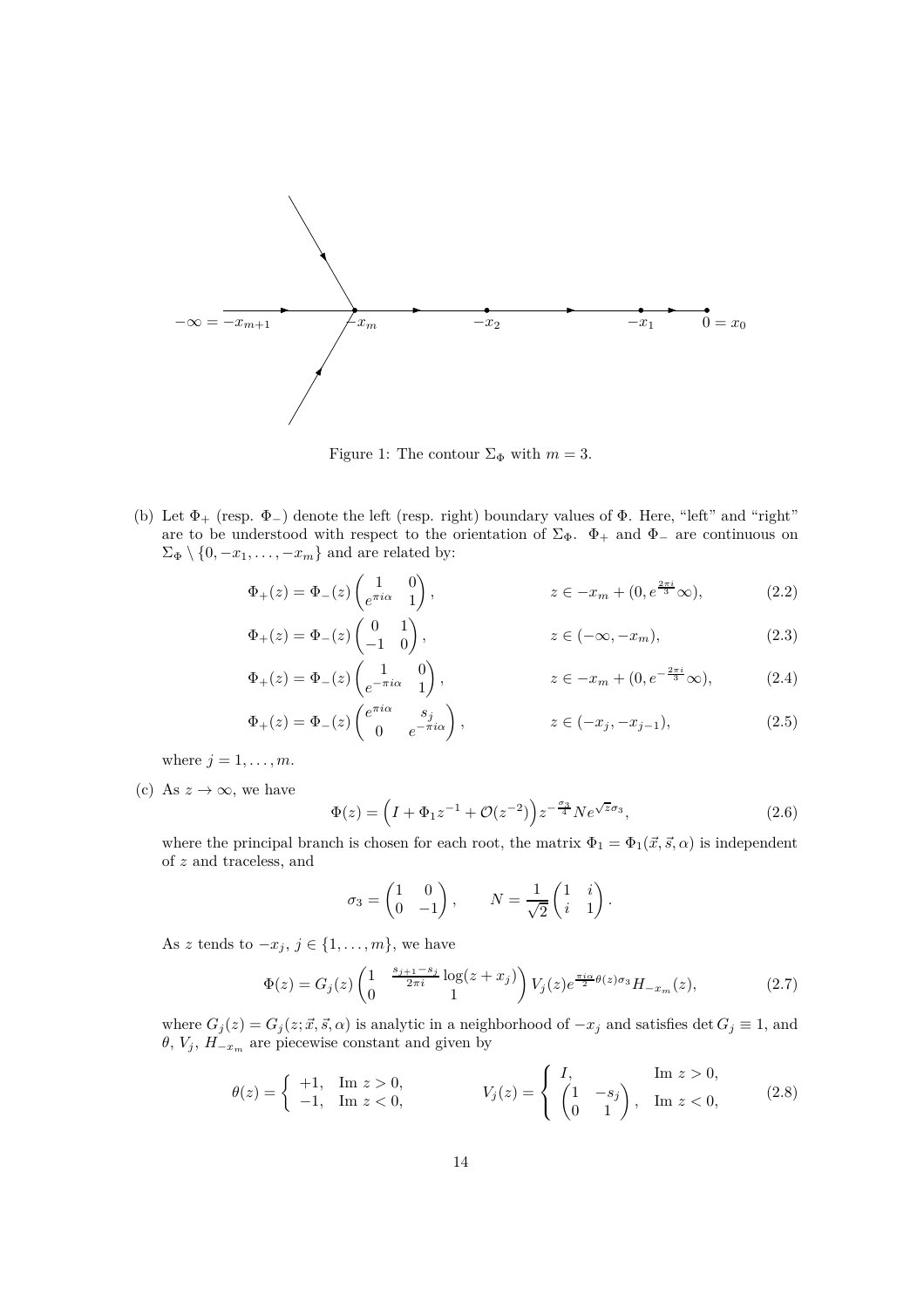<span id="page-14-7"></span>and

$$
H_{-x_m}(z) = \begin{cases} I, & \text{for } -\frac{2\pi}{3} < \arg(z + x_m) < \frac{2\pi}{3}, \\ \begin{pmatrix} 1 & 0 \\ -e^{\pi i \alpha} & 1 \end{pmatrix}, & \text{for } \frac{2\pi}{3} < \arg(z + x_m) < \pi, \\ \begin{pmatrix} 1 & 0 \\ e^{-\pi i \alpha} & 1 \end{pmatrix}, & \text{for } -\pi < \arg(z + x_m) < -\frac{2\pi}{3}. \end{cases} \tag{2.9}
$$

As *z* tends to 0, we have

<span id="page-14-8"></span><span id="page-14-5"></span>
$$
\Phi(z) = G_0(z) z^{\frac{\alpha}{2}\sigma_3} \begin{pmatrix} 1 & s_1 h(z) \\ 0 & 1 \end{pmatrix}, \tag{2.10}
$$

where det  $G_0 \equiv 1, G_0(z) = G_0(z; \vec{x}, \vec{s}, \alpha)$  is analytic in a neighborhood of 0, and

$$
h(z) = \begin{cases} \frac{1}{2i\sin(\pi\alpha)}, & \alpha > -1, \ \alpha \notin \mathbb{N}_{\geq 0}, \\ \frac{(-1)^{\alpha}}{2\pi i} \log z, & \alpha \in \mathbb{N}_{\geq 0}. \end{cases}
$$
(2.11)

The solution  $\Phi$  to the above RH problem exists and is unique, and satisfies det  $\Phi \equiv 1$ , see [\[17\]](#page-44-5).

## <span id="page-14-0"></span>**2.2 Differential identity from [\[12\]](#page-44-11)**

Recall that  $E_{\alpha}(\vec{x}, \vec{u})$  is the exponential moment [\(1.3\)](#page-2-7), where  $\vec{u} = (u_1, \ldots, u_m) \in \mathbb{R}^m$ . To relate  $E_{\alpha}(\vec{x}, \vec{u})$  with the solution  $\Phi$  of the model RH problem of Subsection [2.1,](#page-12-1) we define  $\vec{s} = (s_1, \ldots, s_m)$ in terms of  $\vec{u}$  as follows:

<span id="page-14-1"></span>
$$
s_j = e^{u_j + u_{j+1} + \dots + u_m}, \qquad j = 1, \dots, m.
$$
\n(2.12)

Since  $u_1, \ldots, u_m \in \mathbb{R}$ , we have  $s_1, \ldots, s_m \in (0, +\infty)$ , and in particular the  $s_j$ 's meet the requirement in [\(2.1\)](#page-12-2). For convenience, we define

<span id="page-14-6"></span><span id="page-14-4"></span><span id="page-14-3"></span><span id="page-14-2"></span>
$$
F_{\alpha}(\vec{x}, \vec{s}) = E_{\alpha}(\vec{x}, \vec{u}). \tag{2.13}
$$

Based on the facts that

- $F_{\alpha}(\vec{x},\vec{s})$  can be written as a Fredholm determinant with *m* discontinuities and is an entire function of  $s_1, \ldots, s_m$  (see [\[47,](#page-45-7) Theorem 2]),
- the kernel of this Fredholm determinant is *integrable* in the sense of [\[33\]](#page-45-21),
- $\Phi$  admits a Lax pair (studied in [\[17\]](#page-44-5)),

the following differential identity was obtained in [\[12,](#page-44-11) eqs  $(2.34)-(2.37)$ ] for  $k = 1, \ldots, m$ :

$$
\partial_{s_k} \log F_{\alpha}(r\vec{x}, \vec{s}) = K_{\infty} + \sum_{j=1}^{m} K_{-x_j} + K_0, \qquad \alpha \neq 0,
$$
\n(2.14)

where

$$
K_{\infty} = -\frac{i}{2}\partial_{s_k}\Phi_{1,12}(r\vec{x}, \vec{s}, \alpha),\tag{2.15}
$$

$$
K_{-x_j} = \frac{s_{j+1} - s_j}{2\pi i} \Big( G_{j,11} \partial_{s_k} G_{j,21} - G_{j,21} \partial_{s_k} G_{j,11} \Big) (-rx_j; r\vec{x}, \vec{s}, \alpha), \tag{2.16}
$$

$$
K_0 = \alpha \Big( G_{0,21} \partial_{s_k} G_{0,12} - G_{0,11} \partial_{s_k} G_{0,22} \Big) (0; r\vec{x}, \vec{s}, \alpha). \tag{2.17}
$$

We mention that the above differential identity is not valid for  $\alpha = 0$ , but since our analysis deals with the case  $\alpha \to +\infty$ , this fact is not important for us.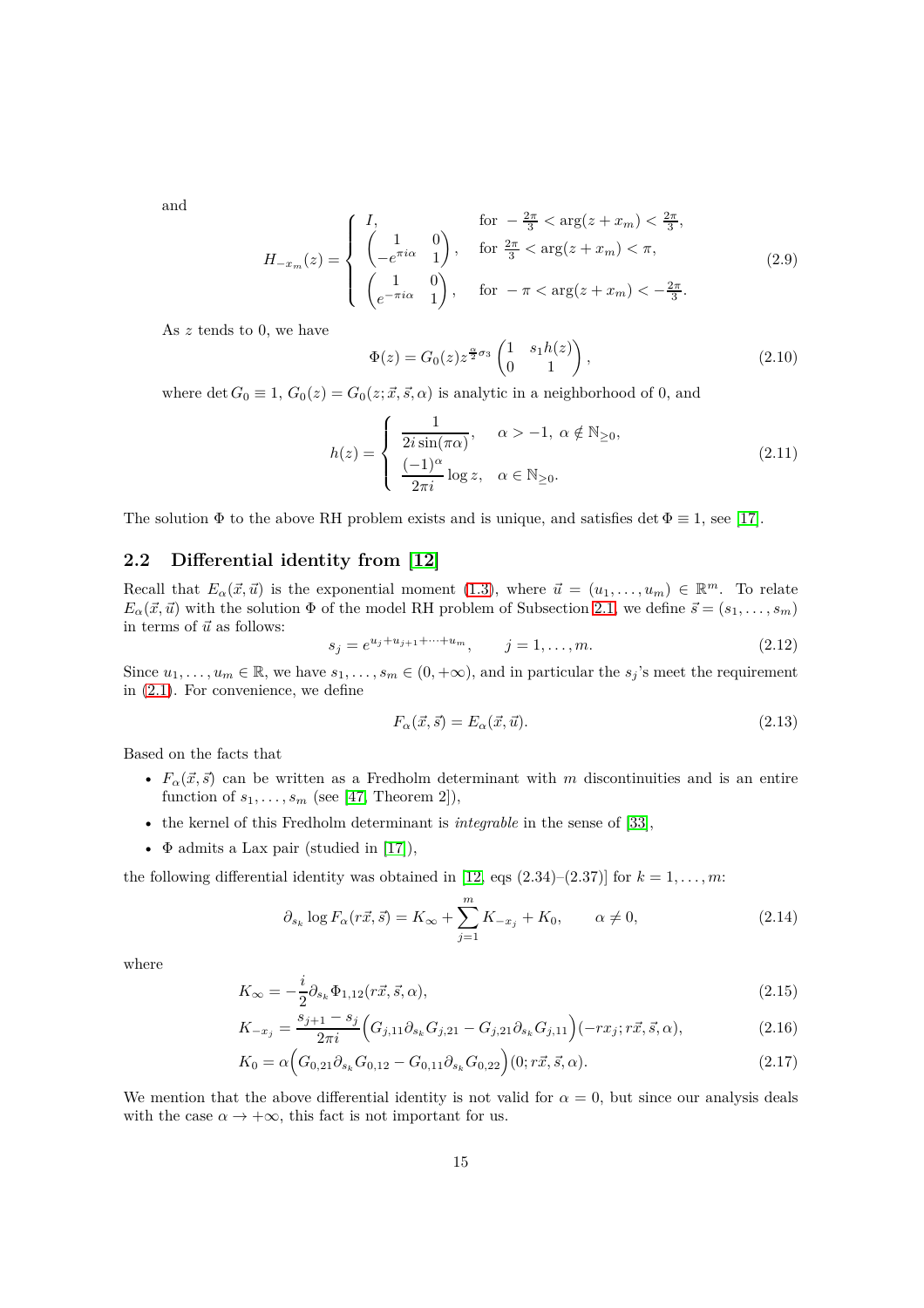# <span id="page-15-0"></span>**3** Large *r* asymptotics for  $\Phi$  with  $\alpha \to +\infty$ : regimes [1](#page-2-2) and [3](#page-2-4)

In this section we perform an asymptotic analysis of  $\Phi(rz;\vec{r},\vec{s},\alpha)$  in the two regimes of the parameters that are relevant to prove parts [1](#page-2-2) and [3](#page-2-4) of Theorem [1.1.](#page-2-0) In Subsections [3.1–](#page-15-1)[3.5,](#page-22-0) we deal with the regime which is relevant for part 1; in Subsection [3.6,](#page-25-0) we indicate how to adapt this analysis to the regime in part [3.](#page-2-4)

Let 
$$
m \in \mathbb{N}_{>0}
$$
,  $a \in (0, +\infty)$ ,  $\vec{u} = (u_1, ..., u_m) \in \mathbb{R}^m$  and  $\vec{x} = (x_1, ..., x_m) \in \mathbb{R}_{\text{ord}}^{+,m}$ , be such that  
\n $0 < x_1 < \cdots < x_{n-1} < a^2 < x_n < \cdots < x_m$ ,

with  $n \in \{1, \ldots, m+1\}$ ,  $x_0 := 0$ ,  $x_{m+1} := +\infty$ , and define  $\vec{s} = (s_1, \ldots, s_m)$  in terms of  $\vec{u}$  as in [\(2.12\)](#page-14-1). For  $r > 0$ , define  $\alpha = a\sqrt{r}$ . In this section, we first obtain asymptotics for  $\Phi(rz; r\vec{x}, \vec{s}, \alpha)$  as  $r \to +\infty$ uniformly for  $(x_1, \ldots, x_{n-1}, a^2, x_n, \ldots, x_m)$  in compact subsets of  $\mathbb{R}^{+,m+1}_{\text{ord}}$ , uniformly for  $u_1, \ldots, u_m$ in compact subsets of  $\mathbb{R}$ , and uniformly for  $z \in \mathbb{C}$ . This analysis is based on the Deift–Zhou steepest descent method [\[24\]](#page-44-21) and is carried out in Subsections [3.1](#page-15-1)[–3.5.](#page-22-0)

In what follows, we assume without loss of generality that  $a^2 < x_m$ , or in other words that  $n \in \{1, 2, \ldots, m\}$ . Indeed, if  $a^2 > x_m$ , then it suffices to increase *m* by 1 and to define  $x_m = a^2 + 1$ and  $s_m = 1$ .

### <span id="page-15-1"></span>**3.1 First transformation:**  $\Phi \to T$

As mentioned in the introduction, as  $\alpha = a\sqrt{r}$  gets large, the Bessel process increasingly favors point configurations with fewer points near 0. It turns out that a typical point configuration has its smallest point located near the soft edge *a* 2 . Therefore, at least at a heuristic level, one expects the interval  $(-\infty, -a^2)$  to play a special role in the large *r* analysis of  $\Phi(rz; r\vec{x}, \vec{s}, a\sqrt{r})$ .<sup>[1](#page-15-2)</sup> The first transformation has multiple purposes: it normalizes the RH problem at  $\infty$  and transforms the jumps that are not on  $(-\infty, -a^2)$  into exponentially decaying jumps. The *g*-function is the main ingredient of this transformation and is defined by

$$
g(z) = f(z) + \theta(z) \frac{\pi i a}{2}, \qquad f(z) = \int_{-a^2}^{z} \frac{\sqrt{s + a^2}}{2s} ds,
$$
 (3.1)

where the path does not intersect  $(-\infty, -a^2) \cup (0, +\infty)$ , and  $\theta$  is defined in [\(2.8\)](#page-13-1). We summarize the properties of the *g*-function in the following lemma.

<span id="page-15-4"></span>**Lemma 3.1.** *The q-function is analytic in*  $\mathbb{C} \setminus (-\infty, 0]$  *and satisfies the following properties:* 

$$
g_{+}(z) + g_{-}(z) = 0, \qquad \qquad \text{for } z \in (-\infty, -a^{2}), \tag{3.2}
$$

$$
g_{+}(z) - g_{-}(z) = \pi i a + f_{+}(z) - f_{-}(z), \qquad \text{for } z \in (-\infty, -a^{2}), \tag{3.3}
$$

$$
g_{+}(z) - g_{-}(z) = \pi i a, \qquad \qquad \text{for } z \in (-a^2, 0), \tag{3.4}
$$

$$
g(z) = \sqrt{z} - \frac{a^2}{2\sqrt{z}} + \mathcal{O}(z^{-3/2}), \qquad \text{as } z \to \infty,
$$
 (3.5)

$$
g(z) = \frac{a}{2}\log z + g_0 + \mathcal{O}(z), \qquad \qquad \text{as } z \to 0,
$$
\n
$$
(3.6)
$$

$$
g(z) = \overline{g(\bar{z})}, \qquad \qquad \text{for } z \in \mathbb{C} \setminus (-\infty, 0], \qquad (3.7)
$$

*where*  $g_0 \in \mathbb{R}$ *. Furthermore, there exists*  $\epsilon > 0$  *and an open set*  $V \subset \mathbb{C}$  *such that* 

<span id="page-15-3"></span>
$$
\{z \in \mathbb{C} : |z| \ge \frac{1}{\epsilon}\} \cup \{z \in \mathbb{C} : \text{Re}\, z < -a^2 \text{ and } |\text{Im}\, z| \le \epsilon\} \subset \mathcal{V},
$$

<span id="page-15-2"></span><sup>&</sup>lt;sup>1</sup>The model RH problem for  $\Phi$  is directly related to the reverse Bessel process for convenience. One needs to identify  $(-\infty, -a^2)$  in the reverse Bessel process with  $(a^2, +\infty)$  in the classical Bessel process.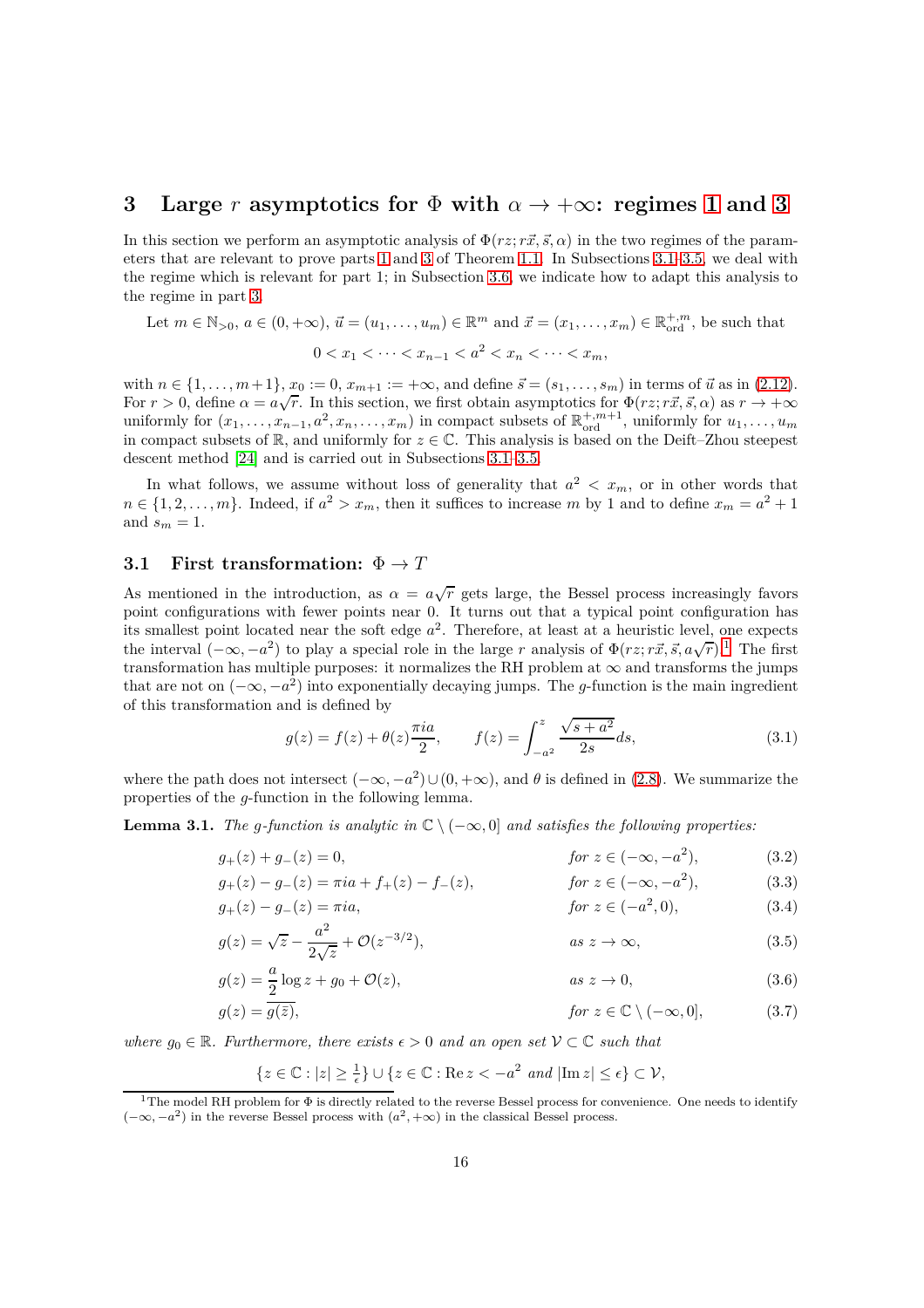*and such that*

<span id="page-16-1"></span><span id="page-16-0"></span>
$$
\text{Re } f(z) \ge 0, \qquad \qquad \text{for all } z \in \mathcal{V}, \tag{3.8}
$$

$$
\text{Re } f(z) < 0,\n\qquad \qquad \text{for all } z \in (-a^2, 0),\n\tag{3.9}
$$

*with equality in* [\(3.8\)](#page-16-0) *if and only if*  $z \in (-\infty, -a^2)$ *.* 

*Proof.* The properties  $(3.2)$ – $(3.7)$  and  $(3.9)$  follow directly from  $(3.1)$  and some straightforward com-putations. Let us prove [\(3.8\)](#page-16-0). Since  $\text{Re } f(z)/\text{Re } \sqrt{z} = 1 + \mathcal{O}(z^{-1})$  as  $z \to \infty$ , there exists  $\epsilon_1 > 0$ such that  $\text{Re } f(z) \ge 0$  for all  $|z| \ge \frac{1}{\epsilon_1}$ , with equality if and only if  $z \in (-\infty, \frac{1}{\epsilon_1}]$ . On the other hand, as  $z \to -a^2$ , we have Re  $f(z) \sim c \operatorname{Re}(z + a^2)^{3/2}$  for a certain  $c < 0$ . Hence, there exists  $\epsilon_2 > 0$  such that  $\text{Re } f(z) \ge 0$  for all  $z \in \{z : \text{Re } z \in [-a^2 - \epsilon_2, -a^2) \text{ and } \underline{\text{Im}} |z| \le \epsilon_2\}$  with equality if and only if  $z \in [-a^2 - \epsilon_2, -a^2)$ . Also, we note from [\(3.1\)](#page-26-1) that  $f(z) = \overline{f(\overline{z})}$  and that Im  $f_+(x)$  is decreasing as *x* ∈ (−∞*,* −*a*<sup>2</sup>) increases. Therefore, by Cauchy-Riemann, there exists  $\epsilon_3 > 0$  such that Re *f*(*z*) > 0 for all *z* satisfying  $\text{Re } z \in [-\frac{1}{\epsilon_1}, -a^2 - \epsilon_2]$  and  $|\text{Im } z| \in (0, \epsilon_3]$ . Indeed, suppose such an  $\epsilon_3$  does not exist. Then there is a sequence  $\{z_n\}_1^{\infty}$  of zeros of Re *f* such that Re  $z_n \in [-\frac{1}{\epsilon_1}, -a^2 - \epsilon_2]$  and Im  $z_n > 0$ for each *n*, and such that  $\text{Im } z_1 > \text{Im } z_2 > \cdots$  and  $\text{lim}_{n \to +\infty} \text{Im } z_n = 0$ . For each *n*, there exists by the mean value theorem a point  $\xi_n$  with the same real part as  $z_n$  such that  $0 < \text{Im } \xi_n < \text{Im } z_n$  and  $\partial_y \text{Re } f(x+iy) = 0$  for  $x+iy = \xi_n$ . Moreover, since the interval  $[-\frac{1}{\epsilon_1}, -a^2 - \epsilon_2]$  is compact, there is a subsequence  $z_{n_k}$  such that  $z_{n_k} \to x_*$  as  $k \to +\infty$  where  $x_* \in [-\frac{1}{\epsilon_1}, -a^2 - \epsilon_2]$ . Since the restriction of f to  $\left[-\frac{1}{\epsilon_1},-a^2-\epsilon_2\right] \times [0,1]$  is  $C^1$  and  $\xi_{n_k} \to x_*$ , we infer that  $\partial_y \text{Re } f(x_*+iy)|_{y=0^+} = 0$ , which is a contradiction. This proves [\(3.8\)](#page-16-0) with  $\epsilon = \min\{\epsilon_1, \epsilon_2, \epsilon_3\}.$ 

The first transformation is defined by

<span id="page-16-5"></span><span id="page-16-3"></span>
$$
T(z) = \begin{pmatrix} 1 & 0\\ -\frac{ia^2}{2}\sqrt{r} & 1 \end{pmatrix} r^{\frac{\sigma_3}{4}} \Phi(rz; r\vec{x}, \vec{s}, \alpha) e^{-\sqrt{r}g(z)\sigma_3}.
$$
 (3.10)

Using Lemma [3.1](#page-15-4) together with the properties of  $\Phi$  listed in Subsection [2.1,](#page-12-1) it can be verified that *T* satisfies the following RH problem.

#### **RH problem for** *T*

- (a)  $T: \mathbb{C} \setminus \Sigma_{\Phi} \to \mathbb{C}^{2 \times 2}$  is analytic.
- (b) The jumps for *T* are given by

$$
T_{+}(z) = T_{-}(z) \begin{pmatrix} 1 & 0 \\ e^{-2\sqrt{r}f(z)} & 1 \end{pmatrix}, \qquad z \in -x_{m} + (0, e^{\pm \frac{2\pi i}{3}} \infty), \quad (3.11)
$$

$$
T_{+}(z) = T_{-}(z) \begin{pmatrix} 0 & 1 \\ -1 & 0 \end{pmatrix}, \qquad z \in (-\infty, -x_m), \qquad (3.12)
$$

$$
T_{+}(z) = T_{-}(z) \begin{pmatrix} e^{-\sqrt{r}(f_{+}(z) - f_{-}(z))} & s_{j} \\ 0 & e^{\sqrt{r}(f_{+}(z) - f_{-}(z))} \end{pmatrix}, \quad z \in \mathcal{B}_{j}, j \in \{n, ..., m\}, \quad (3.13)
$$

$$
T_{+}(z) = T_{-}(z) \begin{pmatrix} 1 & s_{j} e^{2\sqrt{r} f(z)} \\ 0 & 1 \end{pmatrix}, \qquad z \in \mathcal{C}_{j}, \ j \in \{1, ..., n\}, \qquad (3.14)
$$

where

<span id="page-16-4"></span><span id="page-16-2"></span>
$$
\mathcal{B}_j := \begin{cases}\n(-x_j, -x_{j-1}), & \text{if } j > n, \\
(-x_n, -a^2), & \text{if } j = n,\n\end{cases} \qquad \mathcal{C}_j := \begin{cases}\n(-x_j, -x_{j-1}), & \text{if } j < n, \\
(-a^2, -x_{n-1}), & \text{if } j = n,\n\end{cases}
$$

with  $x_0 := 0$  and  $x_{m+1} = +\infty$ .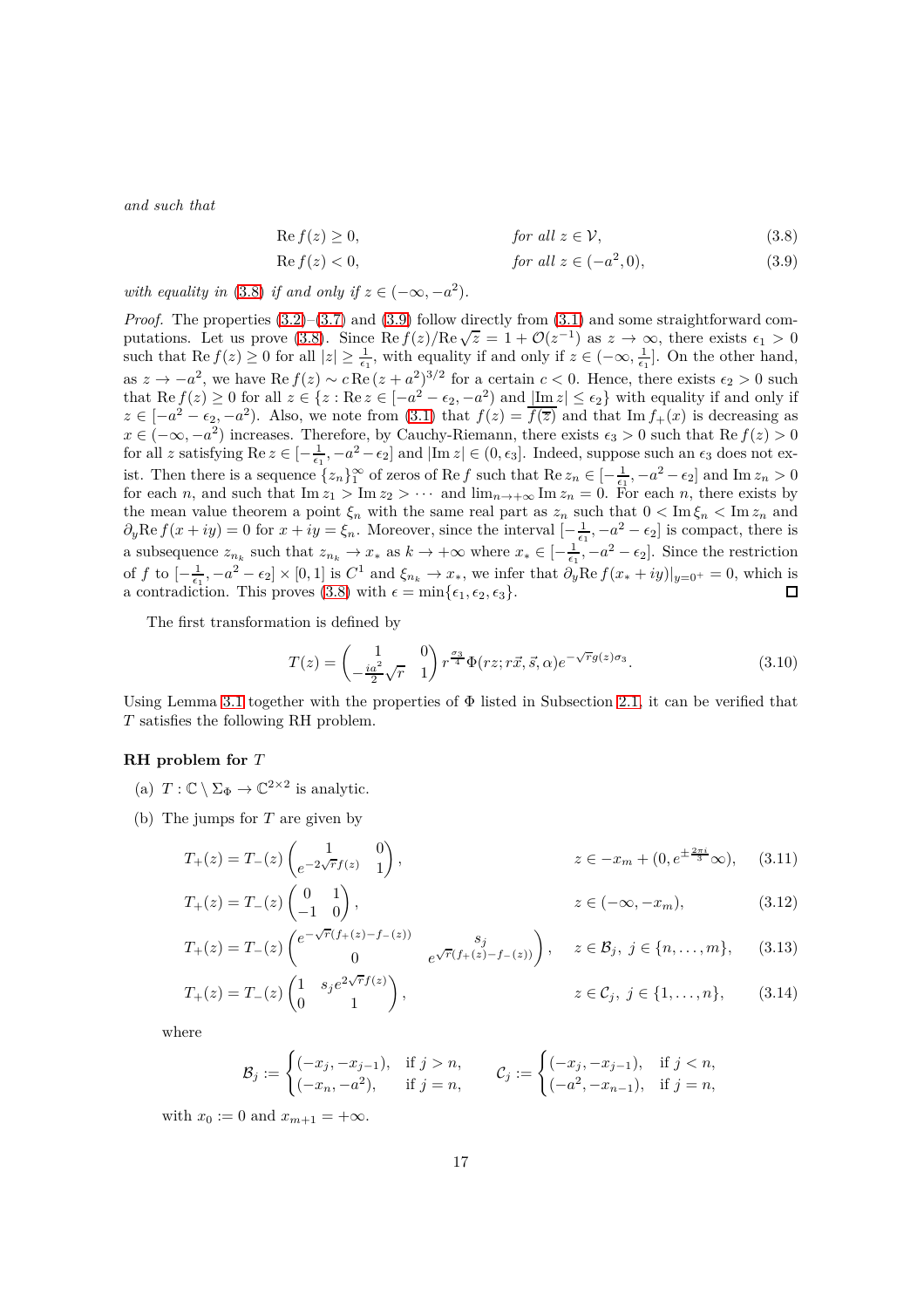(c) As  $z \to \infty$ , we have

<span id="page-17-4"></span>
$$
T(z) = \left(I + \frac{T_1}{z} + \mathcal{O}\left(z^{-2}\right)\right) z^{-\frac{\sigma_3}{4}} N, \qquad (T_1)_{1,2} = -\frac{i a^2 \sqrt{r}}{2} + \frac{\Phi_{1,12}(r\vec{x}, \vec{s}, a\sqrt{r})}{\sqrt{r}} \tag{3.15}
$$

where the principal branch is chosen for the root, and the matrix  $T_1 = T_1(r\vec{x}, \vec{s}, a\sqrt{r})$  is independent of *z* and traceless.

As  $z \to -x_j$ ,  $j \in \{1, \ldots, m\}$ , we have

<span id="page-17-2"></span><span id="page-17-0"></span>
$$
T(z) = \begin{pmatrix} \mathcal{O}(1) & \mathcal{O}(\log(z + x_j)) \\ \mathcal{O}(1) & \mathcal{O}(\log(z + x_j)) \end{pmatrix}.
$$
 (3.16)

As  $z \to -a^2$ , we have  $T(z) = \mathcal{O}(1)$ .

As  $z \to 0$ ,  $T(z) = \mathcal{O}(1)$ . More precisely, we have

$$
T(z) = \begin{pmatrix} 1 & 0 \ -\frac{ia^2}{2}\sqrt{r} & 1 \end{pmatrix} r^{\frac{\sigma_3}{4}} G_0(rz; r\vec{x}, \vec{s}, \alpha) (rz)^{\frac{a\sqrt{r}}{2}\sigma_3} \begin{pmatrix} 1 & s_1h(rz) \ 0 & 1 \end{pmatrix} z^{-\frac{a\sqrt{r}}{2}\sigma_3} e^{-\sqrt{r}g_0\sigma_3} (I + \mathcal{O}(z)).
$$

Using that  $f_+(x) + f_-(x) = 0$  for all  $x \in (-\infty, -a^2)$ , the jumps in [\(3.13\)](#page-16-2) can be factorized as follows

$$
\begin{pmatrix} e^{-2\sqrt{r}f_+(z)} & s_j \ 0 & e^{-2\sqrt{r}f_-(z)} \end{pmatrix} = \begin{pmatrix} 1 & 0 \ s_j^{-1}e^{-2\sqrt{r}f_-(z)} & 1 \end{pmatrix} \begin{pmatrix} 0 & s_j \ -s_j^{-1} & 0 \end{pmatrix} \begin{pmatrix} 1 & 0 \ s_j^{-1}e^{-2\sqrt{r}f_+(z)} & 1 \end{pmatrix}.
$$
 (3.17)

### <span id="page-17-1"></span>**3.2** Second transformation:  $T \mapsto S$

Here we proceed with the opening of the lenses, which is a standard step of the steepest descent method [\[21\]](#page-44-22). Let  $\Omega_{j,+}$  and  $\Omega_{j,-}$  be open regions located above and below  $\mathcal{B}_j$ , respectively. We let  $\gamma_{j,+}$  and  $\gamma_{j,-}$  denote the parts of  $\partial\Omega_{j,+} \cup \partial\Omega_{j,-}$  lying strictly in the upper and lower half-plane, respectively. The contours  $\gamma_{j,+}, \gamma_{j,-}, j = n, \ldots, m$ , are represented in Figure [2](#page-18-0) in a situation where  $m = 3$  and  $n = 2$ . The second transformation is defined by

<span id="page-17-3"></span>
$$
S(z) = T(z) \begin{cases} \begin{pmatrix} 1 & 0 \\ -s_j^{-1}e^{-2\sqrt{r}f(z)} & 1 \end{pmatrix}, & \text{if } z \in \Omega_{j,+}, j \in \{n, ..., m\} \\ \begin{pmatrix} 1 & 0 \\ s_j^{-1}e^{-2\sqrt{r}f(z)} & 1 \end{pmatrix}, & \text{if } z \in \Omega_{j,-}, j \in \{n, ..., m\} \\ \text{if } z \in \mathbb{C} \setminus \cup_{j=n}^m (\Omega_{j,+} \cup \Omega_{j,-}). \end{cases} \tag{3.18}
$$

Since *T* is analytic in  $\mathbb{C} \setminus \Sigma_{\Phi}$ , we conclude that *S* is analytic in  $\mathbb{C} \setminus \Gamma_S$ , where

$$
\Gamma_S := (-\infty, 0) \cup \gamma_+ \cup \gamma_-\qquad \text{with} \qquad \gamma_\pm := \bigcup_{j=n}^{m+1} \gamma_{j,\pm}, \quad \gamma_{m+1,\pm} := -x_m + (0, e^{\pm \frac{2\pi i}{3}} \infty).
$$

The contour  $\Gamma_S$  is oriented as shown in Figure [2.](#page-18-0) Using the factorization [\(3.17\)](#page-17-0) and the jumps  $(3.11)$ – $(3.14)$ , we verify that *S* satisfies the following jumps:

$$
S_{+}(z) = S_{-}(z) \begin{pmatrix} 0 & s_{j} \\ -s_{j}^{-1} & 0 \end{pmatrix}, \qquad z \in \mathcal{B}_{j}, j \in \{n, ..., m+1\}
$$
  
\n
$$
S_{+}(z) = S_{-}(z) \begin{pmatrix} 1 & 0 \\ s_{j}^{-1}e^{-2\sqrt{r}f(z)} & 1 \end{pmatrix}, \qquad z \in \gamma_{j,\pm}, j \in \{n, ..., m+1\},
$$
  
\n
$$
S_{+}(z) = S_{-}(z) \begin{pmatrix} 1 & s_{j}e^{2\sqrt{r}f(z)} \\ 0 & 1 \end{pmatrix}, \qquad z \in \mathcal{C}_{j}, j \in \{1, ..., n\},
$$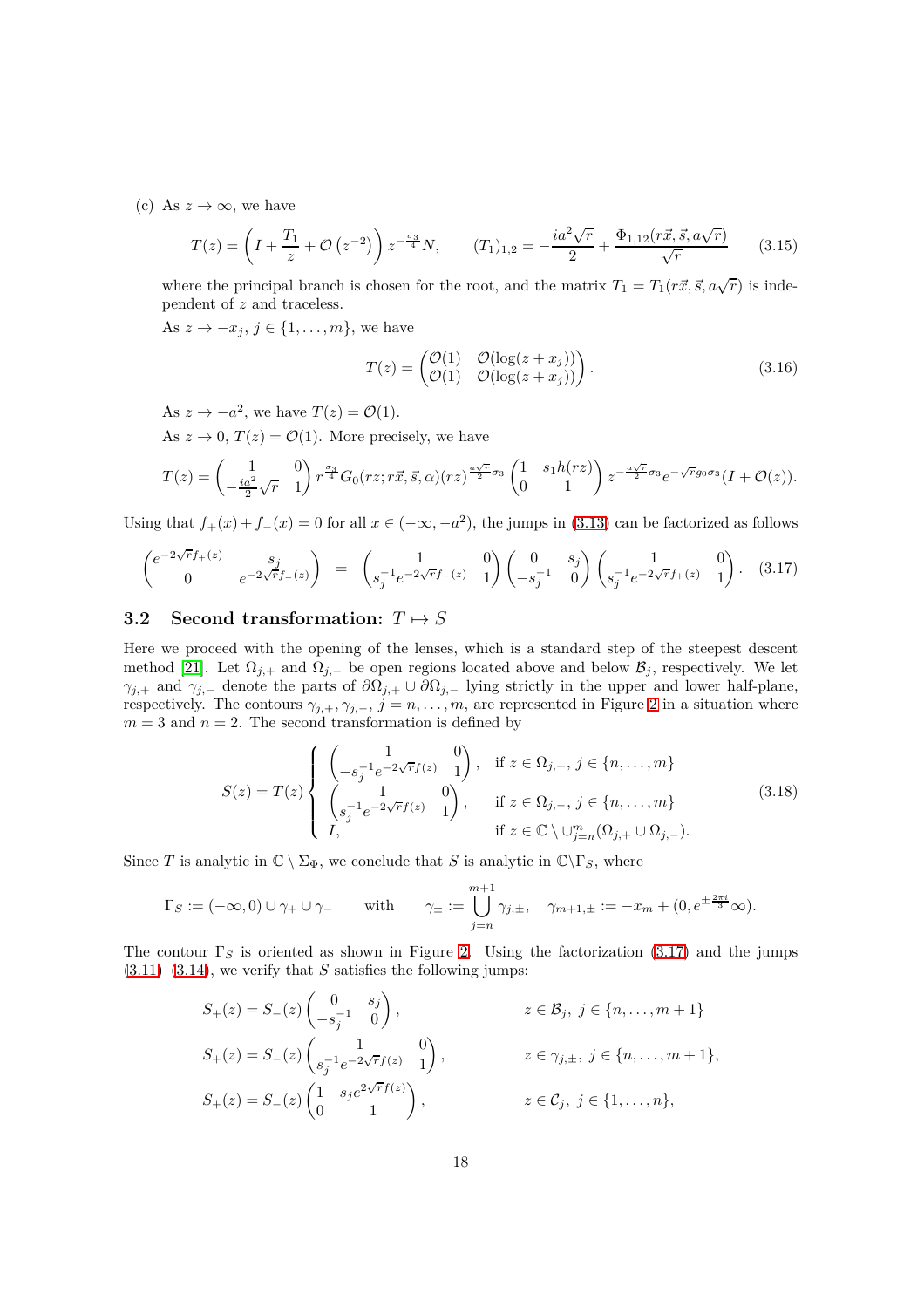

<span id="page-18-0"></span>Figure 2: The contour  $\Gamma_S$  with  $m=3$  and  $n=2$ .

where  $x_0 = 0$ ,  $x_{m+1} = +\infty$  and  $s_{m+1} := 1$ .

Deforming the contour if necessary, we can (and do) assume without loss of generality that  $\gamma_{\pm} \subset V$ , where V is as described in the statement of Lemma [3.1.](#page-15-4) We infer from  $(3.8)$ – $(3.9)$  that the jumps  $S_{-}(z)^{-1}S_{+}(z)$  are exponentially close to the identity matrix as  $r \to +\infty$  for  $z \in \gamma_{+} \cup \gamma_{-} \cup (-a^2, 0)$ . This convergence is uniform for *z* bounded away from  $(-\infty, -a^2)$ , but only pointwise for *z* close to  $(-\infty, -a^2)$ .

#### **3.3 Global parametrix**

The global parametrix is denoted  $P^{(\infty)}$  and is defined as the solution to a RH problem whose jumps are obtained by ignoring the (pointwise) exponentially small jumps of *S*. We will show in Subsection [3.5](#page-22-0) that  $P^{(\infty)}$  is a good approximation to *S* outside small neighborhoods of  $-a^2, -x_1, \ldots, -x_m$ .

### $\mathbf{R}$ **H** problem for  $P^{(\infty)}$

- (a)  $P^{(\infty)} : \mathbb{C} \setminus (-\infty, -a^2] \to \mathbb{C}^{2 \times 2}$  is analytic.
- (b) The jumps for  $P^{(\infty)}$  are given by

$$
P_+^{(\infty)}(z) = P_-^{(\infty)}(z) \begin{pmatrix} 0 & s_j \\ -s_j^{-1} & 0 \end{pmatrix}, \qquad z \in \mathcal{B}_j, j \in \{n, \ldots, m+1\}.
$$

(c) As  $z \to \infty$ , we have

<span id="page-18-1"></span>
$$
P^{(\infty)}(z) = \left(I + \frac{P_1^{(\infty)}}{z} + \mathcal{O}\left(z^{-2}\right)\right) z^{-\frac{\sigma_3}{4}} N,\tag{3.19}
$$

where  $P_1^{(\infty)}$  is a matrix independent of z.

(d) As  $z \to -x_j$ ,  $j \in \{n, ..., m\}$ , we have  $P^{(\infty)}(z) = \mathcal{O}(1)$ . As  $z \to -a^2$ , we have  $P^{(\infty)}(z) = \mathcal{O}((z + a^2)^{-1/4})$ .

A slightly more complicated version of this RH problem has actually been solved in [\[12\]](#page-44-11). The solution  $P^{(\infty)}$  is obtained by setting the parameters *α* and  $-x_1$  of [\[12,](#page-44-11) Section 5.3] to 0 and  $-a^2$ , respectively.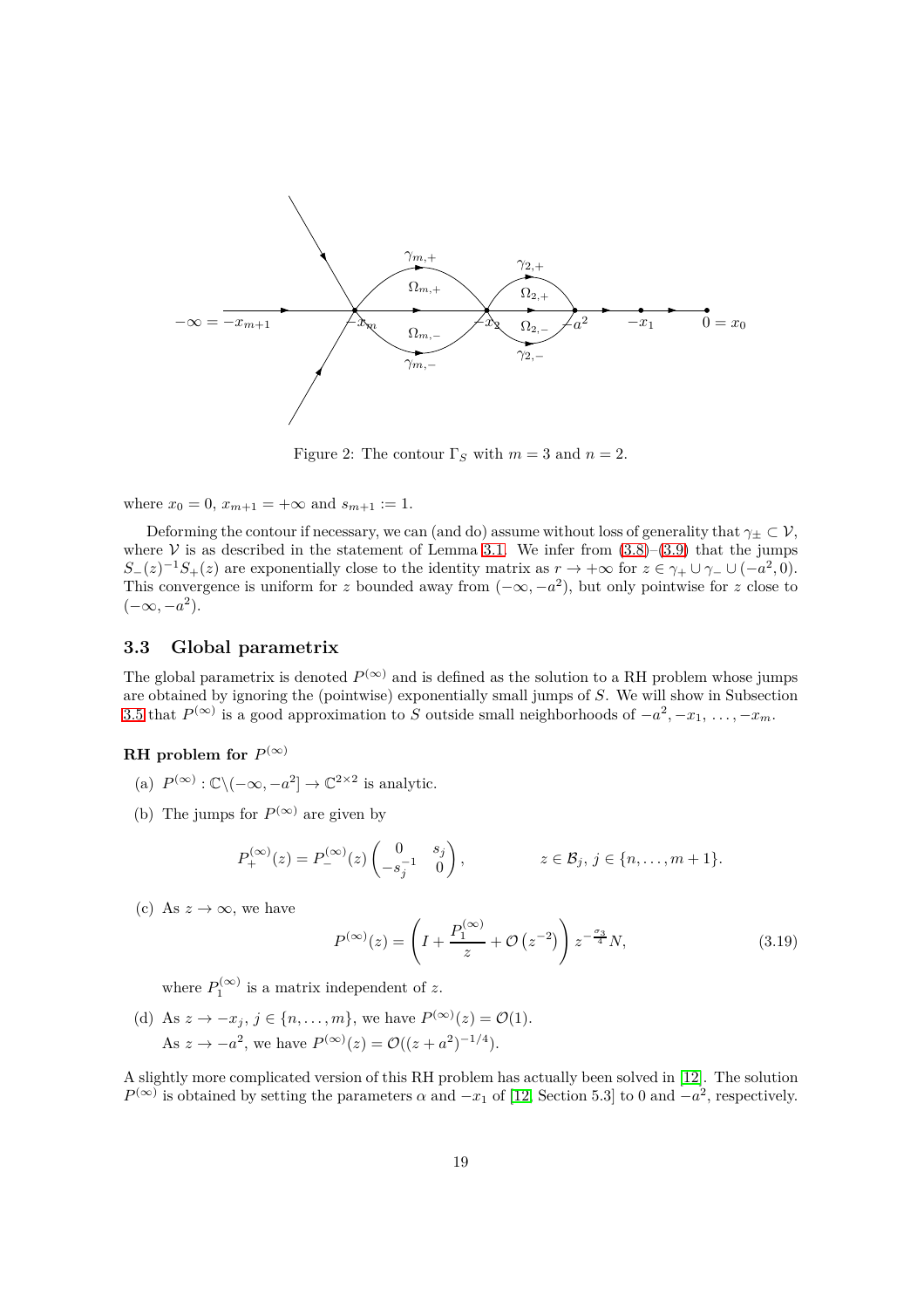The construction is as follows. Define

$$
\beta_j := \frac{1}{2\pi i} \log \frac{s_{j+1}}{s_j}, \qquad j = 1, \dots, m, \qquad \text{with } s_{m+1} := 1,
$$
\n(3.20)

and for  $\ell \in \{0, 1, 2, \ldots\}$ , define

<span id="page-19-7"></span><span id="page-19-4"></span><span id="page-19-1"></span>
$$
d_{\ell} = \frac{2i(-1)^{\ell}}{2\ell - 1} \sum_{j=n}^{m} \beta_j (x_j - a^2)^{\ell - \frac{1}{2}}.
$$
\n(3.21)

The unique solution to the RH problem for  $P^{(\infty)}$  is given by

$$
P^{(\infty)}(z) = \begin{pmatrix} 1 & 0 \\ id_1 & 1 \end{pmatrix} (z + a^2)^{-\frac{\sigma_3}{4}} N D(z)^{-\sigma_3}, \tag{3.22}
$$

where

<span id="page-19-5"></span>
$$
D(z) = \exp\bigg(-\sqrt{z+a^2} \sum_{j=n}^{m} i\beta_j \int_{a^2}^{x_j} \frac{du}{\sqrt{u-a^2}(z+u)}\bigg).
$$

Furthermore,  $P^{(\infty)}$  satisfies

<span id="page-19-8"></span><span id="page-19-6"></span><span id="page-19-3"></span><span id="page-19-2"></span>
$$
P_{1,12}^{(\infty)} = id_1,
$$
\n(3.23)

and, for any  $p \in \mathbb{N}_{>0} = \{1, 2, ...\}$  and any  $j \in \{n, ..., m\}$ , we have

$$
D(z) = \exp\left(\sum_{\ell=1}^{p} \frac{d_{\ell}}{(z+a^{2})^{\ell-\frac{1}{2}}} + \mathcal{O}(z^{-p-\frac{1}{2}})\right), \qquad \text{as } z \to \infty,
$$
  

$$
D(z) = \sqrt{s_{j}}(4(x_{j}-a^{2}))^{-\beta_{j}}\left(\prod_{\substack{k=n \ k \neq j}}^{m} T_{k,j}^{-\beta_{k}}\right)(z+x_{j})^{\beta_{j}}(1+\mathcal{O}(z+x_{j})), \quad \text{as } z \to -x_{j}, \text{ Im } z > 0, \tag{3.24}
$$

$$
D(z) = \sqrt{s_n} \left( 1 - d_0 \sqrt{z + a^2} + \mathcal{O}(z + a^2) \right),
$$
 as  $z \to -a^2$ , (3.25)

$$
\log D(0) = -a \sum_{j=n}^{m} i\beta_j \mathcal{I}_j,
$$
\n(3.26)

where

<span id="page-19-0"></span>
$$
T_{k,j} = \frac{\sqrt{x_j - a^2} + \sqrt{x_k - a^2}}{|\sqrt{x_j - a^2} - \sqrt{x_k - a^2}|}, \qquad \qquad \mathcal{I}_j = \int_{a^2}^{x_j} \frac{du}{u\sqrt{u - a^2}}. \tag{3.27}
$$

### **3.4 Local parametrices**

We consider small open disks  $\mathcal{D}_p$  centered at  $p \in \{-a^2, -x_1, \ldots, -x_m\}$ . The radii of the disks  $\mathcal{D}_{-x_j}$ ,  $j = 1, \ldots, m$  are all chosen to be equal to  $\delta > 0$ , where

$$
\delta = \frac{1}{M} \min_{0 \le j < k \le m} \{ x_k - x_j, x_n - a^2, a^2 - x_{n-1} \}, \qquad M \ge 3, \qquad M \text{ fixed}, \tag{3.28}
$$

where we recall that  $x_0 := 0$ . The condition  $M \geq 3$  ensures that the disks do not intersect each other, and that  $0 \notin \mathcal{D}_{-x_1} \cup \mathcal{D}_{-a^2}$ . Since  $(x_1, \ldots, x_{n-1}, a^2, x_n, \ldots, x_m)$  lies in a compact subset of  $\mathbb{R}^{+,m+1}_{\text{ord}}, \delta$  remains bounded away from 0. In this regime, there is no need to consider a disk around the origin.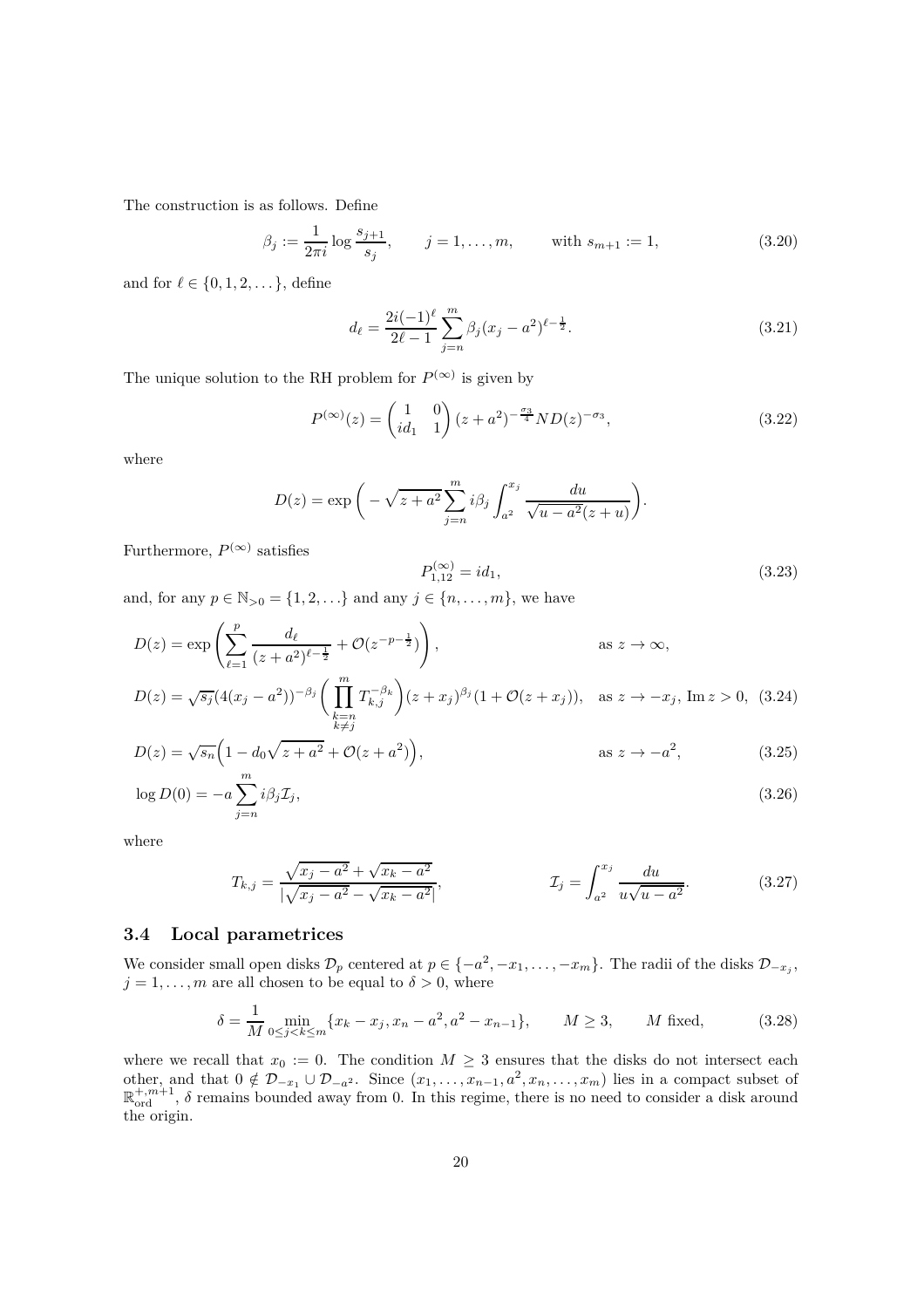In each of the disks, we will build a so-called local parametrix. We will show in Subsection [3.5](#page-22-0) that the local parametrices are good approximations to *S* inside the disks.

The local parametrix  $P^{(p)}$  is defined in  $\mathcal{D}_p \cup \partial \mathcal{D}_p$  as the solution to a RH problem whose jumps are identical to those of *S*. On the boundary of the disk, we require  $P^{(p)}$  to "match" with  $P^{(\infty)}$ , in the sense that

<span id="page-20-0"></span>
$$
P^{(p)}(z) = (I + o(1))P^{(\infty)}(z), \qquad \text{as } r \to +\infty,
$$
 (3.29)

uniformly for  $z \in \partial \mathcal{D}_p$ . We need to distinguish three different types of local parametrices:

- in  $\mathcal{D}_{-x_j}$ ,  $j = n, \ldots, m$ ,  $P^{(-x_j)}$  is built in terms of hypergeometric functions,
- in  $\mathcal{D}_{-x_j}$ ,  $j = 1, \ldots, n-1$ ,  $P^{(-x_j)}$  can be solved explicitly using elementary functions,
- in  $\mathcal{D}_{-a^2}$ ,  $P^{(-a^2)}$  is built in terms of Airy functions.

We will construct the local parametrices with the help of three model RH problems that have already been studied in the literature and which we recall in the appendix (Section [A\)](#page-39-0).

#### <span id="page-20-2"></span>**3.4.1** Local parametrices around  $-x_j$ ,  $j = n, \ldots, m$

The contruction of  $P^{(-x_j)}$  for  $j \in \{n, \ldots, m\}$  relies on a model RH problem whose solution  $\Phi_{HG}$  is built in terms of confluent hypergeometric functions. This model RH problem has been studied in [\[34,](#page-45-22) [30\]](#page-45-23) and we recall the properties of  $\Phi_{\text{HG}}$  in Section [A.3](#page-42-0) for the convenience of the reader. The function

<span id="page-20-4"></span>
$$
f_{-x_j}(z) := -2 \begin{cases} f(z) - f_{+}(-x_j), & \text{if } \text{Im } z > 0 \\ -(f(z) - f_{-}(-x_j)), & \text{if } \text{Im } z < 0 \end{cases} = -2i \int_{-x_j}^{z} \frac{\sqrt{-s - a^2}}{2s} ds \tag{3.30}
$$

has the following expansion as  $z \to -x_j$ 

<span id="page-20-1"></span>
$$
f_{-x_j}(z) = ic_{-x_j}(z + x_j)(1 + \mathcal{O}(z + x_j)), \quad \text{with} \quad c_{-x_j} = \frac{\sqrt{x_j - a^2}}{x_j} > 0. \tag{3.31}
$$

This shows that  $f_{-x_j}$  is a conformal map in  $\mathcal{D}_{-x_j}$ , provided that *M* in [\(3.28\)](#page-19-0) is chosen sufficiently large. In order to use the model RH problem for  $\Phi_{HG}$ , we need  $f_{-x_j}$  to map the contour  $\Gamma_S \cap \mathcal{D}_{-x_j}$ to a subset of the contour  $\Sigma_{HG}$ , where  $\Sigma_{HG}$  is shown in Figure [7.](#page-43-0) Note that the function  $f_{-x_i}$ automatically satisfies  $f_{-x_j}(\mathbb{R} \cap \mathcal{D}_{-x_j}) \subset i\mathbb{R}$ . In Subsection [3.2,](#page-17-1) we had some freedom in the choice of the lenses  $\gamma_{\pm}$ . Now, we use this freedom to ensure that the lenses in a neighborhood of  $-x_j$  are such that

$$
f_{-x_j}((\gamma_{j+1,+} \cup \gamma_{j,+}) \cap \mathcal{D}_{-x_j}) \subset \Gamma_3 \cup \Gamma_2, \qquad f_{-x_j}((\gamma_{j+1,-} \cup \gamma_{j,-}) \cap \mathcal{D}_{-x_j}) \subset \Gamma_5 \cup \Gamma_6, \qquad (3.32)
$$

where  $\Gamma_j$ ,  $j = 2, 3, 5, 6$  are the contours displayed in Figure [7.](#page-43-0) Let us define

<span id="page-20-3"></span>
$$
P^{(-x_j)}(z) = E_{-x_j}(z)\Phi_{\text{HG}}(\sqrt{r}f_{-x_j}(z);\beta_j)(s_js_{j+1})^{-\frac{\sigma_3}{4}}e^{-\sqrt{r}f(z)\sigma_3},\tag{3.33}
$$

where  $E_{-x_j}$  is analytic in  $\mathcal{D}_{-x_j}$  and given by

$$
E_{-x_j}(z) = P^{(\infty)}(z)(s_j s_{j+1})^{\frac{\sigma_3}{4}} \left\{ \begin{array}{l} \sqrt{\frac{s_j}{s_{j+1}}}^{\sigma_3}, \quad \text{Im } z > 0\\ \begin{pmatrix} 0 & 1\\ -1 & 0 \end{pmatrix}, \quad \text{Im } z < 0 \end{array} \right\} e^{\sqrt{r}f_+(-x_j)\sigma_3} (\sqrt{r}f_{-x_j}(z))^{\beta_j \sigma_3}.
$$
 (3.34)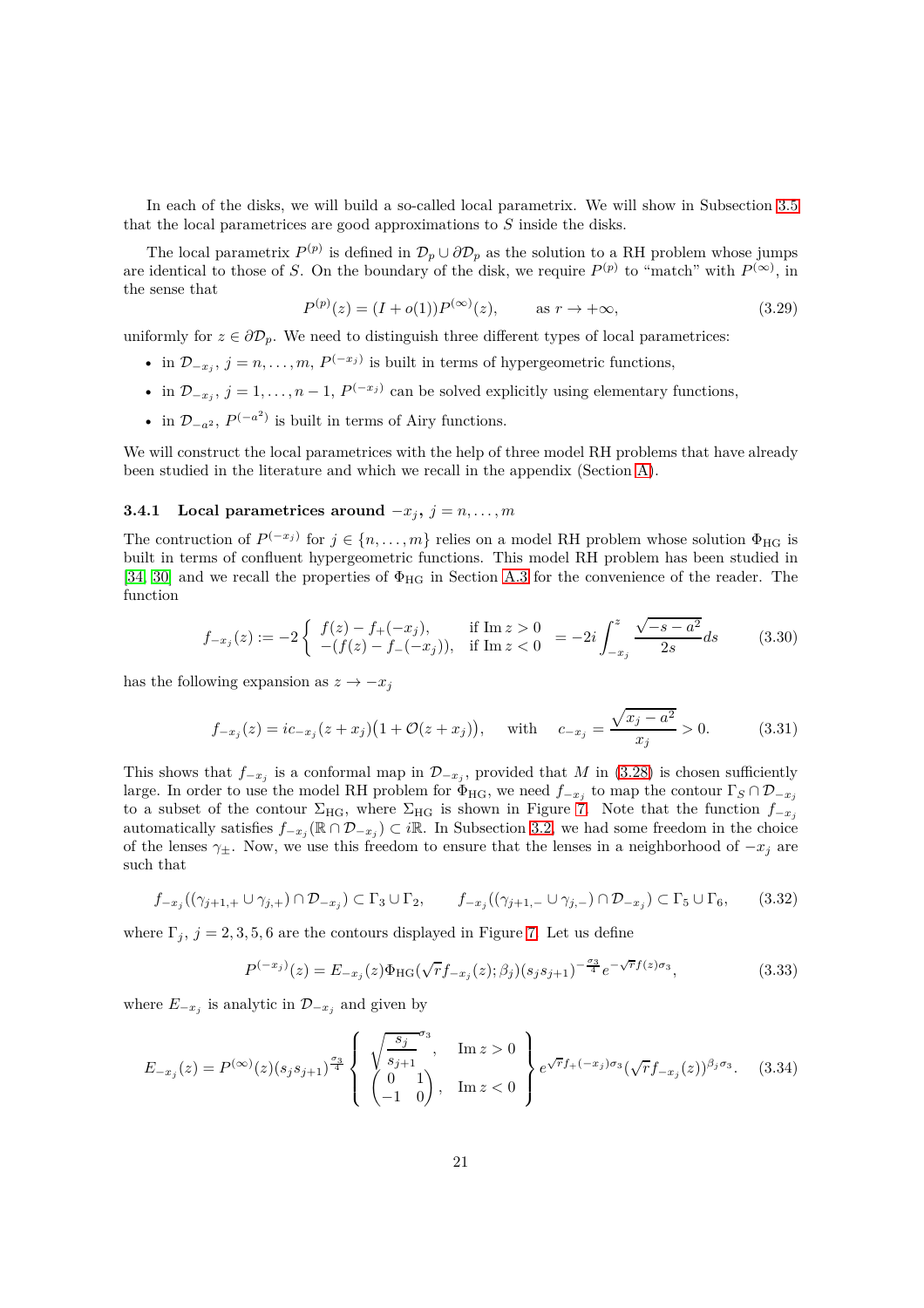One can verify from the RH problem for  $\Phi_{HG}$  that  $S(z)P^{(-x_j)}(z)^{-1}$  has no jumps in  $\mathcal{D}_{-x_j}$  and has a removable singularity at  $z = -x_j$ . Furthermore, using [\(A.19\)](#page-43-1), we obtain

$$
P^{(-x_j)}(z)P^{(\infty)}(z)^{-1} = I + \frac{1}{\sqrt{r}f_{-x_j}(z)}E_{-x_j}(z)\Phi_{\text{HG},1}(\beta_j)E_{-x_j}(z)^{-1} + \mathcal{O}(r^{-1}),\tag{3.35}
$$

as  $r \to +\infty$ , uniformly for  $z \in \partial \mathcal{D}_{-x_j}$ . In particular  $P^{(-x_j)}$  satisfies [\(3.29\)](#page-20-0). Finally, using [\(3.22\)](#page-19-1), [\(3.24\)](#page-19-2) and [\(3.31\)](#page-20-1), we get

<span id="page-21-3"></span><span id="page-21-0"></span>
$$
E_{-x_j}(-x_j) = \begin{pmatrix} 1 & 0 \ i d_1 & 1 \end{pmatrix} e^{-\frac{\pi i}{4}\sigma_3} (x_j - a^2)^{-\frac{\sigma_3}{4}} N \Lambda_j^{\sigma_3}, \tag{3.36}
$$

<span id="page-21-1"></span>where

$$
\Lambda_j = (4(x_j - a^2))^{\beta_j} \left( \prod_{\substack{k=n \\ k \neq j}}^m T_{k,j}^{\beta_k} \right) e^{\sqrt{r} f_+(-x_j)} r^{\frac{\beta_j}{2}} c_{-x_j}^{\beta_j}.
$$
\n(3.37)

The quantities [\(3.36\)](#page-21-0) and [\(3.37\)](#page-21-1) will be useful in Section [5.](#page-30-0)

#### **3.4.2** Local parametrices around  $-x_j$ ,  $j = 1, ..., n - 1$

We note from [\(3.16\)](#page-17-2) and [\(3.18\)](#page-17-3) that *S* has a logarithmic singularity at  $-x_j$ , and from [\(3.22\)](#page-19-1) that  $P^{(\infty)}(z)$  remains bounded as  $z \to -x_j$ ,  $j = 1, \ldots, n-1$ . Therefore, even though the jumps for *S* are exponentially small as  $r \to +\infty$  uniformly for  $z \in \mathcal{D}_{-x_j} \cap \mathbb{R} \setminus \{-x_j\}$ ,  $P^{(\infty)}$  cannot be a good approximation to  $S$  in  $\mathcal{D}_{-x_j}$ , and we need to construct a local parametrix. We define

<span id="page-21-5"></span><span id="page-21-4"></span>
$$
P^{(-x_j)}(z) = P^{(\infty)}(z) \begin{pmatrix} 1 & h_{-x_j}(z) \\ 0 & 1 \end{pmatrix},
$$
\n(3.38)

where

$$
h_{-x_j}(z) = \frac{s_{j+1}}{2\pi i} \int_{-x_j-2\delta}^{-x_j} \frac{e^{2\sqrt{r}f(s)}}{s-z} ds + \frac{s_j}{2\pi i} \int_{-x_j}^{-x_j+2\delta} \frac{e^{2\sqrt{r}f(s)}}{s-z} ds.
$$

We easily check from the definition of  $h_{-x_j}$  that  $P^{(-x_j)}$  has the same jumps as *S* inside  $\mathcal{D}_{-x_j}$ . Furthermore, we infer from [\(3.1\)](#page-26-1) and [\(3.9\)](#page-16-1) that

<span id="page-21-6"></span>
$$
P^{(-x_j)}(z)P^{(\infty)}(z)^{-1} = I + \mathcal{O}(e^{-c\sqrt{r}}), \quad \text{as } r \to +\infty,
$$
 (3.39)

uniformly for  $z \in \partial \mathcal{D}_{-x_j}$ , for a certain  $c > 0$ . In particular,  $P^{(-x_j)}$  satisfies [\(3.29\)](#page-20-0). Finally, using the expansion

$$
h_{-x_j}(z) = \frac{s_{j+1} - s_j}{2\pi i} e^{2\sqrt{r}f(-x_j)} \log(z + x_j) + \mathcal{O}(1), \qquad \text{as } z \to -x_j,
$$
 (3.40)

one verifies that  $S(z)P^{(-x_j)}(z)^{-1}$  has a removable singularity at  $z = -x_j$ .

# <span id="page-21-2"></span>**3.4.3 Local parametrix around** −*a* 2

Recall that in this section *a* remains bounded away from 0 as  $r \to +\infty$ . The construction of  $P^{(-a^2)}$ is standard and relies on the model RH problem from [\[23\]](#page-44-23), whose solution is denoted  $\Phi_{Ai}$ . For the reader's convenience, we recall the properties of  $\Phi_{Ai}$  in Section [A.1.](#page-39-1) The function

$$
f_{-a^2}(z) = \left(-\frac{3}{2}f(z)\right)^{2/3} = \left(-\frac{3}{2}\int_{-a^2}^{z} \frac{\sqrt{s+a^2}}{2s}ds\right)^{2/3}
$$
(3.41)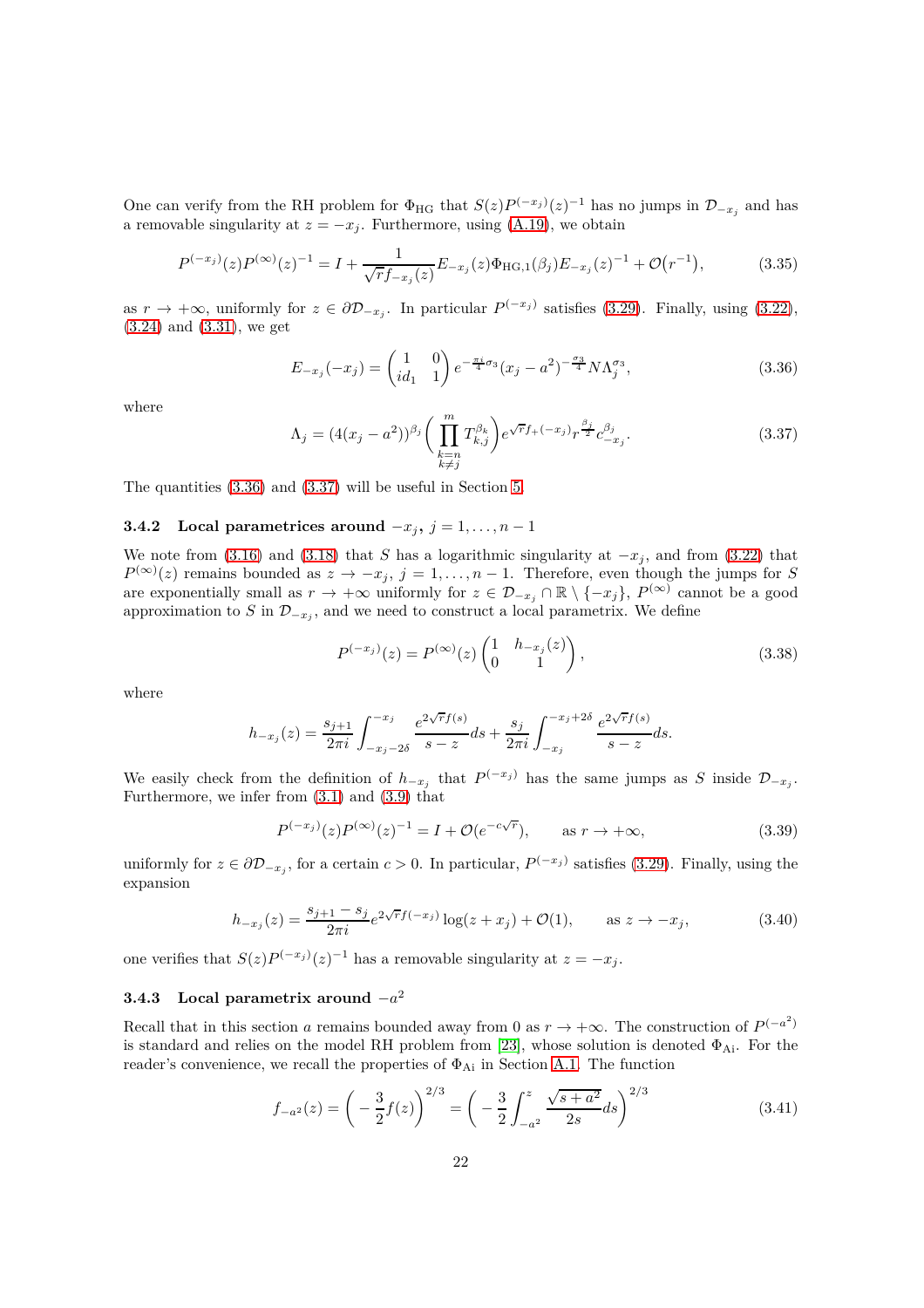

<span id="page-22-4"></span><span id="page-22-1"></span>Figure 3: The contour  $\Gamma_R$  with  $m=3$  and  $n=2$ .

has the following expansion

$$
f_{-a^2}(z) = \frac{z + a^2}{(2a^2)^{2/3}} \left( 1 + \frac{2}{5a^2} (z + a^2) + \mathcal{O}\left( (z + a^2)^2 \right) \right), \qquad \text{as } z \to -a^2. \tag{3.42}
$$

From [\(3.42\)](#page-22-1), we infer that the map  $f_{-a^2}$  is conformal in  $\mathcal{D}_{-a^2}$ , provided that *M* in [\(3.28\)](#page-19-0) is chosen sufficiently large. In view of the jump contour for  $\Phi_{Ai}$  displayed in Figure [6](#page-40-0) (left), we deform the lenses in a neighborhood of  $-a^2$  such that

<span id="page-22-2"></span>
$$
f_{-a^2}(\gamma_{n,+}) \subset e^{\frac{2\pi i}{3}} \mathbb{R}^+, \qquad f_{-a^2}(\gamma_{n,-}) \subset e^{-\frac{2\pi i}{3}} \mathbb{R}^+.
$$
 (3.43)

<span id="page-22-3"></span>We define

$$
P^{(-a^2)}(z) = E_{-a^2}(z)\Phi_{\text{Ai}}(r^{\frac{1}{3}}f_{-a^2}(z))s_n^{-\frac{\sigma_3}{2}}e^{-\sqrt{r}f(z)\sigma_3},\tag{3.44}
$$

where  $E_{-a^2}$  is analytic in  $\mathcal{D}_{-a^2}$  and given by

<span id="page-22-5"></span>
$$
E_{-a^2}(z) = P^{(\infty)}(z) s_n^{\frac{\sigma_3}{2}} N^{-1} f_{-a^2}(z)^{\frac{\sigma_3}{4}} r^{\frac{\sigma_3}{12}}.
$$
\n(3.45)

From [\(3.43\)](#page-22-2), [\(3.44\)](#page-22-3) and the RH problem for  $\Phi_{\rm Ai}$ , we verify that  $S(z)P^{(-a^2)}(z)^{-1}$  has no jumps in  $\mathcal{D}_{-a^2}$  and remains bounded as  $z \to -a^2$ . Also, using [\(A.2\)](#page-39-2), we obtain

$$
P^{(-a^2)}(z)P^{(\infty)}(z)^{-1} = I + \frac{1}{\sqrt{r}f_{-a^2}(z)^{3/2}}P^{(\infty)}(z)s_n^{\frac{\sigma_3}{2}}\Phi_{\text{Ai},1}s_n^{-\frac{\sigma_3}{2}}P^{(\infty)}(z)^{-1} + \mathcal{O}(r^{-1}),\tag{3.46}
$$

as  $r \to +\infty$  uniformly for  $z \in \partial \mathcal{D}_{-a^2}$ . In particular,  $P^{(-a^2)}$  satisfies [\(3.29\)](#page-20-0). Finally, after a long computation using  $(3.22)$ ,  $(3.25)$  and  $(3.42)$ , we obtain

$$
E_{-a^2}(-a^2) = \begin{pmatrix} 1 & 0 \\ id_1 & 1 \end{pmatrix} \begin{pmatrix} 1 & -id_0 \\ 0 & 1 \end{pmatrix} (r^{\frac{1}{12}} 2^{-\frac{1}{6}} a^{-\frac{1}{3}})^{\sigma_3}.
$$
 (3.47)

The above identity will be used in Section [5.](#page-30-0)

### <span id="page-22-0"></span>**3.5 Small norm problem**

<span id="page-22-6"></span>In this section, *c* and *C* denote generic positive constants that may change within a computation. We will think of *c* as being sufficiently small (but fixed), and *C* as being sufficiently large (but fixed). Define

$$
R(z) := \begin{cases} S(z)P^{(\infty)}(z)^{-1}, & \text{for } z \in \mathbb{C} \setminus \left(\bigcup_{j=1}^{m} \mathcal{D}_{-x_j} \cup \mathcal{D}_{-a^2}\right), \\ S(z)P^{(-x_j)}(z)^{-1}, & \text{for } z \in \mathcal{D}_{-x_j}, j \in \{1, \dots, m\}, \\ S(z)P^{(-a^2)}(z)^{-1}, & \text{for } z \in \mathcal{D}_{-a^2}. \end{cases}
$$
(3.48)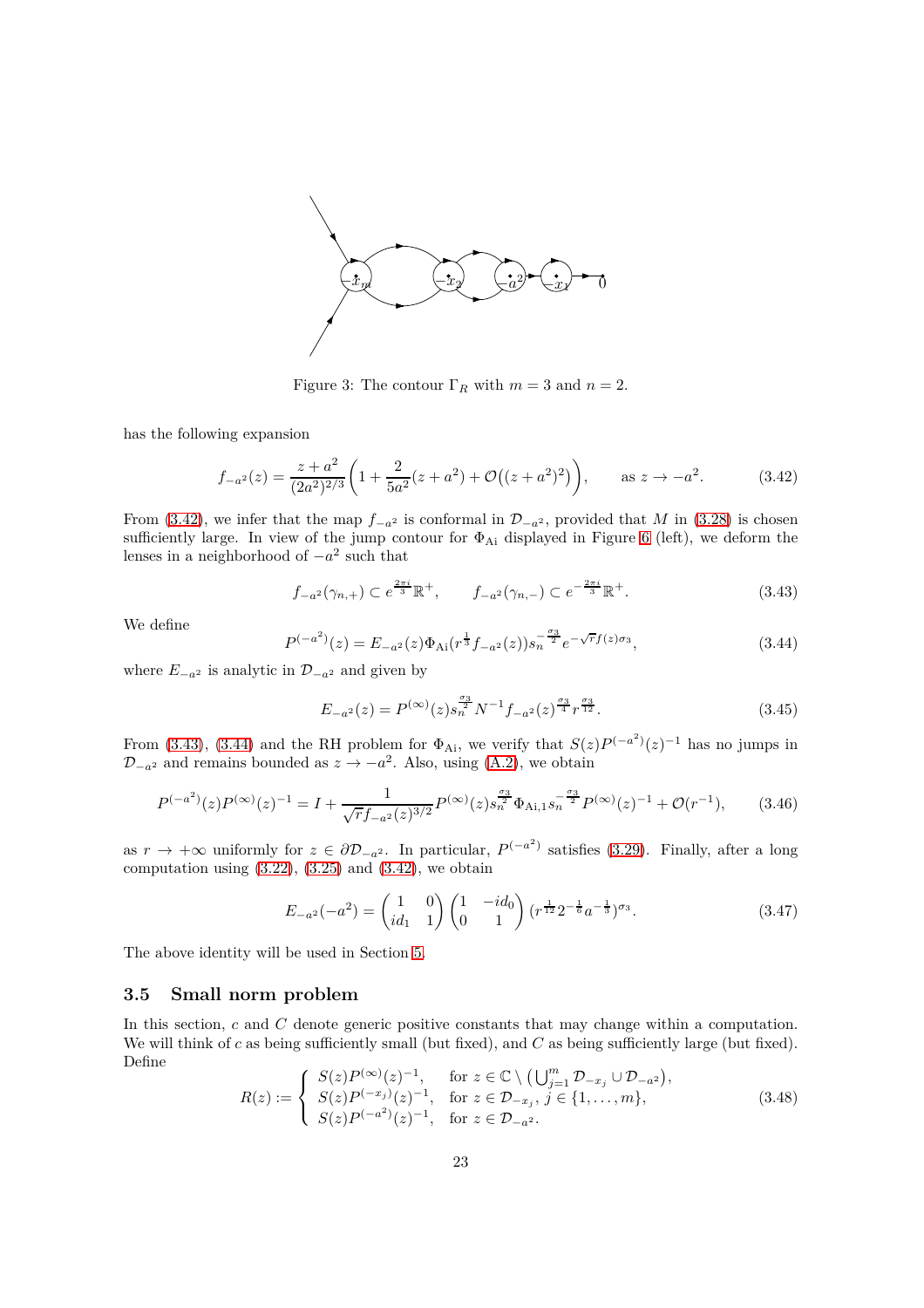From the analysis of Subsections [3.4.1–](#page-20-2)[3.4.3,](#page-21-2)  $R$  has no jumps inside the  $m + 1$  disks, and the singularities of *R* at  $-x_1, \ldots, -x_m, -a^2$  are removable. Therefore, *R* is analytic inside the  $m+1$  disks and *R* has jumps only on the contour

$$
\Gamma_R = \left(\partial \mathcal{D}_{-a^2} \cup \bigcup_{j=1}^m \partial \mathcal{D}_{-x_j} \cup \gamma_+ \cup \gamma_- \cup (-a^2, 0)\right) \setminus \left(\mathcal{D}_{-a^2} \cup \bigcup_{j=1}^m \mathcal{D}_{-x_j}\right),\,
$$

see also Figure [3,](#page-22-4) and for convenience we orient the boundaries of the disks in the clockwise direction. The jumps  $J_R(z) := R_-(z)^{-1}R_+(z)$  are given by

$$
J_R(z) = \begin{cases} P^{(\infty)}(z)J_S(z)P^{(\infty)}(z)^{-1}, & \text{for } z \in (\gamma_+ \cup \gamma_- \cup (-a^2,0)) \setminus (D_{-a^2} \cup \bigcup_{j=1}^m D_{-x_j}), \\ P^{(-x_\star)}(z)P^{(\infty)}(z)^{-1}, & \text{for } z \in \partial D_{-x_\star}, x_\star \in \{x_1, \ldots, x_m, a^2\}. \end{cases}
$$

where  $J_S(z) := S^{-1}(z)S_+(z)$ . Using Lemma [3.1](#page-15-4) and [\(3.22\)](#page-19-1), [\(3.35\)](#page-21-3), [\(3.39\)](#page-21-4), [\(3.46\)](#page-22-5), we infer that there exists  $c > 0$  such that, as  $r \to +\infty$  we have

$$
J_R(z) - I = \begin{cases} \mathcal{O}(e^{-c\sqrt{r}\sqrt{z}}), & \text{unif. for } z \in (\gamma_+ \cup \gamma_-) \cap \Gamma_R, \\ \mathcal{O}(e^{-c\sqrt{r}}), & \text{unif. for } z \in \bigcup_{j=1}^{n-1} \partial \mathcal{D}_{-x_j} \cup (-a^2, 0) \setminus (\mathcal{D}_{-a^2} \cup \bigcup_{j=1}^{n-1} \mathcal{D}_{-x_j}), \\ \frac{J_R^{(1)}(z)}{\sqrt{r}} + \mathcal{O}(\frac{1}{r}), & \text{unif. for } z \in \partial \mathcal{D}_{-a^2} \cup \bigcup_{j=n}^m \partial \mathcal{D}_{-x_j}, \end{cases}
$$

where  $J_R^{(1)}$  is given by

$$
J_R^{(1)}(z) := \begin{cases} \frac{1}{f_{-x_j}(z)} E_{-x_j}(z) \Phi_{\text{HG},1}(\beta_j) E_{-x_j}(z)^{-1}, & z \in \partial \mathcal{D}_{-x_j}, j = n, \dots, m, \\ \frac{1}{f_{-a^2}(z)^{3/2}} P^{(\infty)}(z) s_n^{\frac{\sigma_3}{2}} \Phi_{\text{Ai},1} s_n^{-\frac{\sigma_3}{2}} P^{(\infty)}(z)^{-1}, & z \in \partial \mathcal{D}_{-a^2}. \end{cases}
$$
(3.50)

In particular, for each  $1 \le p \le \infty$  and any choice of  $k_1, \ldots, k_m \in \mathbb{N}_{\ge 0}$ , there exist constants  $c > 0$ and  $C > 0$  such that for all  $r \geq 2$  we have

<span id="page-23-2"></span><span id="page-23-1"></span><span id="page-23-0"></span>
$$
\|\partial_{\beta}^{k}(J_{R}-I)\|_{L^{p}(\Gamma_{R}\setminus(\partial\mathcal{D}_{-a^{2}}\cup\bigcup_{l=n}^{m}\partial\mathcal{D}_{-x_{l}}))}\leq e^{-c\sqrt{r}},\tag{3.51a}
$$

$$
\|\partial_{\beta}^{k}(J_{R}-I-\frac{J_{R}^{(1)}(z)}{\sqrt{r}})\|_{L^{p}(\partial\mathcal{D}_{-a^{2}}\cup\bigcup_{l=n}^{m}\partial\mathcal{D}_{-x_{l}})}\leq C\,\frac{\log^{k}r}{r},\tag{3.51b}
$$

$$
\|\partial_{\beta}^{k}(J_{R}-I)\|_{L^{p}(\Gamma_{R})} \leq C \frac{\log^{k} r}{\sqrt{r}},\tag{3.51c}
$$

where  $k = k_1 + \ldots + k_m$  and  $\partial_{\beta}^k = \partial_{\beta_1}^{k_1} \ldots \partial_{\beta_m}^{k_m}$ . The factors  $\log^k r$  in [\(3.51\)](#page-23-0) is due to the factors  $r^{\pm \beta_j}$ appearing in the entries of  $J_R$ , see  $(3.33)$ – $(3.35)$ . It is also easy to see from  $(3.22)$ ,  $(3.35)$ ,  $(3.46)$ ,  $(3.38)$  that the the estimates  $(3.49)$  and  $(3.51)$  hold uniformly for  $s_1, \ldots, s_m$  in compact subsets of  $(0, +\infty)$ , and uniformly for  $(x_1, \ldots, x_{n-1}, a^2, x_n, \ldots, x_m)$  in compact subsets of  $\mathbb{R}^{+, m+1}_{\text{ord}}$ . Finally, we also note that

- since  $S(z)$  and  $P^{(\infty)}(z)$  are  $\mathcal{O}(1)$  as  $z \to 0$ ,  $R(z)$  remains bounded for *z* near the endpoint 0,
- $(3.22)$ ,  $(3.33)$ ,  $(3.44)$  and  $(3.38)$  imply that  $R(z)$  remains bounded as *z* approaches an intersection point of  $\Gamma_R$ ,
- • [\(3.15\)](#page-17-4), [\(3.19\)](#page-18-1) and [\(3.48\)](#page-22-6) imply that  $R(z) = I + \mathcal{O}(z^{-1})$  as  $z \to \infty$ .

Therefore, *R* satisfies a so-called small norm RH problem, and one can prove existence of *R* for sufficiently large *r* and compute its asymptotics following the method of Deift and Zhou [\[24\]](#page-44-21). Let  $C: L^2(\Gamma_R) \to L^2(\Gamma_R)$  be the operator defined by

$$
\mathcal{C}f(z) = \frac{1}{2\pi i} \int_{\Gamma_R} \frac{f(s)}{s - z} dz, \qquad f \in L^2(\Gamma_R),
$$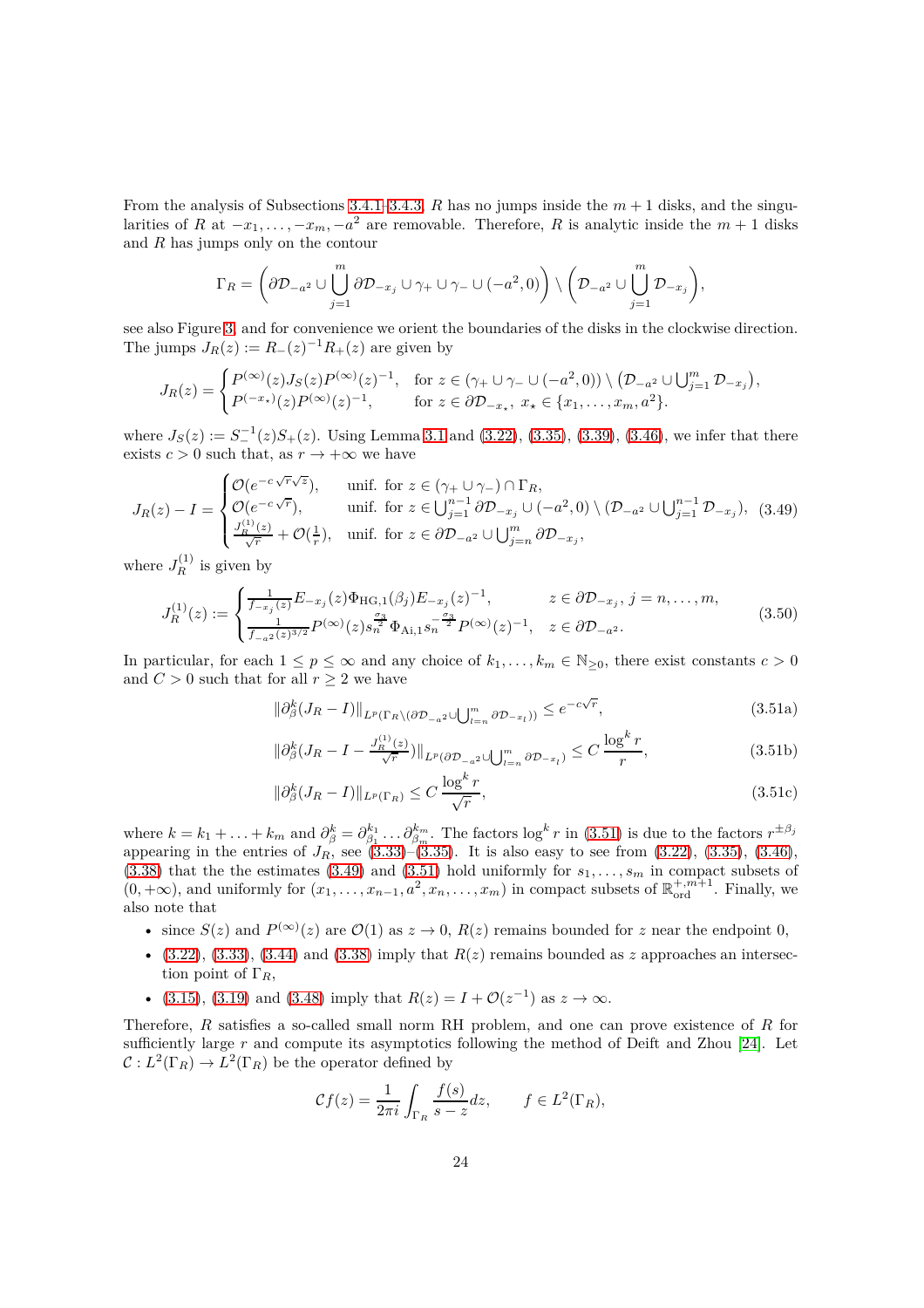and let  $C_+f$  and  $C-f$  denote the left and right non-tangential limits of Cf. Since  $J_R - I \in L^2(\Gamma_R) \cap$  $L^{\infty}(\Gamma_R)$ , we can define the Cauchy operator

$$
\mathcal{C}_{J_R}: L^2(\Gamma_R) + L^\infty(\Gamma_R) \to L^2(\Gamma_R), \qquad \mathcal{C}_{J_R}f = \mathcal{C}_-((J_R - I)f), \qquad f \in L^2(\Gamma_R) + L^\infty(\Gamma_R).
$$

Since

$$
\|\mathcal{C}_{J_R}\|_{L^2(\Gamma_R)\to L^2(\Gamma_R)} \le C\|J_R - I\|_{L^\infty(\Gamma_R)},\tag{3.52}
$$

the estimate [\(3.51c\)](#page-26-2) with  $p = +\infty$  and  $k_1 = \cdots = k_m = 0$  implies that for all sufficiently large *r* the operator  $I - C_{J_R}$  can be inverted as a Neumann series:

<span id="page-24-3"></span><span id="page-24-2"></span><span id="page-24-0"></span>
$$
(I - C_{J_R})^{-1} = \sum_{\ell=0}^{+\infty} C_{J_R}^{\ell}.
$$
\n(3.53)

Hence, for all sufficiently large *r*, we have

$$
R = I + C(\mu_R(J_R - I)),
$$
 where  $\mu_R := I + (I - C_{J_R})^{-1}C_{J_R}(I).$  (3.54)

Furthermore, using [\(3.51c\)](#page-26-2), one deduces that, for  $k_1, \ldots, k_m \in \mathbb{N}_{\geq 0}$ ,

$$
\|\partial_{\beta}^{k}(\mu_{R}-I)\|_{L^{2}(\Gamma_{R})} = \|\partial_{\beta}^{k}((I-\mathcal{C}_{J_{R}})^{-1}\mathcal{C}_{J_{R}}(I))\|_{L^{2}(\Gamma_{R})} \leq C \frac{\log^{k} r}{\sqrt{r}},
$$
\n(3.55)

where as before  $k = k_1 + \cdots + k_m$  and  $\partial_{\beta}^k = \partial_{\beta_1}^{k_1} \ldots \partial_{\beta_m}^{k_m}$ . Using [\(3.51\)](#page-23-0), [\(3.55\)](#page-24-0), and the representation

$$
R = I + C\left(\frac{J_R^{(1)}(z)}{\sqrt{r}}\right) + C\left(J_R - I - \frac{J_R^{(1)}(z)}{\sqrt{r}}\right) + C\left((\mu_R - I)(J_R - I)\right),
$$

we get

$$
\partial_{\beta}^{k} R(z) = \partial_{\beta}^{k} \left( I + \frac{R^{(1)}(z)}{\sqrt{r}} \right) + \mathcal{O}\left(\frac{\log^{k} r}{r}\right), \qquad \partial_{\beta}^{k} R^{(1)}(z) = \mathcal{O}\left(\log^{k} r\right), \qquad \text{as } r \to +\infty,\tag{3.56}
$$

uniformly for  $z \in \mathbb{C} \setminus \Gamma_R$ , for  $(x_1, \ldots, x_{n-1}, a^2, x_n, \ldots, x_m)$  in compact subsets of  $\mathbb{R}^{+, m+1}_{ord}$  and for  $\beta_1, \ldots, \beta_m$  in compact subsets of *i*R, where

<span id="page-24-4"></span>
$$
R^{(1)}(z) = \frac{1}{2\pi i} \int_{\partial \mathcal{D}_{-a^2}} \frac{J_R^{(1)}(s)}{s - z} ds + \sum_{j=n}^m \frac{1}{2\pi i} \int_{\partial \mathcal{D}_{-x_j}} \frac{J_R^{(1)}(s)}{s - z} ds.
$$
 (3.57)

The fact that [\(3.56\)](#page-24-1) holds uniformly for *z* close to  $\Gamma_R$  can be seen, for example, by deforming the contour  $\Gamma_R$  slightly. From [\(3.50\)](#page-23-2), we infer that  $J_R^{(1)}$  can be analytically continued to

<span id="page-24-5"></span><span id="page-24-1"></span>
$$
\left(\mathcal{D}_{-a^2}\cup\bigcup_{j=n}^m\mathcal{D}_{-x_j}\right)\setminus\{-a^2,-x_n,\ldots,-x_m\},\,
$$

and has a double pole at  $-a^2$  and simple poles at  $-x_n, \ldots, -x_m$ . Hence,

$$
R^{(1)}(z) = \frac{1}{z+a^2} \text{Res}(J_R^{(1)}(s), s = -a^2) + \frac{1}{(z+a^2)^2} \text{Res}((s+a^2)J_R^{(1)}(s), s = -a^2)
$$
  
+ 
$$
\sum_{j=n}^{m} \frac{1}{z+x_j} \text{Res}(J_R^{(1)}(s), s = -x_j), \qquad \text{for } z \in \mathbb{C} \setminus \left(\mathcal{D}_{-a^2} \cup \bigcup_{j=n}^{m} \mathcal{D}_{-x_j}\right). \tag{3.58}
$$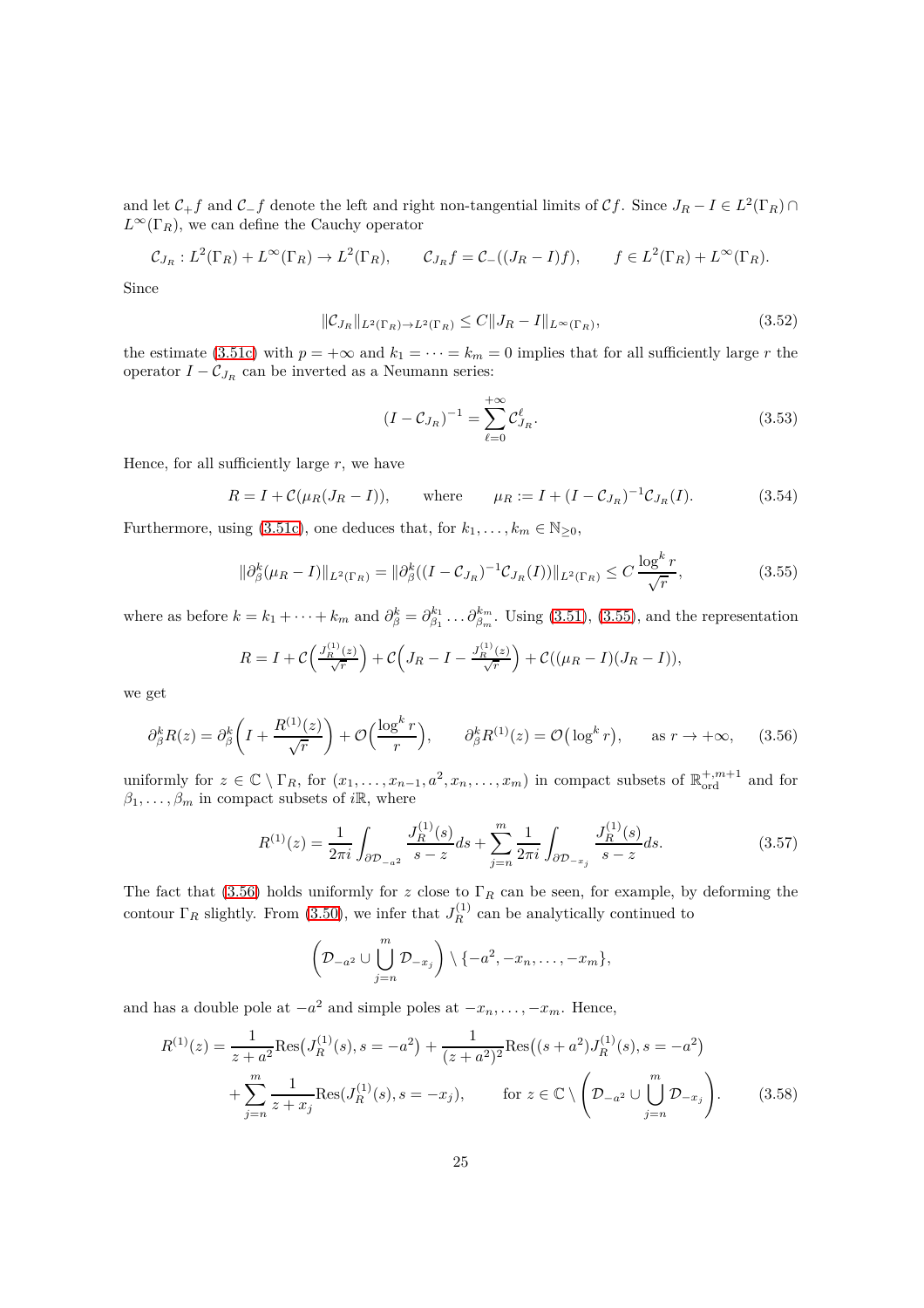A long but straightforward computation using [\(3.22\)](#page-19-1), [\(3.25\)](#page-19-3), [\(3.42\)](#page-22-1) and [\(3.50\)](#page-23-2) gives

$$
Res((s+a^2)J_R^{(1)}(s), s = -a^2) = \frac{5a^2d_1}{24} \begin{pmatrix} 1 & id_1^{-1} \\ id_1 & -1 \end{pmatrix},
$$
\n
$$
Res(J_R^{(1)}(s), s = -a^2) = \begin{pmatrix} \frac{1}{8} \left( -d_1 + 4a^2d_0(1+d_0d_1) \right) & \frac{i}{8} \left( -1 + 4a^2d_0^2 \right) \\ \frac{i}{24} \left( -3d_1^2 + a^2(7 + 24d_0d_1 + 12d_0^2d_1^2) \right) & \frac{1}{8} \left( d_1 - 4a^2d_0(1+d_0d_1) \right) \end{pmatrix}.
$$
\n(3.59a)

Also, using  $(3.31)$ ,  $(3.36)$ ,  $(3.37)$  and  $(3.50)$ , for  $j \in \{n, \ldots, m\}$ , we obtain

$$
\operatorname{Res}\left(J_R^{(1)}(s), s = -x_j\right) = \frac{\beta_j^2}{ic_{-x_j}} \begin{pmatrix} 1 & 0\\ id_1 & 1 \end{pmatrix} e^{-\frac{\pi i}{4}\sigma_3} (x_j - a^2)^{-\frac{\sigma_3}{4}} N \begin{pmatrix} -1 & \widetilde{\Lambda}_{j,1} \\ -\widetilde{\Lambda}_{j,2} & 1 \end{pmatrix}
$$

$$
\times N^{-1} (x_j - a^2)^{\frac{\sigma_3}{4}} e^{\frac{\pi i}{4}\sigma_3} \begin{pmatrix} 1 & 0 \\ -id_1 & 1 \end{pmatrix},
$$
(3.60)

where

<span id="page-25-4"></span><span id="page-25-3"></span>
$$
\widetilde{\Lambda}_{j,1} = \tau(\beta_j) \Lambda_j^2 \quad \text{and} \quad \widetilde{\Lambda}_{j,2} = \tau(-\beta_j) \Lambda_j^{-2}.
$$
\n(3.61)

# <span id="page-25-0"></span>**3.6** Large *r* asymptotics for  $\Phi$  with  $\alpha \to +\infty$ : regime [3](#page-2-4)

In this subsection we consider the regime where  $r \to +\infty$ ,  $a \in (0, +\infty)$  is fixed and where  $\vec{x} \in \mathbb{R}^{+,m}_{\text{ord}}$ satisfies  $0 < a^2 < x_1 < \cdots < x_m$  and [\(1.9\)](#page-2-8). In particular, this means that  $n = 1$ . The asymptotic analysis of  $\Phi$  in this regime is essentially the same as the one carried out in Subsections [3.1](#page-15-1)[–3.5](#page-22-0) (with  $n = 1$ , but some extra care is needed since the  $x_j$ 's converge to  $a^2$ . In particular, the radius  $\delta$  of the disks in [\(3.28\)](#page-19-0) must now depend on *r* and decrease as  $r \to +\infty$ , which means that the disks shrink as  $r \to +\infty$ . We next discuss the consequences this has for the construction of the local parametrices and of the solution *R* to the small norm RH problem. Note that [\(1.9b\)](#page-2-10) implies that  $\delta$  is of the same order as  $|x_m - a^2|$ .

### **3.6.1** Modification of the error terms in the construction of  $P^{(-x_j)}$ ,  $j = 1, ..., m$

By  $(3.22)$  and  $(3.33)$ , we have

<span id="page-25-1"></span>
$$
P^{(-x_j)}(z)P^{(\infty)}(z)^{-1} = E_{-x_j}(z)\Phi_{\text{HG}}(\sqrt{r}f_{-x_j}(z);\beta_j)(s_j s_{j+1})^{-\frac{\sigma_3}{4}}e^{-\sqrt{r}f(z)\sigma_3}
$$

$$
\times D(z)^{\sigma_3}N^{-1}(z+a^2)^{\frac{\sigma_3}{4}}\begin{pmatrix} 1 & 0\\ -id_1 & 1 \end{pmatrix}.
$$
(3.62)

The map  $f_{-x_j}$  defined in [\(3.30\)](#page-20-4) satisfies

$$
f_{-x_j}(z) = ic_{-x_j}(z + x_j) \left( 1 + \mathcal{O}\left(\frac{z + x_j}{x_j - a^2}\right) \right), \quad c_{-x_j} = \frac{\sqrt{x_j - a^2}}{x_j} > 0, \quad \text{as } z \to -x_j. \tag{3.63}
$$

As can be seen from the above error term,  $f_{-x_j}$  is a conformal map in  $\mathcal{D}_{-x_j}$  provided that  $\delta \leq c|x_j-a^2|$ where  $c > 0$  is a sufficiently small constant. Note also that  $c_{-x_j} = \mathcal{O}(\sqrt{x_j - a^2}) = \mathcal{O}(\delta^{1/2}) \to 0$  as  $x_j \to a^2$ . Hence,  $|f_{-x_j}(z)| \asymp \delta^{3/2}$  uniformly for  $z \in \partial \mathcal{D}_{-x_j}$ . In particular, the argument  $\sqrt{r} f_{-x_j}(z)$ of  $\Phi_{HG}$  in [\(3.62\)](#page-25-1) satisfies  $|\sqrt{r}f_{-x_j}(z)| \approx \delta^{3/2}\sqrt{r}$ . Moreover, for  $z \in \partial D_{-x_j}$ , we have  $E_{-x_j}(z)$  =  $\mathcal{O}(\delta^{-1/4})$ ,  $D(z) = \mathcal{O}(1)$ , and  $(z + a^2)^{\sigma_3/4} = \mathcal{O}(\delta^{-1/4})$ . Consequently, using the asymptotic formula  $(A.19)$  for  $\Phi_{HG}$  in  $(3.62)$ , we conclude that

<span id="page-25-2"></span>
$$
P^{(-x_j)}(z)P^{(\infty)}(z)^{-1} = I + \frac{1}{\sqrt{r}f_{-x_j}(z)}E_{-x_j}(z)\Phi_{\text{HG},1}(\beta_j)E_{-x_j}(z)^{-1} + \mathcal{O}(\delta^{-7/2}r^{-1})\tag{3.64a}
$$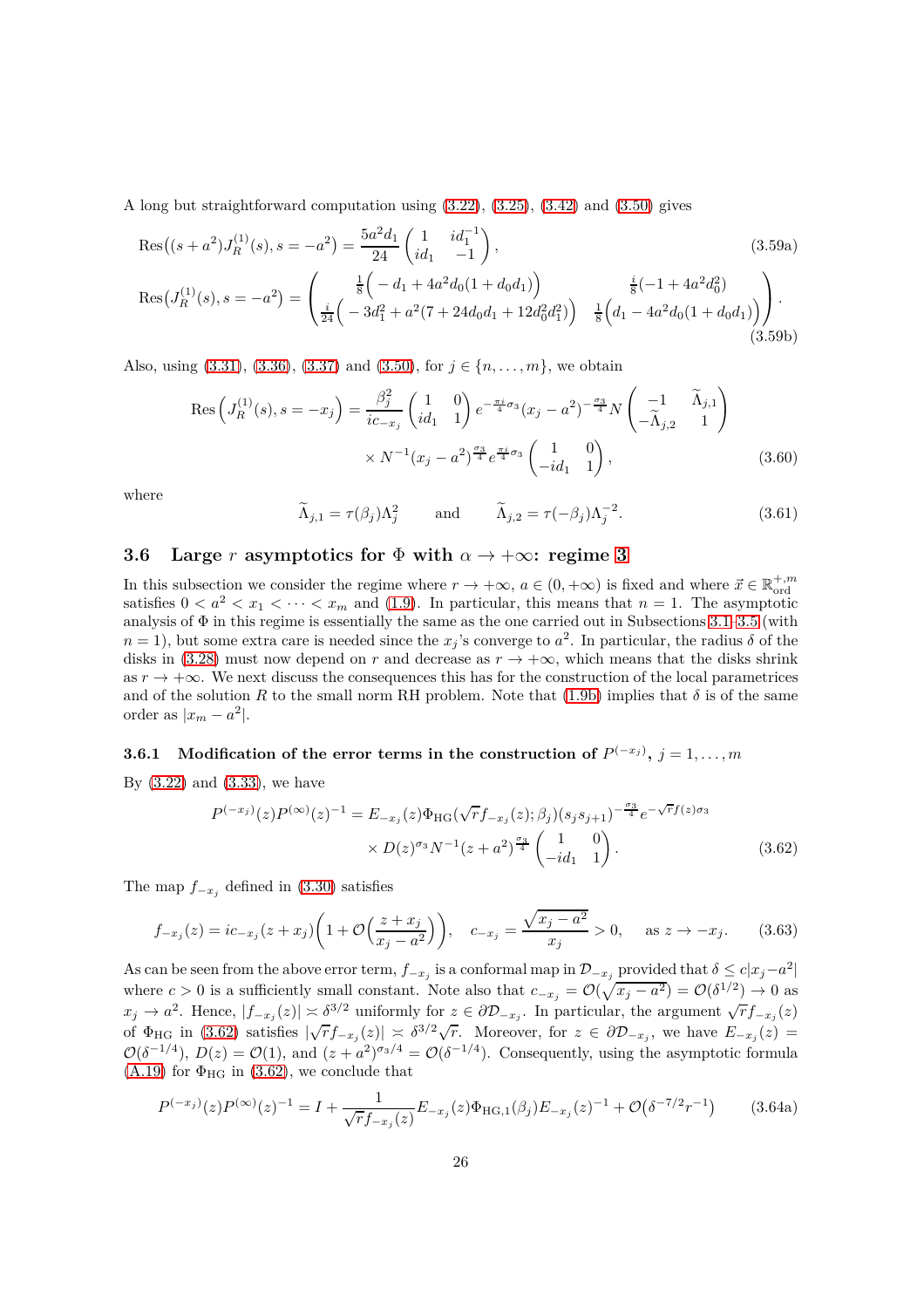and

$$
\frac{1}{\sqrt{r}f_{-x_j}(z)}E_{-x_j}(z)\Phi_{\text{HG},1}(\beta_j)E_{-x_j}(z)^{-1} = \mathcal{O}(\delta^{-2}r^{-1/2})
$$
\n(3.64b)

uniformly for  $z \in \partial \mathcal{D}_{-x_j}$  as  $r \to +\infty$  and  $\delta \to 0$ . Equation [\(3.64a\)](#page-26-1) should be compared to the expansion [\(3.35\)](#page-21-3) of  $P^{(-x_j)}(z)P^{(\infty)}(z)^{-1}$  obtained earlier. It follows from [\(3.64\)](#page-25-2) that  $P^{(-x_j)}$  satisfies [\(3.29\)](#page-20-0), provided that  $\sqrt{r}\delta^2$  tends to infinity as  $r \to +\infty$ .

# **3.6.2** Modification of the error terms in the construction of  $P^{(-a^2)}$

By [\(3.42\)](#page-22-1), we have  $|f_{-a^2}(z)| \ge \delta$ , and hence  $\sqrt{r} f_{-a^2}(z)^{3/2} \ge \delta^{3/2} \sqrt{r}$ , uniformly for  $z \in \partial \mathcal{D}_{-a^2}$ . Moreover,  $P^{(\infty)}(z) = \mathcal{O}(\delta^{-1/4})$  uniformly for  $z \in \partial \mathcal{D}_{-a^2}$ . Using these observations, arguments similar to those used to obtain  $(3.64)$  show that the matching condition  $(3.46)$  becomes

$$
P^{(-a^2)}(z)P^{(\infty)}(z)^{-1} = I + \frac{1}{\sqrt{r}f_{-a^2}(z)^{3/2}}P^{(\infty)}(z)s_n^{\frac{\sigma_3}{2}}\Phi_{\text{Ai},1}s_n^{-\frac{\sigma_3}{2}}P^{(\infty)}(z)^{-1} + \mathcal{O}(\delta^{-7/2}r^{-1}) \quad (3.65a)
$$

and that

<span id="page-26-3"></span>
$$
\frac{1}{\sqrt{r}f_{-a^2}(z)^{3/2}}P^{(\infty)}(z)s_n^{\frac{\sigma_3}{2}}\Phi_{\text{Ai},1}s_n^{-\frac{\sigma_3}{2}}P^{(\infty)}(z)^{-1} = \mathcal{O}(\delta^{-2}r^{-1/2})\tag{3.65b}
$$

uniformly for  $z \in \partial \mathcal{D}_{-a^2}$  as  $r \to +\infty$  and  $\delta \to 0$ . In particular,  $P^{(-a^2)}$  satisfies [\(3.29\)](#page-20-0), provided that  $\sqrt{r}\delta^2$  tends to infinity as  $r \to +\infty$ .

#### **3.6.3 Modification of the error terms in the construction of** *R*

Let *R* be defined as in  $(3.48)$  with  $n = 1$ . Using Lemma [3.1,](#page-15-4)  $(3.22)$ ,  $(3.64)$  and  $(3.65)$ , we infer that there exists a  $c > 0$  such that, as  $r \to +\infty$ ,

$$
J_R(z) - I = \begin{cases} \mathcal{O}(e^{-c\delta^{3/2}\sqrt{r}\sqrt{z}}), & \text{uniformly for } z \in (\gamma_+ \cup \gamma_-) \cap \Gamma_R, \\ \mathcal{O}(e^{-c\delta^{3/2}\sqrt{r}}), & \text{uniformly for } z \in (-a^2, 0) \setminus \mathcal{D}_{-a^2}, \\ \frac{J_R^{(1)}(z)}{\sqrt{r}} + \mathcal{O}(\frac{1}{\delta^{7/2}r}), & \text{uniformly for } z \in \partial \mathcal{D}_{-a^2} \cup \bigcup_{j=n}^m \partial \mathcal{D}_{-x_j}, \\ \mathcal{O}(\frac{1}{\delta^2\sqrt{r}}), & \text{uniformly for } z \in \partial \mathcal{D}_{-a^2} \cup \bigcup_{j=n}^m \partial \mathcal{D}_{-x_j}, \end{cases} \tag{3.66}
$$

where  $J_R^{(1)}$  is given by  $(3.50)$ . In particular, for each  $1 \leq p \leq \infty$  and any  $k_1, \ldots, k_m \in \mathbb{N}_{\geq 0}$ , there exist constants  $c > 0$  and  $C > 0$  such that for all  $r \geq 2$  we have

<span id="page-26-4"></span><span id="page-26-1"></span>
$$
\|\partial_{\beta}^{k}(J_{R}-I)\|_{L^{p}(\Gamma_{R}\backslash(\partial\mathcal{D}_{-a^{2}}\cup\bigcup_{l=1}^{m}\partial\mathcal{D}_{-x_{l}}))}\leq e^{-c\delta^{3/2}\sqrt{r}},\tag{3.67a}
$$

<span id="page-26-0"></span>
$$
\|\partial_{\beta}^{k}(J_{R}-I - \frac{J_{R}^{(1)}(z)}{\sqrt{r}})\|_{L^{p}(\partial \mathcal{D}_{-a^{2}} \cup \bigcup_{l=1}^{m} \partial \mathcal{D}_{-x_{l}})} \leq C \,\delta^{1/p} \frac{\log^{k} r}{\delta^{7/2} r}
$$
(3.67b)

<span id="page-26-5"></span><span id="page-26-2"></span>
$$
\|\partial_{\beta}^{k}(J_{R}-I)\|_{L^{p}(\Gamma_{R})} \le C \,\delta^{1/p} \frac{\log^{k} r}{\delta^{2}\sqrt{r}},\tag{3.67c}
$$

where  $k = k_1 + \cdots + k_m$  and  $\partial_{\beta}^k = \partial_{\beta_1}^{k_1} \ldots \partial_{\beta_m}^{k_m}$ . By [\(3.52\)](#page-24-2) and [\(3.67c\)](#page-26-2), we see that  $I - C_{J_R}$  is invertible and *R* is given by [\(3.54\)](#page-24-3) provided that  $\delta^2 \sqrt{\overline{r}}$  is large enough. In a similar way as in [\(3.56\)](#page-24-1), we infer from [\(3.67\)](#page-26-4) that *R* satisfies

$$
\partial_{\beta}^{k}R(z) = \partial_{\beta}^{k}\left(I + \frac{R^{(1)}(z)}{\sqrt{r}}\right) + \mathcal{O}\left(\frac{\log^{k} r}{\delta^{4} r}\right), \qquad \partial_{\beta}^{k}R^{(1)}(z) = \mathcal{O}\left(\frac{\log^{k} r}{\delta^{2}}\right), \qquad \text{as } r \to +\infty,
$$
 (3.68)

uniformly for  $z \in \mathbb{C} \setminus \Gamma_R$  and with  $\vec{x} \in \mathbb{R}_{\text{ord}}^{+,m}$  satisfying  $a^2 < x_1$  and [\(1.9\)](#page-2-8), where  $R^{(1)}$  is given by  $(3.57).$  $(3.57).$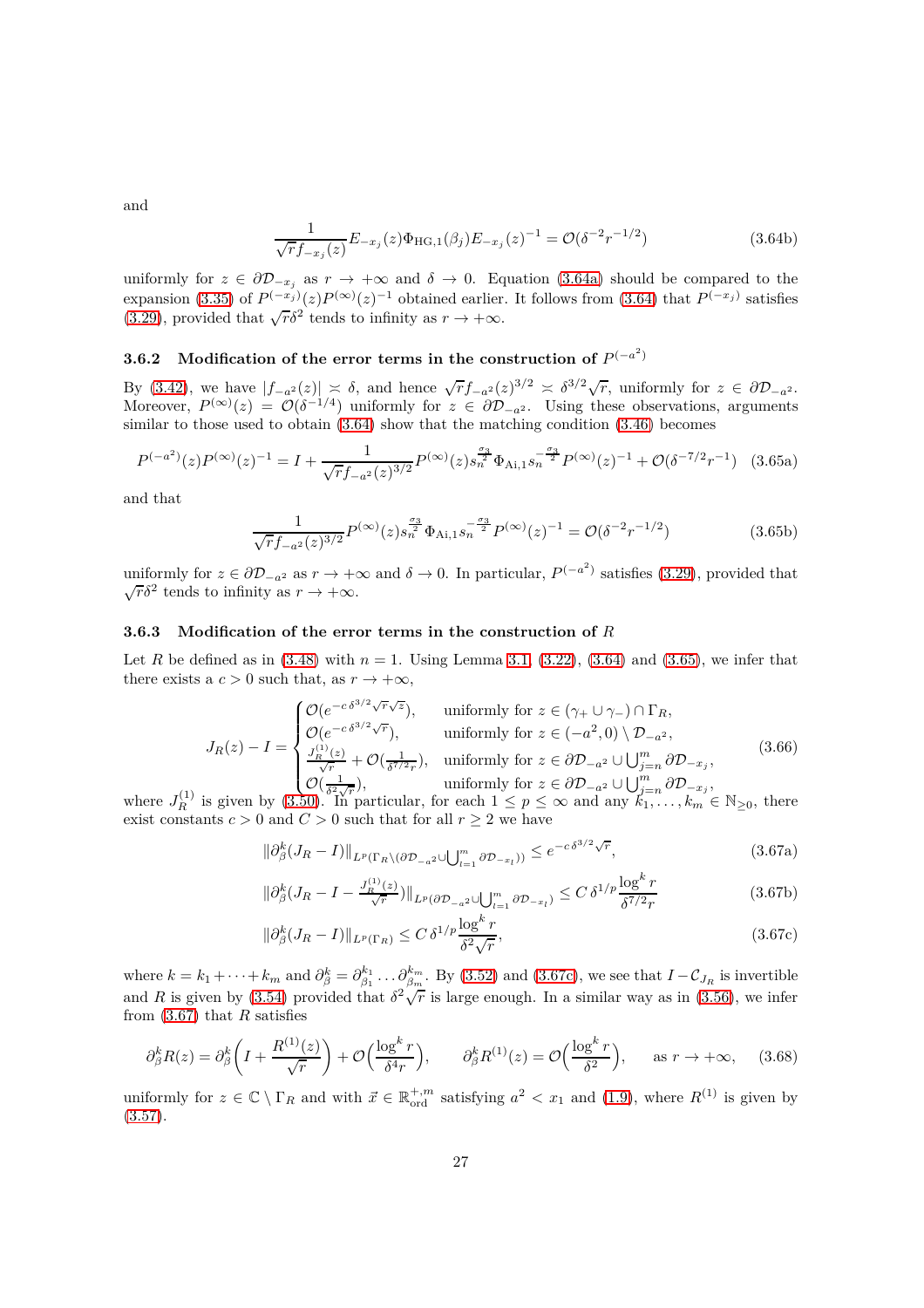# <span id="page-27-0"></span>**4** Large *r* asymptotics for  $\Phi$  with  $\alpha \to +\infty$ : regime 2

In this section we analyze  $\Phi(rz; r\vec{x}, \vec{s}, \alpha)$  as  $r \to +\infty$  in the regime where  $a \to 0$ ,  $\alpha = a\sqrt{r} \to +\infty$ and simultaneously  $\vec{x}$  lies in a compact subset of  $\mathbb{R}^{+,m}_{\text{ord}}$  and  $\vec{s}$  lies in a compact subset of  $(0, +\infty)^m$ . This regime is relevant for part [2](#page-2-3) of Theorem [1.1.](#page-2-0)

In this regime, if one tries to repeat the same construction of  $P^{(-a^2)}$  as in Subsection [3.4.3,](#page-21-2) one faces several issues. As can be seen from [\(3.42\)](#page-22-1), for  $f_{-a^2}$  to be a conformal map in  $\mathcal{D}_{-a^2}$ , one needs to choose the radius  $\delta$  small compared to  $a^2$ . As a consequence, the expansion [\(3.46\)](#page-22-5) converges more slowly to *I* if  $a \to 0$  at a slow rate, and the construction completely breaks down if  $a \to 0$  at a fast rate. This is a serious obstacle to the study of the regime  $a \to 0$ , which we circumvent by constructing a local parametrix  $P^{(0)}$  in a disk  $\mathcal{D}_0$  centered at 0.

We take the radii of  $\mathcal{D}_{-x_j}$ ,  $j = 1, \ldots, m$  as

$$
\delta = \frac{1}{M} \min_{0 \le j < k \le m} \{ x_k - x_j, x_1 - a^2 \}, \qquad M \ge 3, \qquad M \text{ fixed}, \tag{4.1}
$$

and we take  $\delta_0 = a^2 + \frac{x_1 - a^2}{M}$  for the radius of  $\mathcal{D}_0$ . Since the *x<sub>j</sub>*'s remain bounded away from each other and from 0, both  $\delta$  and  $\delta_0$  are bounded away from 0. We choose  $M \geq 3$  so that the disks do not intersect each other, and by definition of  $\delta_0$  we have  $-a^2 \in \mathcal{D}_0$ .

The local parametrices around  $-x_j$ ,  $j = 1, \ldots, m$ , are identical to those constructed in Section [3](#page-15-0) (with  $n = 1$ ), so we do repeat their construction here.

#### **4.1 Local parametrix around** 0

Our construction is based on the Bessel model RH problem from [\[37\]](#page-45-24), whose solution is denoted  $\Phi_{\text{Be}}$ and given by [\(A.4\)](#page-40-1). To the best of our knowledge, this is the first time that  $\Phi_{\text{Be}}$  is used for large values of  $\alpha$ . A main difference compared to the case where  $\alpha$  is bounded lies in the rather complicated asymptotics [\(A.15\)](#page-42-1) for  $\Phi_{\text{Be}}(z,\alpha)$  as  $z \to \infty$  and simultaneously  $\alpha \to +\infty$ . An important observation is that the function  $\xi$  defined in  $(A.12)$  is related to the *g*-function  $(3.1)$  by the relation

<span id="page-27-1"></span>
$$
\sqrt{r}g(z) = \sqrt{r}f(z) + \frac{\pi i \alpha}{2}\theta(z) = \sqrt{rz + \alpha^2} + \alpha \log \frac{\sqrt{z}}{a + \sqrt{a^2 + z}} = \alpha \xi \left(\frac{\sqrt{rz}}{\alpha}\right). \tag{4.2}
$$

Here, we will simply use  $z \mapsto \frac{rz}{4}$  as the conformal map, and we deform the lenses in a neighborhood of 0 such that

<span id="page-27-2"></span>
$$
(\gamma_{1,+} \cap \mathcal{D}_0) \subset -a^2 + e^{\frac{2\pi i}{3}} (0, +\infty), \qquad (\gamma_{1,-} \cap \mathcal{D}_0) \subset -a^2 + e^{-\frac{2\pi i}{3}} (0, +\infty). \tag{4.3}
$$

We seek a local parametrix  $P^{(0)}$  of the form (see Figure [4\)](#page-28-0)

$$
P^{(0)}(z) = E_0(z)\Phi_{\text{Be}}\left(\frac{rz}{4};\alpha\right) \begin{Bmatrix} \begin{pmatrix} 1 & 0 \\ e^{\pi i \alpha} & 1 \end{pmatrix}, & z \in \mathfrak{I}_+ \\ \begin{pmatrix} 1 & 0 \\ -e^{-\pi i \alpha} & 1 \end{pmatrix}, & z \in \mathfrak{I}_- \end{Bmatrix} s_1^{-\frac{\sigma_3}{2}} e^{-\sqrt{r}f(z)\sigma_3} e^{-\frac{\pi i \alpha}{2}\theta(z)\sigma_3}, \quad (4.4)
$$

where  $\mathfrak{I}_{\pm} = \{z : \pm \arg z \in (\frac{2\pi}{3}, \pi) \text{ and } \pm \arg(z + a^2) \in (0, \frac{2\pi}{3})\}\)$ , and  $E_0$  is an analytic matrix-valued function in  $\mathcal{D}_0$  that will be determined below. It can be verified from the jumps [\(A.5\)](#page-40-2) of  $\Phi_{\text{Be}}$  that  $P^{(0)}$  has the same jumps as *S* inside  $\mathcal{D}_0$ , as desired.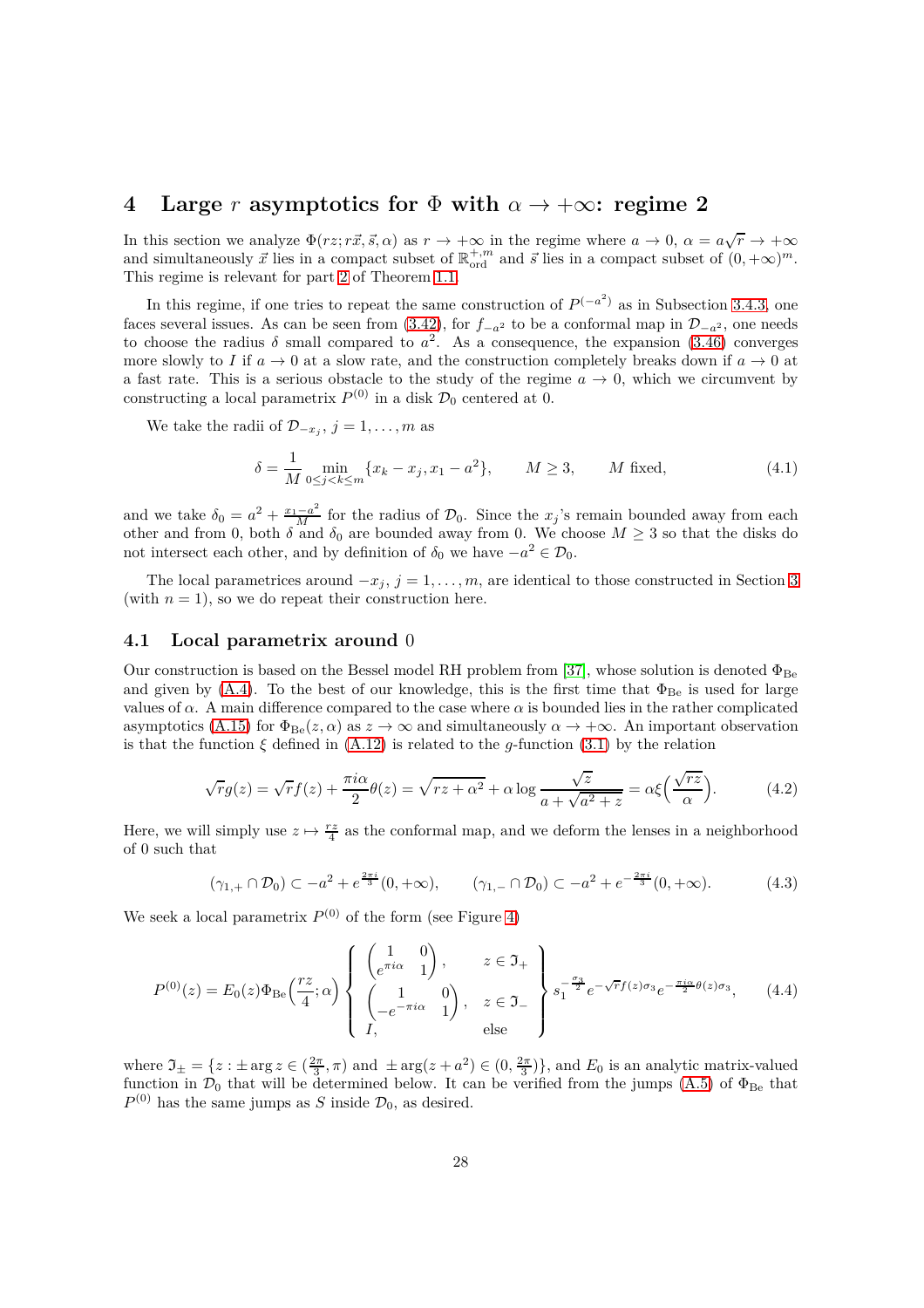

<span id="page-28-0"></span>Figure 4: The subsets  $\mathfrak{I}_\pm$  of the complex  $z\text{-plane}.$ 

We now choose  $E_0$  such that the matching condition [\(3.29\)](#page-20-0) holds. Since  $\delta_0$  remains bounded away from 0 as  $r \to +\infty$ ,  $\sqrt{r_2} \alpha^{-1} \to \infty$  for all  $z \in \partial \mathcal{D}_0$ . Therefore, we can use [\(A.15\)](#page-42-1) with z replaced by  $\frac{rz}{4}$ , and we obtain

$$
P^{(0)}(z)P^{(\infty)}(z)^{-1} = E_0(z)\left(\sqrt{\pi}(\alpha^2 + rz)^{\frac{1}{4}}\right)^{-\sigma_3} N\left(I + \frac{2\Phi_{\text{Be},1}\left(\frac{rz}{4};\alpha\right)}{\sqrt{rz}} + \mathcal{O}(r^{-1})\right)
$$
  
\$\times \left\{\begin{array}{c} \left(\begin{array}{cc} 1 & 0\\ e^{-2\sqrt{r}f(z)} & 1 \end{array}\right), & z \in \mathfrak{I}\_+\\ \left(\begin{array}{cc} 1 & 0\\ -e^{-2\sqrt{r}f(z)} & 1 \end{array}\right), & z \in \mathfrak{I}\_-\\ \text{else} \end{array}\right\} s\_1^{-\frac{\sigma\_3}{2}} P^{(\infty)}(z)^{-1} \quad \text{as } r \to +\infty, \quad (4.5)

uniformly for  $z \in \partial \mathcal{D}_0$ . On the other hand, we deduce from [\(3.1\)](#page-26-1) that

<span id="page-28-3"></span><span id="page-28-2"></span><span id="page-28-1"></span>
$$
f(z) = \sqrt{z} + o(1), \qquad \text{as } a \to 0,
$$

uniformly for *z* in compacts subsets of  $\mathbb{C} \setminus \{0\}$ , which implies

$$
\begin{pmatrix} 1 & 0 \ \pm e^{-2\sqrt{r}f(z)} & 1 \end{pmatrix} = I + \mathcal{O}(e^{-c\sqrt{r}}), \quad \text{as } r \to +\infty, a \to 0,
$$
 (4.6)

uniformly for  $z \in \partial \mathcal{D}_0 \cap (\mathfrak{I}_+ \cup \mathfrak{I}_-)$ , for a certain  $c > 0$ . In view of [\(4.5\)](#page-28-1) and [\(4.6\)](#page-28-2), we define

$$
E_0(z) = P^{(\infty)}(z) s_1^{\frac{\sigma_3}{2}} N^{-1} \left(\sqrt{\pi} (\alpha^2 + rz)^{\frac{1}{4}}\right)^{\sigma_3},\tag{4.7}
$$

and we verify that  $E_0$  is indeed analytic inside  $\mathcal{D}_0$ , as desired. Furthermore, we have

$$
P^{(0)}(z)P^{(\infty)}(z)^{-1} = I + \frac{2}{\sqrt{rz}}P^{(\infty)}(z)s_1^{\frac{\sigma_3}{2}}\Phi_{\text{Be},1}\left(\frac{rz}{4};\alpha\right)s_1^{-\frac{\sigma_3}{2}}P^{(\infty)}(z)^{-1} + \mathcal{O}(r^{-1}),\tag{4.8}
$$

as  $r \to +\infty$  uniformly for  $z \in \partial \mathcal{D}_0$ . Finally, it is directly seen from [\(4.7\)](#page-28-3) that

<span id="page-28-6"></span><span id="page-28-4"></span>
$$
E_0(0) = P^{(\infty)}(0) s_1^{\frac{\sigma_3}{2}} N^{-1} \left(\sqrt{\pi a} r^{\frac{1}{4}}\right)^{\sigma_3}.
$$
 (4.9)

# **4.2 Small norm problem**

The function

<span id="page-28-5"></span>
$$
R(z) := \begin{cases} S(z)P^{(\infty)}(z)^{-1}, & \text{for } z \in \mathbb{C} \setminus (\mathcal{D}_0 \cup \bigcup_{j=1}^m \mathcal{D}_{-x_j}), \\ S(z)P^{(-x_j)}(z)^{-1}, & \text{for } z \in \mathcal{D}_{-x_j}, j \in \{1, \dots, m\}, \\ S(z)P^{(0)}(z)^{-1}, & \text{for } z \in \mathcal{D}_0, \end{cases}
$$
(4.10)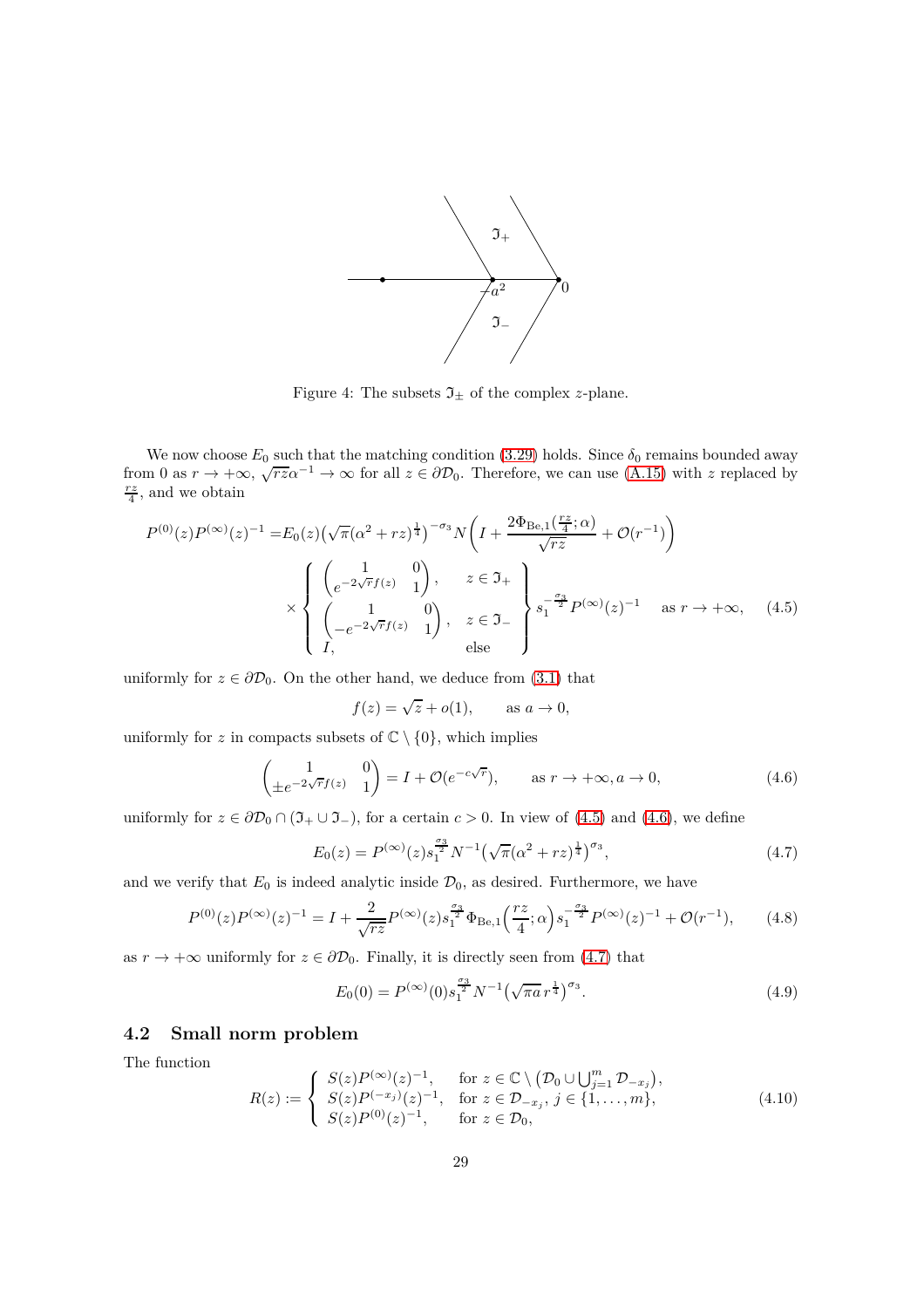is analytic in  $\mathbb{C} \setminus \Gamma_R$ , where

$$
\Gamma_R = \left(\partial \mathcal{D}_0 \cup \bigcup_{j=1}^m \partial \mathcal{D}_{-x_j} \cup \gamma_+ \cup \gamma_-\right) \setminus \left(\mathcal{D}_0 \cup \bigcup_{j=1}^m \mathcal{D}_{-x_j}\right),\,
$$

see Figure [5.](#page-30-1) From [\(3.35\)](#page-21-3) and [\(4.8\)](#page-28-4), as  $r \to +\infty$  the jumps  $J_R = R_-^{-1}R_+$  satisfy

$$
J_R(z) - I = \begin{cases} \mathcal{O}(e^{-c\sqrt{r}\sqrt{z}}), & \text{unif. for } z \in (\gamma_+ \cup \gamma_-) \cap \Gamma_R, \\ \frac{J_R^{(1)}(z)}{\sqrt{r}} + \mathcal{O}(\frac{1}{r}), & \text{unif. for } z \in \partial \mathcal{D}_0 \cup \bigcup_{j=1}^m \partial \mathcal{D}_{-x_j}, \end{cases}
$$
(4.11)

where  $J_R^{(1)}$  is given by

$$
J_R^{(1)}(z) := \begin{cases} \frac{1}{f_{-x_j}(z)} E_{-x_j}(z) \Phi_{\text{HG},1}(\beta_j) E_{-x_j}(z)^{-1}, & z \in \partial \mathcal{D}_{-x_j}, \ j = 1, \dots, m, \\ \frac{2}{\sqrt{z}} P^{(\infty)}(z) s_1^{\frac{\sigma_3}{2}} \Phi_{\text{Be},1}(\frac{rz}{4}; \alpha) s_1^{-\frac{\sigma_3}{2}} P^{(\infty)}(z)^{-1}, & z \in \partial \mathcal{D}_0. \end{cases}
$$
(4.12)

As in Subsection [3.5,](#page-22-0) we obtain that, for  $k_1, \ldots, k_m \in \mathbb{N}_{\geq 0}$ ,

$$
\partial_{\beta}^{k}R(z) = \partial_{\beta}^{k}\left(I + \frac{R^{(1)}(z)}{\sqrt{r}}\right) + \mathcal{O}\left(\frac{\log^{k} r}{r}\right), \qquad \partial_{\beta}^{k}R^{(1)}(z) = \mathcal{O}(\log^{k} r), \qquad \text{as } r \to +\infty,
$$
 (4.13)

uniformly for  $z \in \mathbb{C} \setminus \Gamma_R$ , for  $a \to 0$ , for  $\vec{x}$  in compact subsets of  $\mathbb{R}^{+,m}_{ord}$  and for  $\beta_1, \ldots, \beta_m$  in compact subsets of *i*R, where  $k = k_1 + \ldots + k_m$ ,  $\partial_{\beta}^k = \partial_{\beta_1}^{k_1} \ldots \partial_{\beta_m}^{k_m}$  and

$$
R^{(1)}(z) = \frac{1}{2\pi i} \int_{\partial \mathcal{D}_0} \frac{J_R^{(1)}(s)}{s - z} ds + \sum_{j=1}^m \frac{1}{2\pi i} \int_{\partial \mathcal{D}_{-x_j}} \frac{J_R^{(1)}(s)}{s - z} ds.
$$
 (4.14)

We deduce from [\(4.12\)](#page-29-0) and [\(A.16\)](#page-42-2) that  $J_R^{(1)}(z)$  can be analytically continued to

<span id="page-29-3"></span><span id="page-29-2"></span><span id="page-29-1"></span><span id="page-29-0"></span>
$$
\left(\mathcal{D}_0\cup\bigcup_{j=n}^m\mathcal{D}_{-x_j}\right)\setminus\{-a^2,-x_1,\ldots,-x_m\},\,
$$

and has a double pole at  $-a^2$  and simple poles at  $-x_1, \ldots, -x_m$ .

In Section [5,](#page-30-0) we will need the explicit values of  $R^{(1)}(z)$  for *z* outside the disks, and also for  $z = 0$ . Although the computations involved in the evaluation of the residues at  $-a^2$  are quite different from the ones in Subsection [3.5,](#page-22-0) we find, somewhat remarkably, that the exact same formula [\(3.58\)](#page-24-5) (with  $n = 1$  and the residues given by [\(3.59\)](#page-25-3) and [\(3.60\)](#page-25-4)) holds for  $R^{(1)}(z)$  for *z* outside the disks. To obtain an explicit expression for  $R(0)$ , we evaluate the integrals in  $(4.14)$  by means of residue calculations, and we get

$$
R^{(1)}(0) = \frac{1}{a^2} \text{Res}(J_R^{(1)}(s), s = -a^2) + \frac{1}{a^4} \text{Res}((s+a^2)J_R^{(1)}(s), s = -a^2) + \sum_{j=1}^m \frac{1}{x_j} \text{Res}(J_R^{(1)}(s), s = -x_j) - J_R^{(1)}(0),
$$
\n(4.15)

with the residues given by  $(3.59)$ – $(3.60)$  and

$$
J_R^{(1)}(0) = \sqrt{r} P^{(\infty)}(0) s_1^{\frac{\sigma_3}{2}} \begin{pmatrix} \frac{-3p(0) + p(0)^3}{24\alpha} & \frac{i(-p(0) + p(0)^3)}{4\alpha} \\ \frac{i(-p(0) + p(0)^3)}{4\alpha} & \frac{3p(0) - p(0)^3}{24\alpha} \end{pmatrix} s_1^{-\frac{\sigma_3}{2}} P^{(\infty)}(0)^{-1}
$$
  
=  $\sqrt{r} P^{(\infty)}(0) s_1^{\frac{\sigma_3}{2}} \begin{pmatrix} -\frac{1}{12\alpha} & 0 \\ 0 & \frac{1}{12\alpha} \end{pmatrix} s_1^{-\frac{\sigma_3}{2}} P^{(\infty)}(0)^{-1} = \frac{1}{12a^2} \begin{pmatrix} d_1 & i \\ -i(a^2 - d_1^2) & -d_1 \end{pmatrix},$ 

and  $P^{(\infty)}$  is given by [\(3.22\)](#page-19-1) and the function p is given by [\(A.12\)](#page-41-0).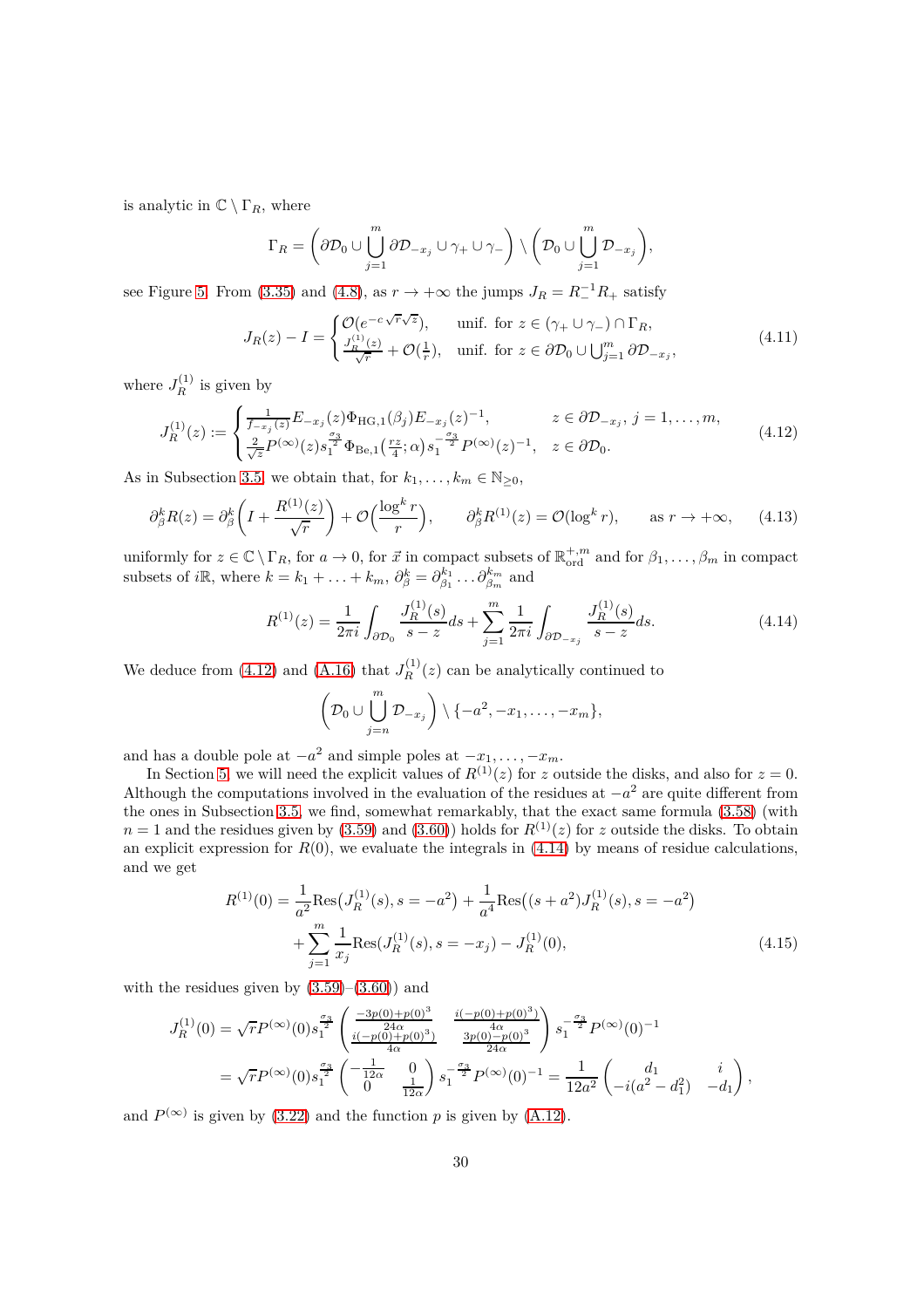

<span id="page-30-1"></span>Figure 5: The contour  $\Gamma_R$  with  $m = 2$  and  $a \to 0$ . The two unlabeled dots are  $-a^2$  and 0.

# <span id="page-30-0"></span>**5 Proof of Theorem [1.1](#page-2-0)**

In this section, we prove Theorem [1.1](#page-2-0) in three steps using the following differential identity stated already in [\(2.14\)](#page-14-2):

<span id="page-30-2"></span>
$$
\partial_{s_k} \log F_{\alpha}(r\vec{x}, \vec{s}) = K_{\infty} + \sum_{j=1}^{m} K_{-x_j} + K_0. \tag{5.1}
$$

First, we obtain large *r* asymptotics for  $K_{\infty}, K_{-x_1}, \ldots, K_{-x_m}, K_0$  using the analysis of Sections [3](#page-15-0) and [4.](#page-27-0) Second, we substitute these asymptotics into the differential identity [\(5.1\)](#page-30-2) and use the change of variables [\(3.20\)](#page-19-4) to get large *r* asymptotics for  $\partial_{\beta_k} \log F_\alpha(r\vec{x}, \vec{s}), k = 1, \ldots, m$ . Third, we integrate these asymptotics in  $\beta_1, \ldots, \beta_m$  and obtain large *r* asymptotics for log  $F_\alpha(r\vec{x}, \vec{s})$ .

The three regimes considered in Sections [3](#page-15-0) and [4](#page-27-0) can all be treated at once, save for the analysis of *K*<sub>0</sub>. A main difference between these regimes is that the terms that are of order  $\mathcal{O}(r^{-1/2})$  and  $\mathcal{O}(r^{-1})$ in regimes 1 and 2 become of order  $\mathcal{O}(\delta^{-2}r^{-1/2})$  and  $\mathcal{O}(\delta^{-4}r^{-1})$  in regime 3. Since  $\delta \asymp |x_m - a^2|$  is of order 1 in regimes 1 and 2, we can include all the factors of  $\delta$  in the error terms, and then simply replace  $\delta$  by 1 in regimes 1 and 2 at the end. Moreover, we will present all calculations for any value of  $n \in \{1, \ldots, m+1\}$ , but we recall that  $n = 1$  in regimes 2 and 3.

**Asymptotics for**  $K_{\infty}$ . By [\(3.15\)](#page-17-4), [\(3.19\)](#page-18-1) and [\(3.48\)](#page-22-6), we have  $T_1 = R_1 + P_1^{(\infty)}$ , where  $R_1$  is defined via the expansion  $R(z) = I + \frac{R_1}{z} + \mathcal{O}(z^{-2})$  as  $z \to \infty$ . Therefore, by [\(3.56\)](#page-24-1), [\(3.68\)](#page-26-5) and [\(3.20\)](#page-19-4), for any  $k \in \{1, \ldots, m\}$ , we have

<span id="page-30-3"></span>
$$
\partial_{s_k} T_1 = \partial_{s_k} P_1^{(\infty)} + \frac{\partial_{s_k} R_1^{(1)}}{\sqrt{r}} + \mathcal{O}\Big(\frac{\log r}{\delta^4 r}\Big), \qquad \text{as } r \to +\infty,
$$
\n
$$
(5.2)
$$

where  $R_1^{(1)}$  is such that  $R^{(1)}(z) = \frac{R_1^{(1)}}{z} + \mathcal{O}(z^{-2})$  as  $z \to \infty$ . Here we have used that the expansions in *r* and *z* can be computed in any order, which is a consequence of [\(3.54\)](#page-24-3). The matrix  $\partial_{s_k} R_1^{(1)}$  can be calculated explicitly using [\(3.58\)](#page-24-5). Recalling [\(2.15\)](#page-14-3), [\(3.15\)](#page-17-4) and [\(3.23\)](#page-19-5), a computation yields

$$
K_{\infty} = -\frac{i}{2}\sqrt{r}\partial_{s_k}T_{1,12} = -\frac{i}{2}\left(\partial_{s_k}P_{1,12}^{(\infty)}\sqrt{r} + \partial_{s_k}R_{1,12}^{(1)} + \mathcal{O}\left(\frac{\log r}{\delta^4\sqrt{r}}\right)\right)
$$
  
=  $\frac{1}{2}\partial_{s_k}d_1\sqrt{r} - \sum_{j=n}^{m} \frac{\partial_{s_k}\left(\beta_j^2(\tilde{\Lambda}_{j,1} - \tilde{\Lambda}_{j,2} + 2i)\right)}{4ic_{-x_j}\sqrt{x_j - a^2}} + \frac{a^2}{4}\partial_{s_k}(d_0^2) + \mathcal{O}\left(\frac{\log r}{\delta^4\sqrt{r}}\right).$  (5.3)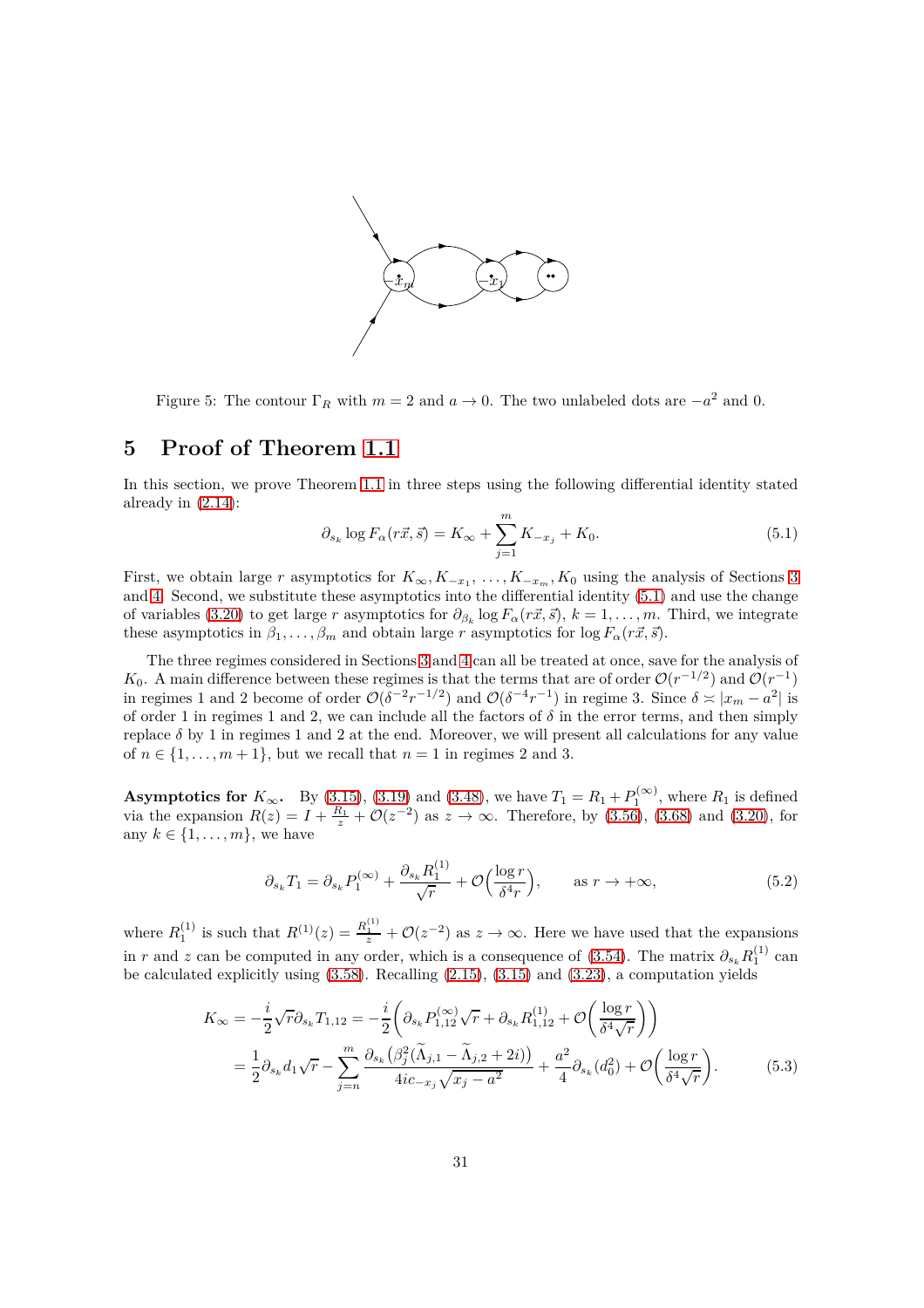**Asymptotics for**  $K_{-x_j}$  with  $j \in \{1, \ldots, n-1\}$ . Suppose  $j \in \{1, \ldots, n-1\}$ . For *z* outside the lenses such that  $z \in \mathcal{D}_{-x_j}$  and Im  $z > 0$ , using [\(3.18\)](#page-17-3), [\(3.48\)](#page-22-6), [\(3.38\)](#page-21-5), [\(3.10\)](#page-16-5), [\(2.7\)](#page-13-2) and [\(4.2\)](#page-27-1), we find

$$
T(z) = R(z)P^{(x_j)}(z) = R(z)P^{(\infty)}(z) \begin{pmatrix} 1 & h_{-x_j}(z) \\ 0 & 1 \end{pmatrix}
$$
  
=  $\begin{pmatrix} 1 & 0 \\ -\frac{ia^2}{2}\sqrt{r} & 1 \end{pmatrix} r^{\frac{\sigma_3}{4}} G_j(rz; r\vec{x}, \vec{s}, \alpha) \begin{pmatrix} 1 & \frac{s_{j+1}-s_j}{2\pi i} \log(r(z+x_j)) \\ 0 & 1 \end{pmatrix} e^{-\sqrt{r}f(z)\sigma_3}.$ 

Therefore, using also [\(3.40\)](#page-21-6),

$$
G_j(-rx_j; r\vec{x}, \vec{s}, \alpha) = r^{-\frac{\sigma_3}{4}} \begin{pmatrix} 1 & 0 \ \frac{ia^2}{2}\sqrt{r} & 1 \end{pmatrix} R(-x_j) P^{(\infty)}(-x_j) e^{\sqrt{r}f(-x_j)\sigma_3} \begin{pmatrix} 1 & \hat{c} \\ 0 & 1 \end{pmatrix},
$$

where the exact expression for  $\hat{c} = \hat{c}(r)$  is unimportant for us. Substituting the above expression into  $(2.16)$  and using  $(3.56)$ , we find that

<span id="page-31-4"></span><span id="page-31-1"></span><span id="page-31-0"></span>
$$
K_{-x_j} = \mathcal{O}(e^{-c\sqrt{r}}), \qquad \text{as } r \to +\infty,
$$
\n(5.4)

for some constant  $c > 0$ .

**Asymptotics for**  $K_{-x_j}$  **with**  $j \in \{n, \ldots, m\}$ . Suppose  $j \in \{n, \ldots, m\}$ . For *z* outside the lenses such that  $z \in \mathcal{D}_{-x_j}$  and Im  $z > 0$ , using now [\(3.18\)](#page-17-3), [\(3.48\)](#page-22-6) and [\(3.33\)](#page-20-3), we have

$$
T(z) = R(z)E_{-x_j}(z)\Phi_{\text{HG}}(\sqrt{r}f_{-x_j}(z);\beta_j)(s_j s_{j+1})^{-\frac{\sigma_3}{4}}e^{-\sqrt{r}f(z)\sigma_3}.
$$
\n(5.5)

By [\(3.20\)](#page-19-4), [\(3.31\)](#page-20-1) and [\(A.22\)](#page-43-2), as  $z \to -x_j$  from outside the lenses, Im  $z > 0$ , we find

$$
\Phi_{HG}(\sqrt{r}f_{-x_j}(z);\beta_j)(s_js_{j+1})^{-\frac{\sigma_3}{4}} = \begin{pmatrix} \Psi_{j,11} & \Psi_{j,12} \\ \Psi_{j,21} & \Psi_{j,22} \end{pmatrix} (I + \mathcal{O}(z+x_j)) \begin{pmatrix} 1 & \frac{s_{j+1}-s_j}{2\pi i} \log(r(z+x_j)) \\ 0 & 1 \end{pmatrix},
$$
\n(5.6)

where

$$
\Psi_{j,11} = \frac{\Gamma(1-\beta_j)}{(s_j s_{j+1})^{\frac{1}{4}}}, \qquad \Psi_{j,21} = \frac{\Gamma(1+\beta_j)}{(s_j s_{j+1})^{\frac{1}{4}}}, \qquad \Psi_{j,11} \Psi_{j,21} = \beta_j \frac{2\pi i}{s_{j+1} - s_j}.
$$
(5.7)

The exact values of  $\Psi_{j,12}$  and  $\Psi_{j,22}$  can also be computed explicitly, but they are unimportant for us. By combining  $(5.5)$ – $(5.6)$  with  $(2.7)$ ,  $(3.10)$  and  $(4.2)$ , we find

<span id="page-31-3"></span><span id="page-31-2"></span>
$$
G_j(-rx_j; r\vec{x}, \vec{s}, \alpha) = r^{-\frac{\sigma_3}{4}} \begin{pmatrix} 1 & 0 \ i\frac{a^2}{2}\sqrt{r} & 1 \end{pmatrix} R(-x_j) E_{-x_j}(-x_j) \begin{pmatrix} \Psi_{j,11} & \Psi_{j,12} \\ \Psi_{j,21} & \Psi_{j,22} \end{pmatrix}.
$$
 (5.8)

The change of variables [\(3.20\)](#page-19-4) shows that  $\partial_{s_1} = -(2\pi i s_1)^{-1} \partial_{\beta_1}$  and  $\partial_{s_k} = (2\pi i s_k)^{-1} (\partial_{\beta_{k-1}} - \partial_{\beta_k})$ for  $k = 2, ..., m$ . Hence [\(3.56\)](#page-24-1) and [\(3.68\)](#page-26-5) imply that, for each  $k = 1, ..., m$ ,

<span id="page-31-5"></span>
$$
R(-x_j) = I + \mathcal{O}\left(\frac{1}{\delta^2 \sqrt{r}}\right) \quad \text{and} \quad \partial_{s_k} R(-x_j) = \mathcal{O}\left(\frac{\log r}{\delta^2 \sqrt{r}}\right), \quad \text{as } r \to +\infty. \tag{5.9}
$$

Substituting [\(5.8\)](#page-31-2) into [\(2.16\)](#page-14-4) and using [\(3.36\)](#page-21-0), [\(5.9\)](#page-31-3) as well as the identities  $\Gamma(z+1) = z\Gamma(z)$  and  $\Gamma(z)\Gamma(1-z) = \pi/\sin(\pi z)$ , we find after a long computation that

$$
K_{-x_j} = \beta_j \partial_{s_k} \log \frac{\Gamma(1+\beta_j)}{\Gamma(1-\beta_j)} - 2\beta_j \partial_{s_k} \log \Lambda_j
$$
  
 
$$
+ \frac{\partial_{s_k} d_1}{2\sqrt{x_j - a^2}} \left(\beta_j^2 (\widetilde{\Lambda}_{j,1} + \widetilde{\Lambda}_{j,2}) + 2i\beta_j\right) + \mathcal{O}\left(\frac{\log r}{\delta^{5/2} \sqrt{r}}\right), \qquad \text{as } r \to +\infty. \tag{5.10}
$$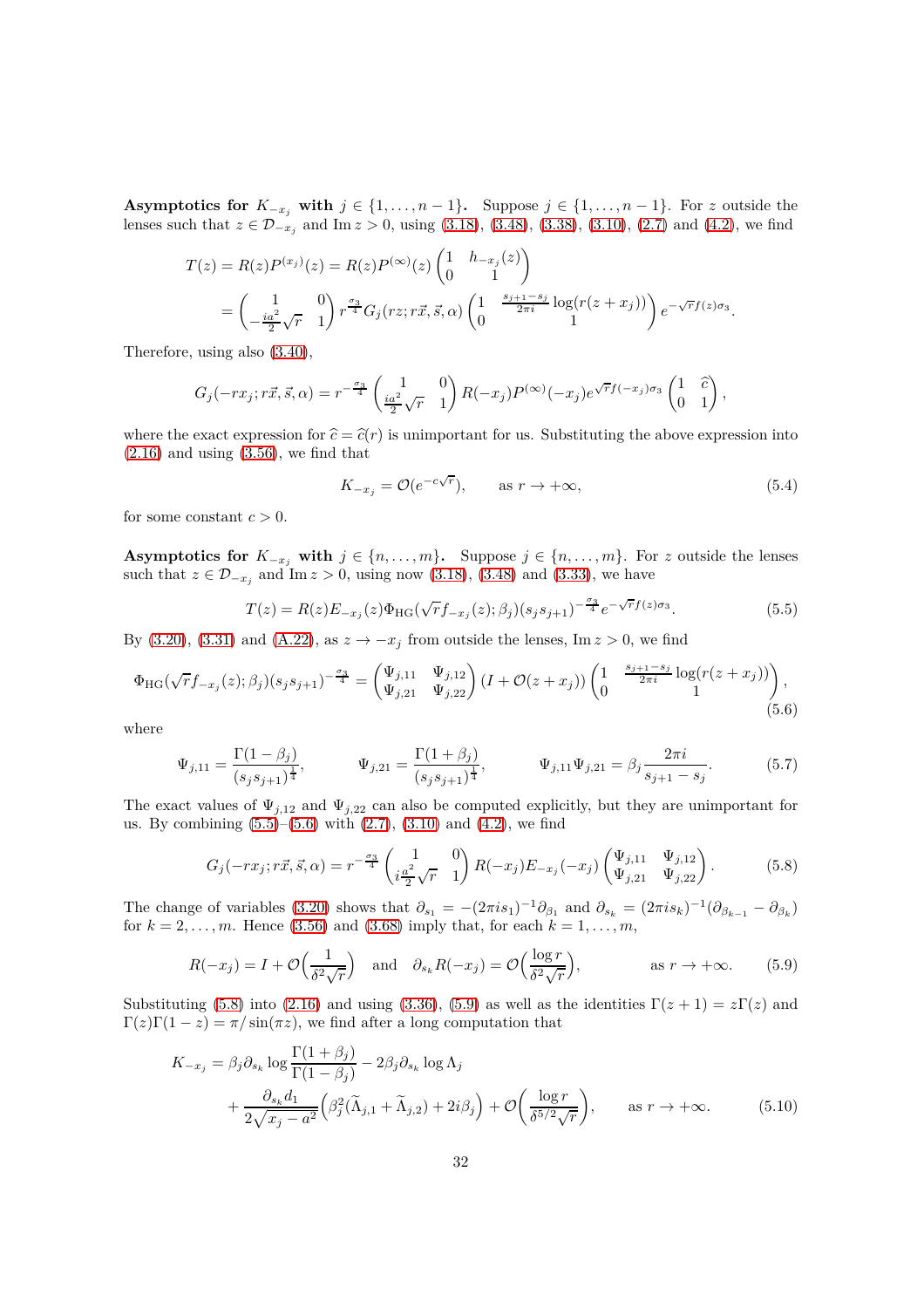**Asymptotics for**  $K_0$  **in the regimes where**  $a$  **is bounded away from** 0. For  $z$  near 0, we use [\(3.18\)](#page-17-3), [\(3.48\)](#page-22-6), [\(3.10\)](#page-16-5) and [\(2.10\)](#page-14-5) to obtain

$$
T(z) = R(z)P^{(\infty)}(z) = \begin{pmatrix} 1 & 0 \ -\frac{ia^2}{2}\sqrt{r} & 1 \end{pmatrix} r^{\frac{\sigma_3}{4}} G_0(rz; r\vec{x}, \vec{s}, \alpha) (rz)^{\frac{a\sqrt{r}}{2}\sigma_3} \begin{pmatrix} 1 & s_1h(rz) \ 0 & 1 \end{pmatrix} e^{-\sqrt{r}g(z)\sigma_3},
$$

from which we get

$$
G_0(rz; r\vec{x}, \vec{s}, \alpha) = r^{-\frac{\sigma_3}{4}} \left( \frac{1}{i a^2 \sqrt{r}} - \frac{0}{1} \right) R(z) P^{(\infty)}(z) e^{\sqrt{r}g(z)\sigma_3} \begin{pmatrix} 1 & -s_1 h(rz) \\ 0 & 1 \end{pmatrix} (rz)^{-\frac{a\sqrt{r}}{2}\sigma_3}
$$
  

$$
= r^{-\frac{\sigma_3}{4}} \left( \frac{1}{i a^2 \sqrt{r}} - \frac{0}{1} \right) R(z) P^{(\infty)}(z) e^{\sqrt{r}g(z)\sigma_3} (rz)^{-\frac{a\sqrt{r}}{2}\sigma_3} \begin{pmatrix} 1 & -s_1 h(rz) (rz)^{a\sqrt{r}} \\ 0 & 1 \end{pmatrix}
$$
  

$$
= r^{-\frac{\sigma_3}{4}} \left( \frac{1}{i a^2 \sqrt{r}} - \frac{0}{1} \right) R(z) P^{(\infty)}(z) \tilde{c}_2^{\sigma_3} (I + o(1)), \quad \text{as } z \to 0,
$$

for a certain  $\hat{c}_2$  that is independent of  $s_1, \ldots, s_m$  and whose exact expression is unimportant for us. Therefore, we have

<span id="page-32-0"></span>
$$
G_0(0; r\vec{x}, \vec{s}, \alpha) = r^{-\frac{\sigma_3}{4}} \begin{pmatrix} 1 & 0\\ \frac{ia^2}{2}\sqrt{r} & 1 \end{pmatrix} R(0) P^{(\infty)}(0) \hat{c}_2^{\sigma_3}.
$$
 (5.11)

Substituting this expression into [\(2.17\)](#page-14-6) and simplifying, we find

$$
K_0 = a\sqrt{r} \Big( H_{0,21} \partial_{s_k} H_{0,12} - H_{0,11} \partial_{s_k} H_{0,22} - \partial_{s_k} \log D(0) \Big),
$$

where

<span id="page-32-2"></span>
$$
H_0 := R(0)P^{(\infty)}(0)D(0)^{\sigma_3} = R(0)\begin{pmatrix} 1 & 0 \ id_1 & 1 \end{pmatrix} a^{-\frac{\sigma_3}{2}}N.
$$

Recall that  $D(0)$  is given by [\(3.26\)](#page-19-6) and  $R(0)$  by [\(3.56\)](#page-24-1) (see also [\(3.68\)](#page-26-5)) and [\(3.58\)](#page-24-5) with  $z = 0$ . After a direct computation, we obtain

$$
K_0 = \left(\frac{\partial_{s_k} d_1}{2} + ia^2 \sum_{j=n}^m \mathcal{I}_j \partial_{s_k} \beta_j\right) \sqrt{r} + \frac{d_0}{2} \partial_{s_k} \left(d_1 - a^2 d_0\right) - \sum_{j=n}^m \frac{\beta_j^2 (\widetilde{\Lambda}_{j,1} + \widetilde{\Lambda}_{j,2}) \partial_{s_k} d_1}{2c_{-x_j} x_j} + \sum_{j=n}^m \frac{\partial_{s_k} \left(\left[4a^2 - 2x_j - ix_j(\widetilde{\Lambda}_{j,1} - \widetilde{\Lambda}_{j,2})\right] \beta_j^2\right)}{4c_{-x_j} x_j \sqrt{x_j - a^2}} + \mathcal{O}\left(\frac{\log r}{\delta^4 \sqrt{r}}\right), \qquad \text{as } r \to +\infty.
$$
 (5.12)

**Asymptotics for**  $K_0$  in the regime where  $a \to 0$  and  $x_1$  remains bounded away from 0 as *r* → +∞**.** Let us consider regime 2, where  $a \to 0$  while the points  $x_j$  stay bounded away from 0 as  $r \to +\infty$ . In this regime, the analysis of  $K_0$  involves the local parametrix  $P^{(0)}$  rather than  $P^{(\infty)}$ . For  $z \in \mathcal{D}_0$ , we use [\(3.18\)](#page-17-3), [\(4.10\)](#page-28-5), [\(3.10\)](#page-16-5) and [\(2.10\)](#page-14-5) to conclude that

$$
T(z) = R(z)P^{(0)}(z) = \begin{pmatrix} 1 & 0 \ -\frac{ia^2}{2}\sqrt{r} & 1 \end{pmatrix} r^{\frac{\sigma_3}{4}} G_0(rz; r\vec{x}, \vec{s}, \alpha) (rz)^{\frac{a\sqrt{r}}{2}\sigma_3} \begin{pmatrix} 1 & s_1h(rz) \ 0 & 1 \end{pmatrix} e^{-\sqrt{r}g(z)\sigma_3},
$$

and in the same way as for [\(5.11\)](#page-32-0), we find

<span id="page-32-1"></span>
$$
G_0(0; r\vec{x}, \vec{s}, \alpha) = r^{-\frac{\sigma_3}{4}} \begin{pmatrix} 1 & 0\\ \frac{i a^2}{2} \sqrt{r} & 1 \end{pmatrix} R(0) P^{(0)}(0) \hat{c}_2^{\sigma_3}
$$
(5.13)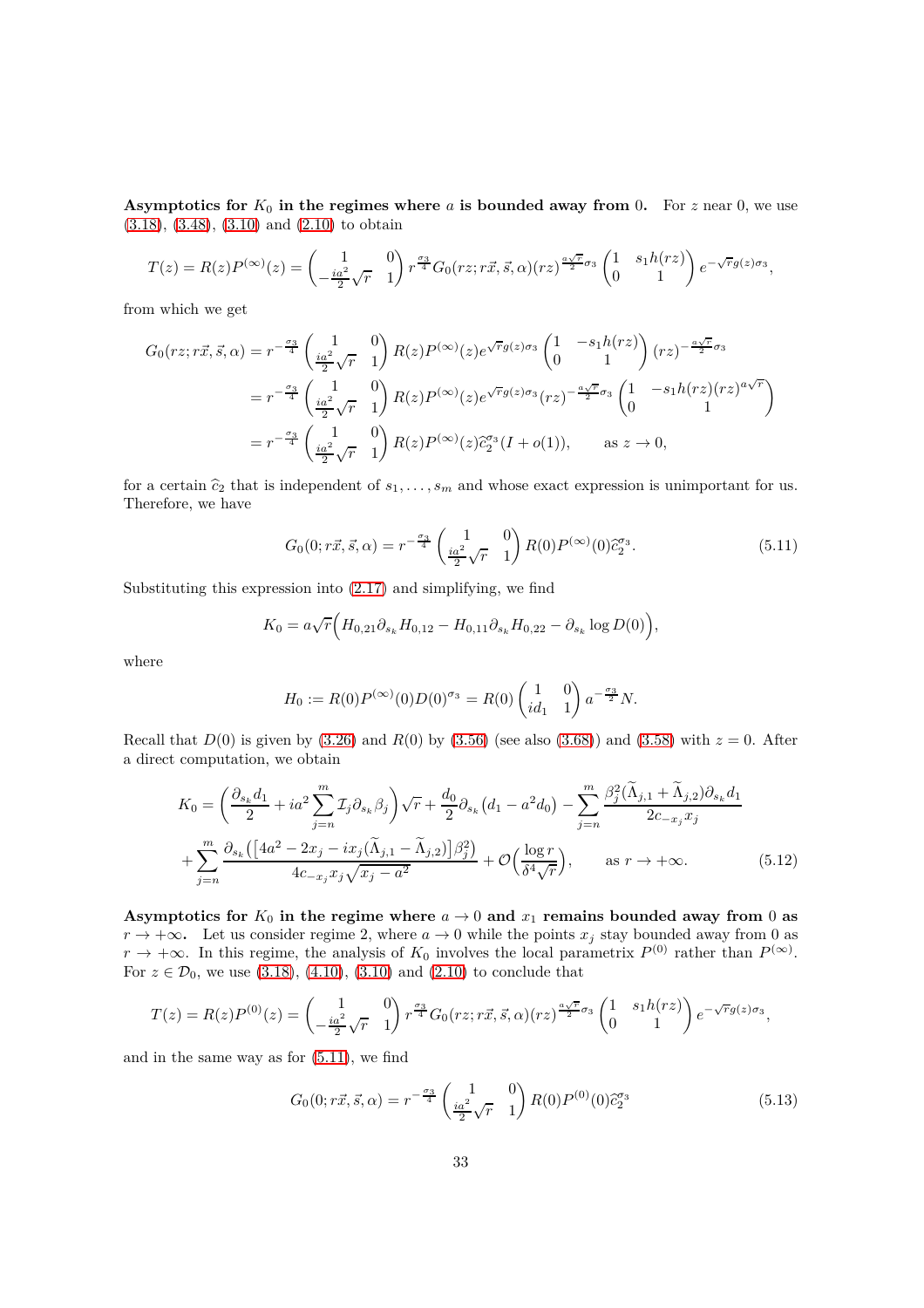for a certain  $\hat{c}_2$  that is independent of  $s_1, \ldots, s_m$  and whose exact expression is unimportant for us. We now find an explicit expression for  $P^{(0)}(0)$ . As  $z \to 0$ , Im  $z > 0$ , z outside the regions  $\mathfrak{I}_{\pm}$  defined in [\(4.4\)](#page-27-2) (for example,  $z \to 0$  with  $\arg z = \frac{\pi}{2}$ ), we use (4.4) and [\(A.9\)](#page-41-1) to obtain

$$
P^{(0)}(z) = E_0(z)\Phi_{\text{Be}}\left(\frac{rz}{4};\alpha\right)s_1^{-\frac{\sigma_3}{2}}e^{-\sqrt{r}f(z)\sigma_3}e^{-\frac{\pi i\alpha}{2}\theta(z)\sigma_3}
$$
  
\n
$$
= E_0(z)\left(\frac{\frac{1}{\Gamma(1+\alpha)}}{\frac{i\pi}{\Gamma(\alpha)}}\right)\frac{\frac{i\Gamma(\alpha)}{2\pi}}{\frac{\Gamma(1+\alpha)}{2}}\right)\left(\frac{rz}{4}\right)^{\frac{\alpha}{2}\sigma_3}\left(\frac{1}{0}\right)^{-\frac{\sigma_3}{2}}e^{-\sqrt{r}g(z)\sigma_3}
$$
  
\n
$$
= E_0(0)\left(\frac{\frac{1}{\Gamma(1+\alpha)}}{\frac{i\pi}{\Gamma(\alpha)}}\right)^{\frac{i\Gamma(\alpha)}{2\pi}}s_1^{-\frac{\sigma_3}{2}}\tilde{c}_3^{\sigma_3}(I+o(1)),
$$

where here too,  $\hat{c}_3$  is a function independent of  $s_1, \ldots, s_m$  whose exact expression is unimportant for us. Hence, using [\(4.9\)](#page-28-6), we find

$$
P^{(0)}(0) = E_0(0) \begin{pmatrix} \frac{1}{\Gamma(1+\alpha)} & \frac{i\Gamma(\alpha)}{2\pi} \\ \frac{i\pi}{\Gamma(\alpha)} & \frac{\Gamma(1+\alpha)}{2} \end{pmatrix} s_1^{-\frac{\sigma_3}{2}} \hat{c}_3^{\sigma_3}
$$
  
= 
$$
P^{(\infty)}(0) s_1^{\frac{\sigma_3}{2}} N^{-1} \left(\sqrt{\pi a} r^{\frac{1}{4}}\right)^{\sigma_3} \begin{pmatrix} \frac{1}{\Gamma(1+\alpha)} & \frac{i\Gamma(\alpha)}{2\pi} \\ \frac{i\pi}{\Gamma(\alpha)} & \frac{\Gamma(1+\alpha)}{2} \end{pmatrix} s_1^{-\frac{\sigma_3}{2}} \hat{c}_3^{\sigma_3}.
$$
(5.14)

Defining  $H_0$  by  $H_0 := R(0)P^{(\infty)}(0)$ , equations [\(5.13\)](#page-32-1) and [\(5.14\)](#page-33-0) imply that

$$
G_0(0;r\vec{x},\vec{s},\alpha) = r^{-\frac{\sigma_3}{4}} \begin{pmatrix} 1 & 0 \\ \frac{ia^2}{2}\sqrt{r} & 1 \end{pmatrix} H_0 s_1^{\frac{\sigma_3}{2}} N^{-1} \left(\sqrt{\pi a} r^{\frac{1}{4}}\right)^{\sigma_3} \begin{pmatrix} \frac{1}{\Gamma(1+\alpha)} & \frac{i\Gamma(\alpha)}{2\pi} \\ \frac{i\pi}{\Gamma(\alpha)} & \frac{i\Gamma(1+\alpha)}{2} \end{pmatrix} s_1^{-\frac{\sigma_3}{2}} \hat{c}_3^{\sigma_3} \hat{c}_2^{\sigma_3}.
$$

Substituting this expression for  $G_0(0; r\vec{x}, \vec{s}, \alpha)$  into [\(2.17\)](#page-14-6) and using the identities  $\Gamma(\alpha + 1) = \alpha \Gamma(\alpha)$ and det  $H_0 \equiv 1$ , we obtain

<span id="page-33-1"></span><span id="page-33-0"></span>
$$
K_0 = a\sqrt{r} \Big( H_{0,21} \partial_{s_k} H_{0,12} - H_{0,11} \partial_{s_k} H_{0,22} \Big). \tag{5.15}
$$

The fact that  $P^{(\infty)}(0) = \mathcal{O}(a^{-\frac{1}{2}})$  as  $a \to 0$  could a priori worsen the error in the large *r* asymptotics of *K*0. However, the following exact formula, which is obtained by substituting the explicit expression  $(3.22)$  for  $P^{(\infty)}(0)$  into  $(5.15)$  with  $H_0 = R(0)P^{(\infty)}(0)$ , shows that this is not the case:

$$
K_0 = \frac{i\sqrt{r}}{2} \left( 2ia\partial_{s_k} \log D(0) - i\partial_{s_k} d_1 + (a^2 - d_1^2) \left( R(0)_{22} \partial_{s_k} R(0)_{12} - R(0)_{12} \partial_{s_k} R(0)_{22} \right) \right. \\ \left. + \left( R(0)_{21} \partial_{s_k} R(0)_{11} - R(0)_{11} \partial_{s_k} R(0)_{21} \right) + 2id_1 \left( R(0)_{21} \partial_{s_k} R(0)_{12} - R(0)_{11} \partial_{s_k} R(0)_{22} \right) \right).
$$

The right-hand side of the above equation can now be expanded as  $r \to +\infty$  using [\(4.13\)](#page-29-2) and the expressions [\(3.26\)](#page-19-6) for  $D(0)$  and [\(4.15\)](#page-29-3) for  $R^{(1)}(0)$ . A calculation shows that the term  $J_R^{(1)}(0)$  in (4.15) leads to a contribution to  $K_0$  of  $\mathcal{O}(\log(r)/\sqrt{r})$  and in the end we arrive at the following asymptotic formula which is identical to [\(5.12\)](#page-32-2):

$$
K_0 = \left(\frac{\partial_{s_k}d_1}{2} + ia^2 \sum_{j=n}^m \mathcal{I}_j \partial_{s_k} \beta_j\right) \sqrt{r} + \frac{d_0}{2} \partial_{s_k} \left(d_1 - a^2 d_0\right) - \sum_{j=n}^m \frac{\beta_j^2 (\widetilde{\Lambda}_{j,1} + \widetilde{\Lambda}_{j,2}) \partial_{s_k} d_1}{2c_{-x_j} x_j} + \sum_{j=n}^m \frac{\partial_{s_k} \left(\left[4a^2 - 2x_j - ix_j(\widetilde{\Lambda}_{j,1} - \widetilde{\Lambda}_{j,2})\right] \beta_j^2\right)}{4c_{-x_j} x_j \sqrt{x_j - a^2}} + \mathcal{O}\left(\frac{\log r}{\delta^4 \sqrt{r}}\right), \qquad \text{as } r \to +\infty. \tag{5.16}
$$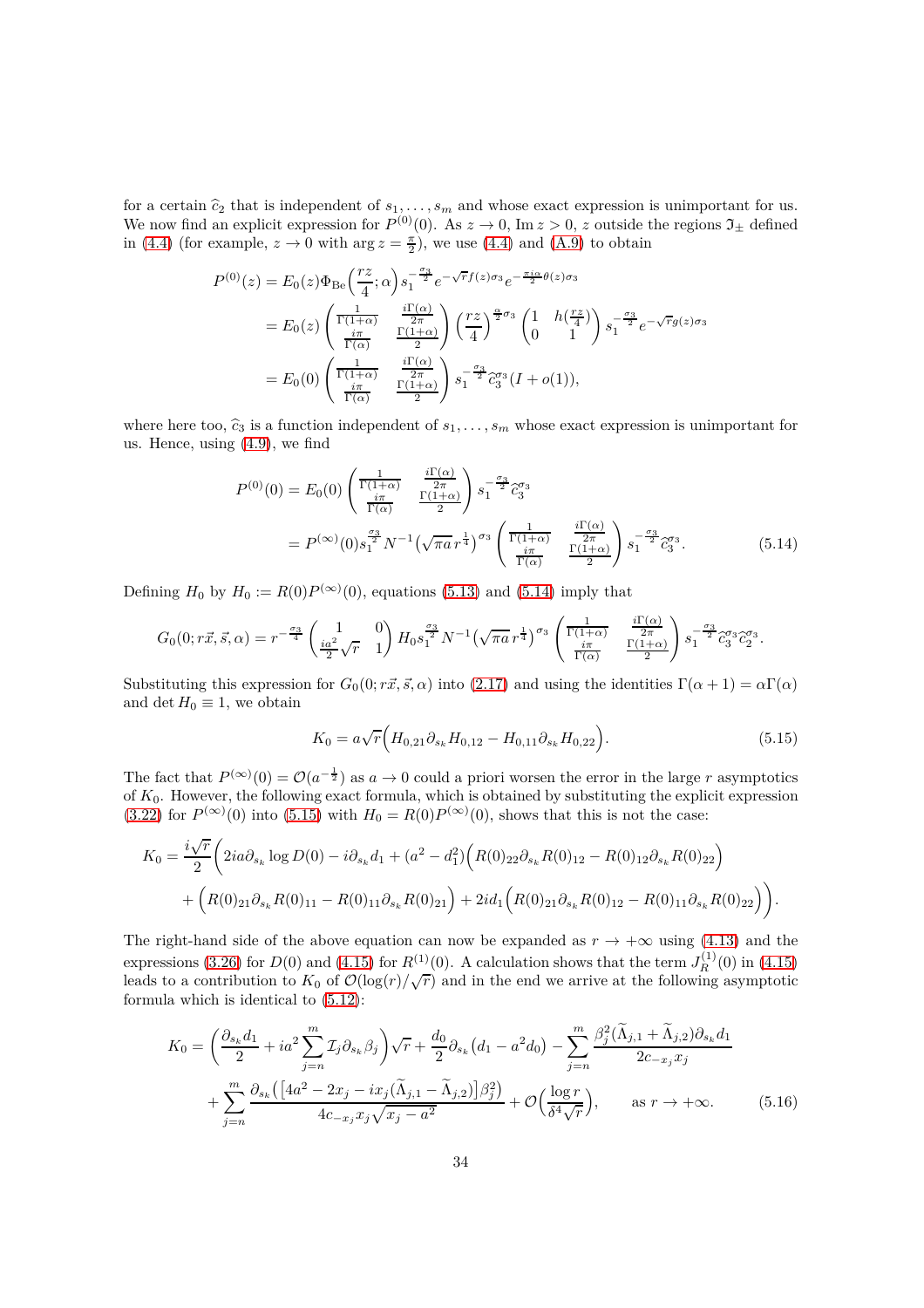**Asymptotics for**  $\partial_{\beta_k} \log F_{\alpha}(r\vec{x}, \vec{s})$ . Recall that  $c_{-x_j}$  is given by [\(3.31\)](#page-20-1), and  $d_0$  and  $d_1$  by [\(3.21\)](#page-19-7). Hence, by substituting into [\(2.14\)](#page-14-2) the large *r* asymptotics of  $K_{\infty}$ ,  $K_{-x_j}$ ,  $j = 1, \ldots, m$  and  $K_0$  given by  $(5.3)$ ,  $(5.4)$ ,  $(5.10)$  and  $(5.12)$ , we find (after simplifications), for  $k = 1, ..., m$ ,

$$
\partial_{s_k} \log F_{\alpha}(r\vec{x}, \vec{s}) = \left(\partial_{s_k} d_1 + ia^2 \sum_{j=n}^m \mathcal{I}_j \partial_{s_k} \beta_j\right) \sqrt{r} - \sum_{j=n}^m \left(2\beta_j \partial_{s_k} \log \Lambda_j + \partial_{s_k}(\beta_j^2)\right) + \sum_{j=n}^m \beta_j \partial_{s_k} \log \frac{\Gamma(1+\beta_j)}{\Gamma(1-\beta_j)} + \mathcal{O}\Big(\frac{\log r}{\delta^4 \sqrt{r}}\Big), \qquad \text{as } r \to +\infty. \tag{5.17}
$$

Using [\(3.37\)](#page-21-1), we also note that

$$
-\sum_{j=n}^{m} 2\beta_j \partial_{s_k} \log \Lambda_j = -2\sum_{j=n}^{m} \beta_j \partial_{s_k}(\beta_j) \log(4(x_j - a^2)c_{-x_j}\sqrt{r}) - 2\sum_{j=n}^{m} \beta_j \sum_{\substack{\ell=n\\ \ell \neq j}}^{m} \partial_{s_k}(\beta_\ell) \log(T_{\ell,j}).
$$
 (5.18)

Since  $\beta_n, \ldots, \beta_m$  are independent of  $s_1, \ldots, s_{n-1}$ , see  $(3.20), \beta_{s_k} \log F_\alpha(r\vec{x}, \vec{s}) = \mathcal{O}(\log(r)/(\delta^4 \sqrt{r}))$  as  $r \to +\infty$  for each  $k = 1, \ldots, n-1$ . Let us define  $\widetilde{F}_{\alpha}(r\vec{x}, \vec{\beta}) = F_{\alpha}(r\vec{x}, \vec{s})$ , where  $\vec{\beta} = (\beta_1, \ldots, \beta_m)$ . By [\(3.20\)](#page-19-4), we have  $s_k = \exp(-2\pi i \sum_{j=k}^m \beta_j)$  and hence  $\partial_{\beta_k} = -2\pi i \sum_{j=1}^k s_j \partial_{s_j}$  for  $k = 1, ..., m$ . In particular, for each  $k = 1, \ldots, n - 1$ ,

<span id="page-34-3"></span><span id="page-34-2"></span><span id="page-34-1"></span><span id="page-34-0"></span>
$$
\partial_{\beta_k} \log \widetilde{F}_{\alpha}(r\vec{x}, \vec{\beta}) = \mathcal{O}\left(\frac{\log r}{\delta^4 \sqrt{r}}\right), \qquad \text{as } r \to +\infty. \tag{5.19}
$$

Substituting [\(5.18\)](#page-34-0) into [\(5.17\)](#page-34-1), for  $k \in \{n, \ldots, m\}$  we obtain

$$
\partial_{\beta_k} \log \widetilde{F}_{\alpha}(r\vec{x}, \vec{\beta}) = (\partial_{\beta_k} d_1 + i a^2 \mathcal{I}_k) \sqrt{r} - 2 \sum_{j=n}^m \beta_j \partial_{\beta_k}(\beta_j) \log \left( 4(x_j - a^2)^{3/2} x_j^{-1} \sqrt{r} \right)
$$

$$
- 2 \sum_{j=n}^m \beta_j \sum_{\substack{\ell=n \\ \ell \neq j}}^m \partial_{\beta_k}(\beta_\ell) \log(T_{\ell,j}) - \sum_{j=n}^m \partial_{\beta_k}(\beta_j^2) + \sum_{j=n}^m \beta_j \partial_{\beta_k} \log \frac{\Gamma(1+\beta_j)}{\Gamma(1-\beta_j)} + \mathcal{O}\left(\frac{\log r}{\delta^4 \sqrt{r}}\right) \tag{5.20}
$$

as  $r \to +\infty$ . Recalling that  $d_1$  is given by [\(3.21\)](#page-19-7),  $\mathcal{I}_k$  by [\(3.27\)](#page-19-8), and f by [\(3.1\)](#page-26-1), we note that

$$
\partial_{\beta_k} d_1 + i a^2 \mathcal{I}_k = -2i \sqrt{x_k - a^2} + i a^2 \int_{a^2}^{x_k} \frac{du}{u \sqrt{u - a^2}} = -i \int_{a^2}^{x_k} \frac{\sqrt{u - a^2}}{u} du = 2f_-(-x_k).
$$

Hence, for  $k \in \{n, \ldots, m\}$ , the asymptotics [\(5.20\)](#page-34-2) can be rewritten as

$$
\partial_{\beta_k} \log \widetilde{F}_{\alpha}(r\vec{x}, \vec{\beta}) = 2f_{-}(-x_k)\sqrt{r} - 2\beta_k \log \left(4(x_k - a^2)^{3/2} x_k^{-1} \sqrt{r}\right) \n- 2\sum_{\substack{j=n \ j\neq k}}^m \beta_j \log(T_{k,j}) - 2\beta_k + \beta_k \partial_{\beta_k} \log \frac{\Gamma(1+\beta_k)}{\Gamma(1-\beta_k)} + \mathcal{O}\left(\frac{\log r}{\delta^4 \sqrt{r}}\right).
$$
\n(5.21)

**Asymptotics for**  $\log F_\alpha(r\vec{x}, \vec{s})$ . Integrating [\(5.19\)](#page-34-3) in  $\beta_1, \ldots, \beta_{n-1}$ , we get

<span id="page-34-5"></span><span id="page-34-4"></span>
$$
\frac{\log \widetilde{F}_{\alpha}(r\vec{x},(\beta_1,\ldots,\beta_{n-1},0,\ldots,0))}{\log \widetilde{F}_{\alpha}(r\vec{x},(0,\ldots,0))} = \mathcal{O}\left(\frac{\log r}{\delta^4 \sqrt{r}}\right), \qquad \text{as } r \to +\infty.
$$
 (5.22)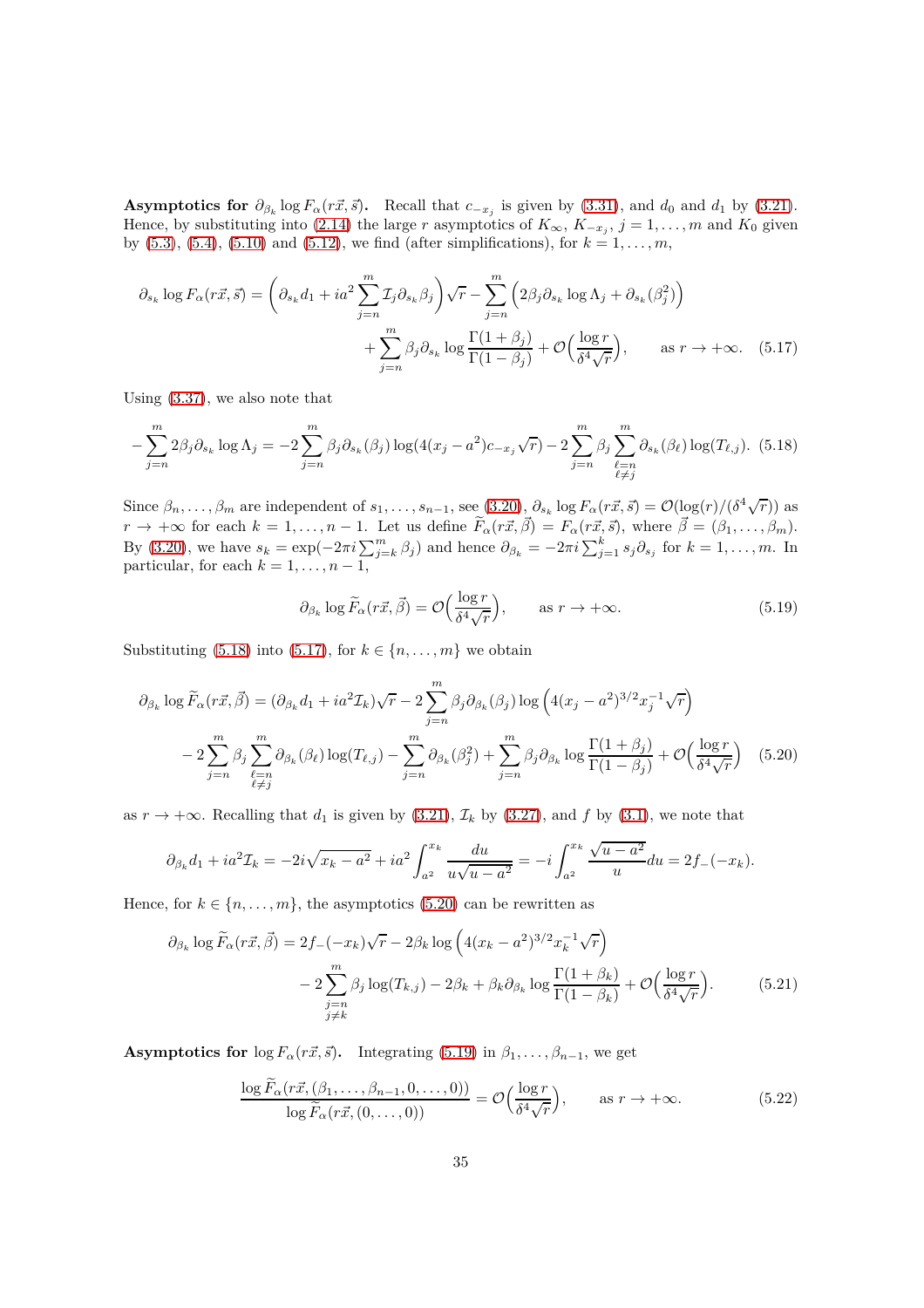We will now proceed with the successive integrations of  $(5.21)$  in  $\beta_n, \ldots, \beta_m$ . We will use the notation  $\vec{\beta}_j := (\beta_1, \ldots, \beta_j, 0, \ldots, 0), j \geq n-1$ . First, we set  $\beta_{n+1} = \ldots = \beta_m = 0$  and use [\(5.21\)](#page-34-4) with  $k = n$ . After integration in  $\beta_n$ , we get

$$
\log \frac{\widetilde{F}_{\alpha}(r\vec{x}, \vec{\beta}_n)}{\widetilde{F}_{\alpha}(r\vec{x}, \vec{\beta}_{n-1})} = 2\beta_n f_-(-x_n)\sqrt{r} - \beta_n^2 \log \left(4(x_n - a^2)^{3/2} x_n^{-1} \sqrt{r}\right) + \log \left(G(1 + \beta_n)G(1 - \beta_n)\right) + \mathcal{O}\left(\frac{\log r}{\delta^4 \sqrt{r}}\right), \qquad \text{as } r \to +\infty,
$$

where *G* is Barnes' *G*-function, and where we have used that

$$
\int_0^\beta x \partial_x \log \frac{\Gamma(1+x)}{\Gamma(1-x)} dx = \beta^2 + \log \big( G(1+\beta)G(1-\beta) \big). \tag{5.23}
$$

Now, we set  $\beta_{n+2} = \cdots = \beta_m = 0$  and  $k = n + 1$  in [\(5.21\)](#page-34-4), and integrate in  $\beta_{n+1}$ . This gives

$$
\log \frac{\widetilde{F}_{\alpha}(r\vec{x}, \vec{\beta}_{n+1})}{\widetilde{F}_{\alpha}(r\vec{x}, \vec{\beta}_{n})} = 2\beta_{n+1}f_{-}(-x_{n+1})\sqrt{r} - \beta_{n+1}^{2}\log\left(4(x_{n+1} - a^{2})^{3/2}x_{n+1}^{-1}\sqrt{r}\right) - 2\beta_{n}\beta_{n+1}\log(T_{n+1,n}) + \log\left(G(1+\beta_{n+1})G(1-\beta_{n+1})\right) + \mathcal{O}\left(\frac{\log r}{\delta^{4}\sqrt{r}}\right)
$$
(5.24)

 $\lim_{n \to \infty} \frac{1}{n} \sum_{i=1}^{n} f(x_i \neq \hat{i})$  are similar. By adding the asymptotics of log  $\frac{\tilde{F}_{\alpha}(r\vec{x}, \vec{\beta}_j)}{\tilde{F}_{\alpha}(r\vec{x}, \vec{\beta}_{j-1})}$ for  $j = n, \ldots, m$  to [\(5.22\)](#page-34-5), we obtain

$$
\log \frac{\widetilde{F}_{\alpha}(r\vec{x}, \vec{\beta})}{\widetilde{F}_{\alpha}(r\vec{x}, \vec{0})} = \sum_{j=n}^{m} 2\beta_j f_{-}(-x_j)\sqrt{r} - \sum_{j=n}^{m} \beta_j^2 \log \left(4(x_j - a^2)^{3/2} x_j^{-1} \sqrt{r}\right)
$$

$$
-2 \sum_{n \le j < k \le m} \beta_j \beta_k \log(T_{k,j}) + \sum_{j=n}^{m} \log \left( G(1 + \beta_j)G(1 - \beta_j) \right) + \mathcal{O}\left(\frac{\log r}{\delta^4 \sqrt{r}}\right). \tag{5.25}
$$

Since  $u_j = -2\pi i \beta_j$ ,  $\overline{F}_\alpha(r\vec{x}, \vec{\beta}) = F_\alpha(r\vec{x}, \vec{s}) = E_\alpha(r\vec{x}, \vec{u})$ , and

<span id="page-35-1"></span>
$$
\widetilde{F}_{\alpha}(r\vec{x},\vec{0}) = E_{\alpha}(r\vec{x},\vec{0}) = 1,
$$

we can rewrite [\(5.25\)](#page-35-1) as

$$
\log E_{\alpha}(r\vec{x},\vec{u}) = \sum_{j=n}^{m} \left( \frac{\sqrt{r}}{\pi} \int_{a^2}^{x_j} \frac{\sqrt{u-a^2}}{2u} du \right) u_j + \sum_{j=n}^{m} \frac{u_j^2}{4\pi^2} \log \left( 4(x_j - a^2)^{3/2} x_j^{-1} \sqrt{r} \right) + \sum_{n \le j < k \le m} \frac{u_j u_k}{2\pi^2} \log \left( \frac{\sqrt{x_j - a^2} + \sqrt{x_k - a^2}}{|\sqrt{x_j - a^2} - \sqrt{x_k - a^2}|} \right) + \sum_{j=n}^{m} \log \left( G(1 + \beta_j) G(1 - \beta_j) \right) + \mathcal{O}\left( \frac{\log r}{\delta^4 \sqrt{r}} \right),
$$

which finishes the proof of Theorem [1.1.](#page-2-0)

# <span id="page-35-0"></span>**6 Proof of Theorem [1.10](#page-9-0)**

The proof is an adaptation of [\[16,](#page-44-14) Theorem 1.2] to handle varying point processes. Let  $\{X_r\}_{r\geq 0}$  be a family of point processes satisfying Assumptions [1.9,](#page-9-1) and let  $N_r(x)$  denote the random variable that counts the number of points of  $X_r$  that are  $\leq x$ . In what follows, we let  $a, \eta_{r,1}, \eta_{r,2}, \delta_r$  be the constants appearing in Assumptions [1.9.](#page-9-1) We also write  $\xi_{r,k}$  for the *k*-th smallest point of  $X_r$ , and let  $\kappa_{r,k} := \mu_r^{-1}(k)$ . We divide the proof into two lemmas.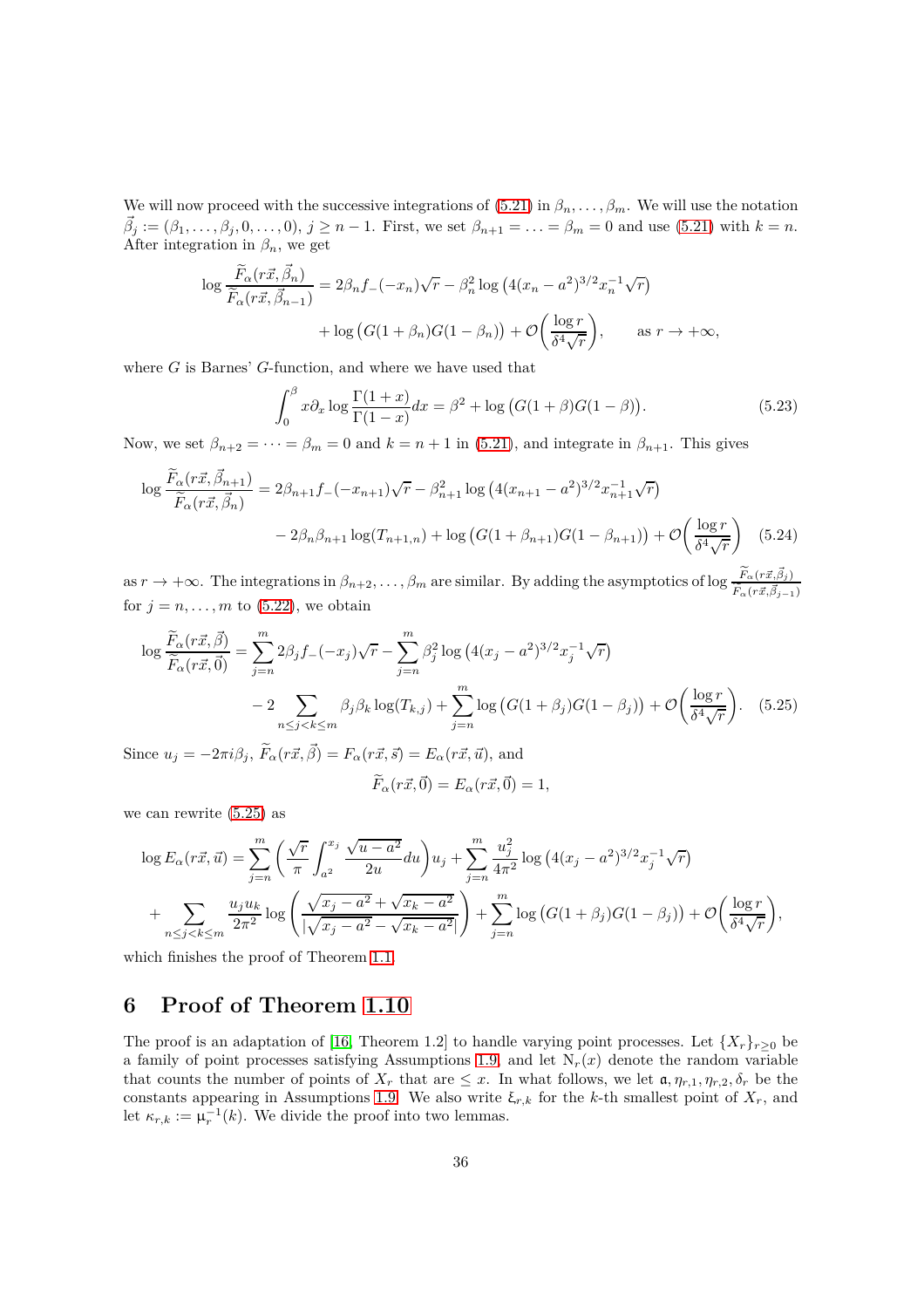<span id="page-36-4"></span>**Lemma 6.1.** *There exist*  $c > 0$  *and*  $r_0 > 0$  *such that for any*  $\epsilon > 0$  *sufficiently small and*  $r > r_0$ *,* 

$$
\mathbb{P}\left(\sup_{x\in((\eta_{r,1}+\delta_r)r,(\eta_{r,2}-\delta_r)r)}\left|\frac{N_r(x)-\mu_r(x)}{\sigma_r^2(x)}\right|>\sqrt{\frac{2}{\mathfrak{a}}(1+\epsilon)}\right)\leq \frac{c\,\mu_r((\eta_{r,1}+\delta_r)r)^{-\epsilon}}{2\epsilon}.\tag{6.1}
$$

*In particular, for any*  $\epsilon > 0$ *,* 

$$
\lim_{r \to +\infty} \mathbb{P}\left(\sup_{x \in ((\eta_{r,1} + \delta_r)r, (\eta_{r,2} - \delta_r)r)} \left|\frac{N_r(x) - \mu_r(x)}{\sigma_r^2(x)}\right| \le \sqrt{\frac{2}{\mathfrak{a}}(1+\epsilon)}\right) = 1.
$$

*Proof.* For each large enough  $r$ ,  $\mu_r$  and  $\sigma_r$  are increasing by part (2) of Assumptions [1.9,](#page-9-1) and therefore

$$
\frac{N_r(x) - \mu_r(x)}{\sigma_r^2(x)} \le \frac{N_r(\kappa_{r,k}) - \mu_r(\kappa_{r,k-1})}{\sigma_r^2(\kappa_{r,k-1})} = \frac{N_r(\kappa_{r,k}) - \mu_r(\kappa_{r,k}) + 1}{\sigma_r^2(\kappa_{r,k-1})}, \quad \text{for all } x \in [\kappa_{r,k-1}, \kappa_{r,k}]
$$
\n(6.2)

and for all  $k \in \mathcal{K}_r := \{k \in \mathbb{N}_{>0} : \kappa_{r,k} > (\eta_{r,1} + \delta_r)r \text{ and } \kappa_{r,k-1} < (\eta_{r,2} - \delta_r)r\}.$  The definition of  $\mathcal{K}_r$ implies in particular that

<span id="page-36-3"></span><span id="page-36-0"></span>
$$
((\eta_{r,1}+\delta_r)r,(\eta_{r,2}-\delta_r)r) \subset \bigcup_{k \in \mathcal{K}_r} [\kappa_{r,k-1},\kappa_{r,k}].
$$

Note that  $\mathcal{K}_r$  is finite and  $\#\mathcal{K}_r \to +\infty$  as  $r \to +\infty$  (this follows directly from Remark [4\)](#page-10-2). Using first [\(6.2\)](#page-36-0), then a union bound and then Markov's inequality, we find

$$
\mathbb{P}\left(\sup_{x\in((\eta_{r,1}+\delta_r)r,(\eta_{r,2}-\delta_r)r)}\frac{N_r(x)-\mu_r(x)}{\sigma_r^2(x)}>\gamma\right) \leq \mathbb{P}\left(\max_{k\in\mathcal{K}_r}\frac{N_r(\kappa_{r,k})-\mu_r(\kappa_{r,k})+1}{\sigma_r^2(\kappa_{r,k-1})}>\gamma\right)
$$
\n
$$
\leq \sum_{k\in\mathcal{K}_r}\mathbb{P}\left(\frac{N_r(\kappa_{r,k})-\mu_r(\kappa_{r,k})+1}{\sigma_r^2(\kappa_{r,k-1})}>\gamma\right) \leq \sum_{k\in\mathcal{K}_r}\mathbb{E}\left[e^{\gamma N_r(\kappa_{r,k})}\right]e^{-\gamma\mu_r(\kappa_{r,k})+\gamma-\gamma^2\sigma_r^2(\kappa_{r,k-1})},\quad(6.3)
$$

for any  $\gamma > 0$ . Let  $k' := \max\{k : k \in \mathcal{K}_r\}$  and  $k'' := \min\{k : k \in \mathcal{K}_r\}$  (note that  $k'$  and  $k''$  depends on *r*, even though this is not indicated in the notation). For all *k* such that  $k'' \leq k \leq k'$ , by definition of  $\mathcal{K}_r$  we can directly use [\(1.32\)](#page-9-4) to obtain an upper bound for  $\mathbb{E}[e^{\gamma \mathbf{N}_r(\kappa_{r,k})}]$ . To also obtain an upper bound for  $\mathbb{E}[e^{\gamma \mathcal{N}_r(\kappa_{r,k'})}]$  using [\(1.32\)](#page-9-4), we need to show that the inequality  $\kappa_{r,k'} < (\eta_{r,2} - \frac{\delta_r}{2})r$  holds for all sufficiently large *r*. Let us write  $\kappa_{r,k'} = \kappa_{r,k'-1} + m$ . We have

<span id="page-36-2"></span><span id="page-36-1"></span>
$$
k' = \mu_r(\mu_r^{-1}(k'-1) + m) \ge k' - 1 + m \inf_{\xi \in [\kappa_{r,k'-1}, \kappa_{r,k'}]} \mu'_r(\xi)
$$
  
 
$$
\ge k' - 1 + \frac{m}{\kappa_{r,k'-1} + m} \inf_{\xi \in [\kappa_{r,k'-1}, \kappa_{r,k'}]} \xi \mu'_r(\xi).
$$
 (6.4)

Note that  $\kappa_{r,k'-1} \geq (\eta_{r,1} + \delta_r)r$  for all sufficiently large *r*, because  $\#\mathcal{K}_r \to +\infty$ . Thus, since  $\xi \mapsto \xi \mu'_r(\xi)$  is non-decreasing by Assumptions [1.9,](#page-9-1)

$$
\inf_{\xi \in [\kappa_{r,k'-1}, \kappa_{r,k'}]} \xi \mu'_r(\xi) = \kappa_{r,k'-1} \mu'_r(\kappa_{r,k'-1}) \ge (\eta_{r,1} + \delta_r) r \mu'_r((\eta_{r,1} + \delta_r) r)
$$
(6.5)

for all large enough *r*. Also, by definition of  $\mathcal{K}_r$ ,  $\kappa_{r,k'-1} \leq (\eta_{r,2} - \delta_r)r$ . Hence, [\(6.4\)](#page-36-1)–[\(6.5\)](#page-36-2) imply

$$
\frac{m}{\delta_r r} \le \frac{1}{\delta_r} \frac{\eta_{r,2} - \delta_r}{(\eta_{r,1} + \delta_r)r\mu'_r((\eta_{r,1} + \delta_r)r) - 1} \le \frac{2(\eta_{r,2} - \delta_r)}{(\eta_{r,1} + \delta_r)\delta_r r\mu'_r((\eta_{r,1} + \delta_r)r)}
$$
(6.6)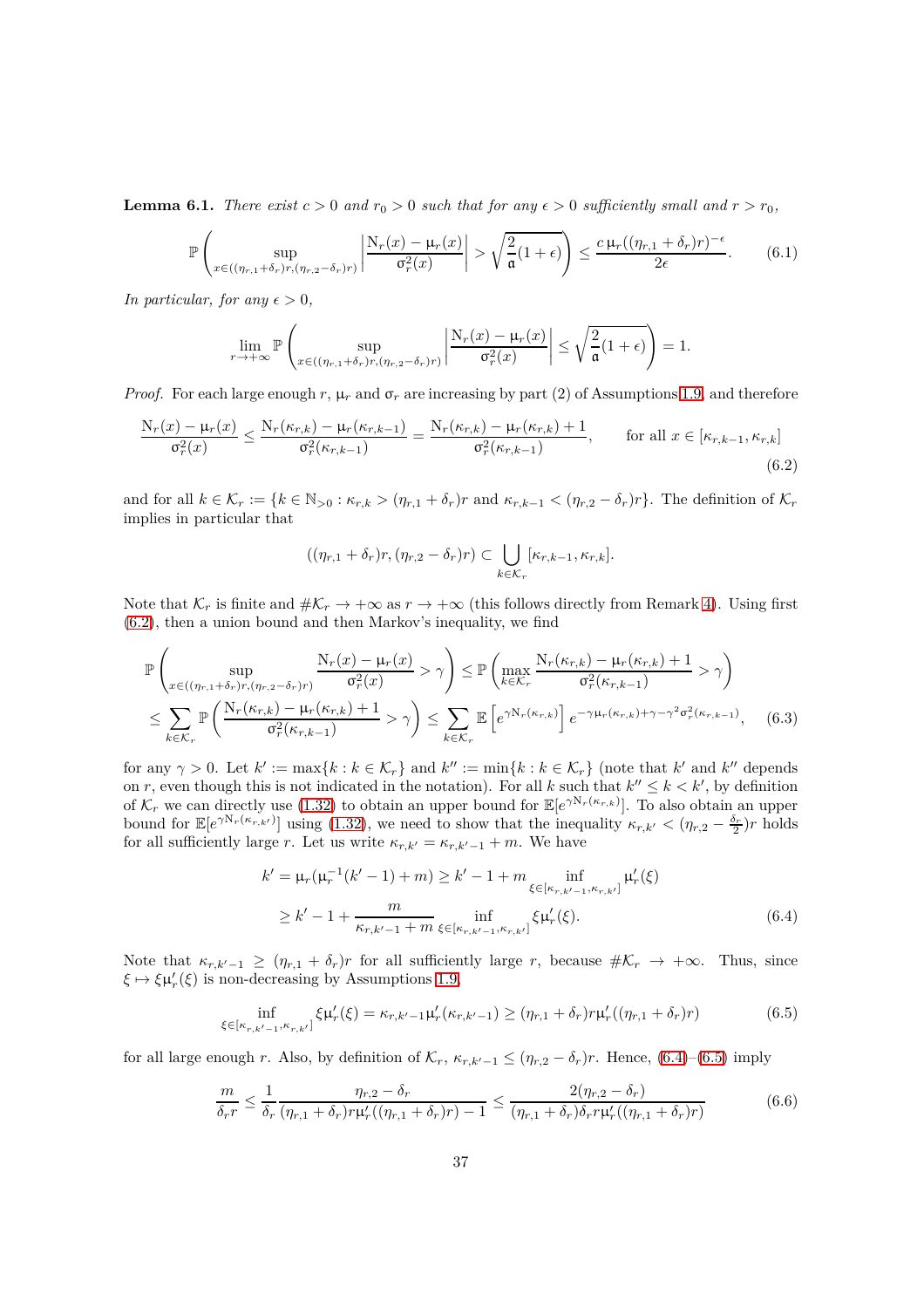for all sufficiently large *r*, and the right-hand side tends to 0 as  $r \to +\infty$  by parts (2) and (4) of Assumptions [1.9.](#page-9-1) This shows that  $\kappa_{r,k'} < (\eta_{r,2} - \frac{\delta_r}{2})r$  for all sufficiently large *r*. Therefore, using  $(1.32)$  in  $(6.3)$ , we obtain

$$
\mathbb{P}\left(\sup_{x\in((\eta_{r,1}+\delta_r)r,(\eta_{r,2}-\delta_r)r)}\frac{\mathrm{N}_r(x)-\mu_r(x)}{\sigma_r^2(x)}>\gamma\right)\leq \mathrm{C} e^{\gamma}\sum_{k\in\mathcal{K}_r}e^{-\frac{\gamma^2}{2}\sigma_r^2(\kappa_{r,k})}e^{\gamma^2(\sigma_r^2(\kappa_{r,k})-\sigma_r^2(\kappa_{r,k-1}))}.
$$

Using the assumption that  $\sigma_r^2 \circ \mu_r^{-1}$  is concave and increasing, we have

$$
\sup_{k \in \mathcal{K}_r} e^{\gamma^2 (\sigma_r^2 (\kappa_{r,k}) - \sigma_r^2 (\kappa_{r,k-1}))} = e^{\gamma^2 (\sigma_r^2 \circ \mu_r^{-1}(k'') - \sigma_r^2 \circ \mu_r^{-1}(k''-1))} \le e^{\gamma^2 (\sigma_r^2 \circ \mu_r^{-1})'(k''-1)}.
$$
 (6.7)

On the other hand, for any  $k_1, k_2 \in [\mu_r(\eta_{r,1}r), \mu_r(\eta_{r,2}r)]$  with  $k_1 \leq k_2$ ,

<span id="page-37-2"></span><span id="page-37-1"></span><span id="page-37-0"></span>
$$
(\sigma_r^2 \circ \mu_r^{-1})'(k_2) \le \frac{(\sigma_r^2 \circ \mu_r^{-1})(k_2) - (\sigma_r^2 \circ \mu_r^{-1})(k_1)}{k_2 - k_1} \le (\sigma_r^2 \circ \mu_r^{-1})'(k_1).
$$
 (6.8)

Moreover, for any  $b_1, b_2 \in [\eta_{r,1}, \eta_{r,2}]$  with  $b_2 > b_1$ ,

$$
\mu_r(b_2r) - \mu_r(b_1r) \ge (b_2 - b_1)r \inf_{x \in [b_1r, b_2r]} \mu'_r(x) \ge \left(1 - \frac{b_1}{b_2}\right) \inf_{x \in [b_1r, b_2r]} x \mu'_r(x) = \left(1 - \frac{b_1}{b_2}\right) b_1 r \mu'_r(b_1r).
$$
\n(6.9)

If  $b_1, b_2 \in (\eta_{r,1} + \frac{\delta_r}{2}, \eta_{r,2} - \frac{\delta_r}{2})$  are chosen such that  $1 - \frac{b_1}{b_2} \ge c_1 \delta_r$  for a certain  $c_1 > 0$  independent of *r*, then the right-hand side of [\(6.9\)](#page-37-0) converges to  $+\infty$  as  $r \to +\infty$  by part (2) of Assumptions [1.9.](#page-9-1) The definition of  $\mathcal{K}_r$  implies that  $k'' - 1 \in (\mu_r((\eta_{r,1} + \delta_r)r) - 1, \mu_r((\eta_{r,1} + \delta_r)r)]$ , and therefore [\(6.9\)](#page-37-0) with  $b_1 = (\eta_{r,1} + \frac{3\delta_r}{4})r$  and  $b_2 = (\eta_{r,1} + \delta_r)r$  implies  $k'' - 1 \in (\mu_r((\eta_{r,1} + \frac{3\delta_r}{4})r), \mu_r((\eta_{r,1} + \delta_r)r)]$ for all sufficiently large *r*. Hence, applying the first inequality in [\(6.8\)](#page-37-1) with  $k_2 = k'' - 1$  and  $k_1 = \mu_r((\eta_{r,1} + \frac{\delta_r}{2})r)$ , and using parts (2) and (4) of Assumptions [1.9,](#page-9-1) we get

$$
(\sigma_r^2 \circ \mu_r^{-1})'(k'' - 1) \le \frac{(\sigma_r^2 \circ \mu_r^{-1})(k'' - 1) - \sigma_r^2((\eta_{r,1} + \frac{\delta_r}{2})r)}{k'' - 1 - \mu_r((\eta_{r,1} + \frac{\delta_r}{2})r)} \le \frac{\sigma_r^2((\eta_{r,1} + \delta_r)r)}{\mu_r((\eta_{r,1} + \frac{3\delta_r}{4})r) - \mu_r((\eta_{r,1} + \frac{\delta_r}{2})r)}
$$
  

$$
\le \frac{4\sigma_r^2((\eta_{r,1} + \delta_r)r)}{\delta_r \inf_{x \in (\eta_{r,1} + \frac{\delta_r}{2}, \eta_{r,1} + \frac{3\delta_r}{4})} r\mu_r'(rx)} \le \frac{\eta_{r,1} + \frac{3\delta_r}{4}}{\eta_{r,1} + \frac{\delta_r}{2}} \frac{4\sigma_r^2((\eta_{r,1} + \delta_r)r)}{\delta_r r\mu_r'((\eta_{r,1} + \frac{\delta_r}{2})r)} \le C'',
$$

for all sufficiently large *r*, where *C* ′′ is independent of *r*. Therefore, the right-hand side of [\(6.7\)](#page-37-2) is bounded by a constant  $C' = C'(M)$  for all *r* sufficiently large and all  $\gamma \in [0, M]$ , where  $M > \sqrt{2/\mathfrak{a}}$ is arbitrary but fixed. Using also the fact that  $\sigma_r^2$  and  $\mu_r$  are increasing, we obtain

<span id="page-37-4"></span><span id="page-37-3"></span>
$$
\mathbb{P}\left(\sup_{x\in((\eta_{r,1}+\delta_r)r,(\eta_{r,2}-\delta_r)r)}\frac{N_r(x)-\mu_r(x)}{\sigma_r^2(x)}>\gamma\right) \le CC'e^{\gamma}\sum_{k\in\mathcal{K}_r}e^{-\frac{\gamma^2}{2}\sigma_r^2(\mu_r^{-1}(k))}
$$
\n
$$
\le CC'e^{\gamma}\left(e^{-\frac{\gamma^2}{2}\sigma_r^2((\eta_{r,1}+\delta_r)r)}+\int_{\mu_r((\eta_{r,1}+\delta_r)r)}^{\mu_r((\eta_{r,2}-\delta_r)r)+1}e^{-\frac{\gamma^2}{2}(\sigma_r^2\circ\mu_r^{-1})(k)}dk\right).
$$
\n(6.10)

The proof for the other bound is similar (and simpler): for any  $\gamma > 0$ ,

$$
\mathbb{P}\left(\sup_{x\in((\eta_{r,1}+\delta_r)r,(\eta_{r,2}-\delta_r)r)}\frac{\mu_r(x)-N_r(x)}{\sigma_r^2(x)}>\gamma\right)\leq \sum_{k\in\mathcal{K}_r}\mathbb{P}\left(\frac{\mu_r(\kappa_{r,k-1})-N_r(\kappa_{r,k-1})+1}{\sigma_r^2(\kappa_{r,k-1})}> \gamma\right)
$$
\n
$$
\leq \sum_{k:k+1\in\mathcal{K}_r}\mathbb{E}\left[e^{-\gamma N_r(\kappa_{r,k})}\right]e^{\gamma\mu_r(\kappa_{r,k})+\gamma-\gamma^2\sigma_r^2(\kappa_{r,k})}\leq C e^{\gamma}\sum_{k:k+1\in\mathcal{K}_r}e^{-\frac{\gamma^2}{2}\sigma_r^2(\mu_r^{-1}(k))}
$$
\n
$$
\leq C e^{\gamma}\left(2e^{-\frac{\gamma^2}{2}(\sigma_r^2(\mu_r^{-1}(\mu_r((\eta_{r,1}+\delta_r)r)-1))}+\int_{\mu_r((\eta_{r,1}+\delta_r)r)}^{\mu_r((\eta_{r,2}-\delta_r)r)}e^{-\frac{\gamma^2}{2}(\sigma_r^2\circ\mu_r^{-1})(k)}dk\right).
$$
\n(6.11)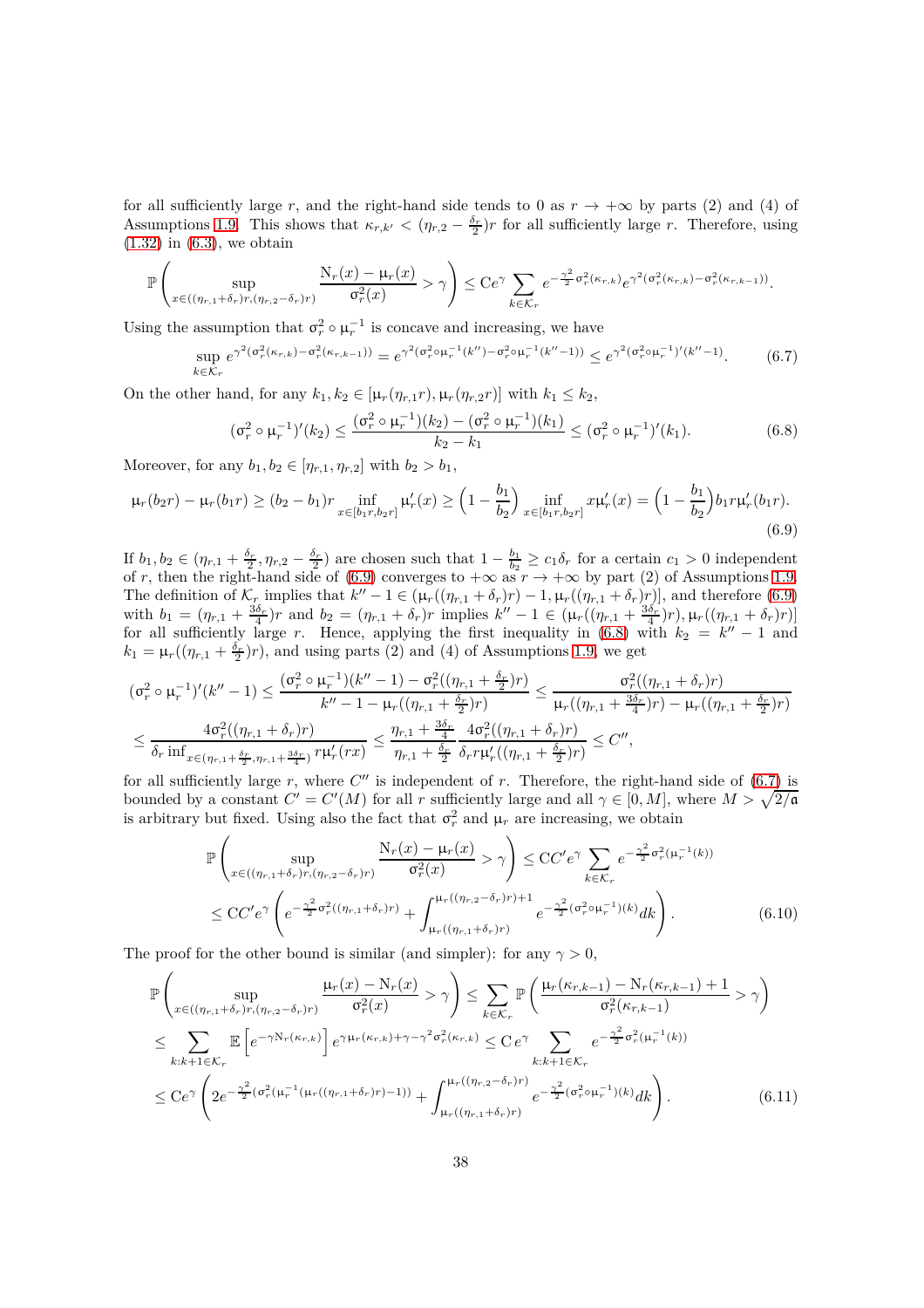The inequalities [\(6.10\)](#page-37-3) and [\(6.11\)](#page-37-4) imply that

$$
\mathbb{P}\left(\sup_{x\in((\eta_{r,1}+\delta_r)r,(\eta_{r,2}-\delta_r)r)}\left|\frac{N_r(x)-\mu_r(x)}{\sigma_r^2(x)}\right|>\gamma\right) \n\leq C(C'+2)e^{\gamma}\left(e^{-\frac{\gamma^2}{2}(\sigma_r^2\circ\mu_r^{-1})(\mu_r((\eta_{r,1}+\delta_r)r)-1)}+\int_{\mu_r((\eta_{r,1}+\delta_r)r)}^{\mu_r((\eta_{r,2}-\delta_r)r)+1}e^{-\frac{\gamma^2}{2}(\sigma_r^2\circ\mu_r^{-1})(k)}dk\right).
$$

The above inequality is valid for any  $\gamma > 0$  but is useful only for  $\gamma > \sqrt{2/\mathfrak{a}}$ . Indeed, using part 3 of Assumptions [1.9,](#page-9-1) we find

$$
\mathbb{P}\left(\sup_{x\in((\eta_{r,1}+\delta_r)r,(\eta_{r,2}-\delta_r)r)}\left|\frac{\mathrm{N}_r(x)-\mu_r(x)}{\sigma_r^2(x)}\right|>\gamma\right)\leq 3\mathrm{C}(C'+2)e^{M}\frac{\mu_r((\eta_{r,1}+\delta_r)r)^{1-\frac{\sigma_2^2}{2}}}{\frac{\sigma_2^2}{2}-1}
$$

for all sufficiently large *r* and for all  $\gamma \in (\sqrt{2}/\mathfrak{a}, M]$ . We obtain the claim with  $c = 6C(C' + 2)e^{M}$ after choosing  $\gamma = \sqrt{\frac{2}{a}(1 + \epsilon)}$ .  $\Box$ 

<span id="page-38-1"></span>**Lemma 6.2.** *Let*  $\epsilon \in (0,1)$  *and*  $\lambda > 1$ *. For all sufficiently large r, if the event* 

<span id="page-38-0"></span>
$$
\sup_{x \in ((\eta_{r,1} + \delta_r)r, (\eta_{r,2} - \delta_r)r)} \left| \frac{\mathrm{N}_r(x) - \mu_r(x)}{\sigma_r^2(x)} \right| \le \sqrt{\frac{2}{\mathfrak{a}}(1+\epsilon)} \tag{6.12}
$$

*holds true, then*

$$
\max_{k \in (\mu_r((\eta_{r,1}+2\delta_r)r), \mu_r((\eta_{r,2}-2\delta_r)r)) \cap \mathbb{N}_{\geq 0}} \frac{|\mu_r(\xi_{r,k}) - k|}{(\sigma_r^2 \circ \mu_r^{-1})(k)} \leq \sqrt{\frac{2}{\mathfrak{a}}(1 + \lambda\epsilon)}.
$$
(6.13)

*Proof.* First, we observe that if  $\xi_{r,k} \leq (\eta_{r,1} + \delta_r)r < (\eta_{r,1} + 2\delta_r)r \leq \kappa_{r,k}$ , then

$$
\mu_r((\eta_{r,1}+2\delta_r)r)\leq \mu_r(\kappa_{r,k})=k=\mathrm{N}_r(\xi_{r,k})\leq \mathrm{N}_r((\eta_{r,1}+\delta_r)r),
$$

and hence, using Assumptions [1.9,](#page-9-1)

$$
\frac{N_r((\eta_{r,1} + \delta_r)r) - \mu_r((\eta_{r,1} + \delta_r)r)}{\sigma_r^2((\eta_{r,1} + \delta_r)r)} \ge \frac{\mu_r((\eta_{r,1} + 2\delta_r)r) - \mu_r((\eta_{r,1} + \delta_r)r)}{\sigma_r^2((\eta_{r,1} + \delta_r)r)}
$$
\n
$$
\ge \frac{\delta_r \inf_{x \in (\eta_{r,1} + \delta_r, \eta_{r,1} + 2\delta_r)} r \mu'_r(xr)}{\sigma_r^2((\eta_{r,1} + \delta_r)r)} \ge \frac{\eta_{r,1} + \delta_r}{\eta_{r,1} + 2\delta_r} \frac{\delta_r r \mu'_r((\eta_{r,1} + \delta_r)r)}{\sigma_r^2((\eta_{r,1} + \delta_r)r)},
$$

and since the right-hand side tends to  $+\infty$  as  $r \to +\infty$ , this contradicts [\(6.12\)](#page-38-0) if *r* is large enough. Similarly, if  $\xi_{r,k} \ge (\eta_{r,2} - \delta_r)r > (\eta_{r,2} - 2\delta_r)r \ge \kappa_{r,k}$ , then

$$
\mu_r((\eta_{r,2}-2\delta_r)r)\geq \mu_r(\kappa_{r,k})=k=\mathrm{N}_r(\xi_{r,k})\geq \mathrm{N}_r((\eta_{r,2}-\delta_r)r),
$$

and we find

$$
\frac{\mu_r((\eta_{r,2}-\delta_r)r)-N_r((\eta_{r,2}-\delta_r)r)}{\sigma_r^2((\eta_{r,2}-\delta_r)r)} \geq \frac{\mu_r((\eta_{r,2}-\delta_r)r)-\mu_r((\eta_{r,2}-2\delta_r)r)}{\sigma_r^2((\eta_{r,2}-\delta_r)r)}
$$

$$
\geq \frac{\delta_r \inf_{\xi \in (\eta_{r,2}-2\delta_r, \eta_{r,2}-\delta_r)} r \mu'_r(r\xi)}{\sigma^2((\eta_{r,2}-\delta_r)r)} \geq \frac{\eta_{r,2}-2\delta_r}{\eta_{r,2}-\delta_r} \frac{\delta_r r \mu'_r((\eta_{r,2}-2\delta_r)r)}{\sigma_r^2((\eta_{r,2}-\delta_r)r)}.
$$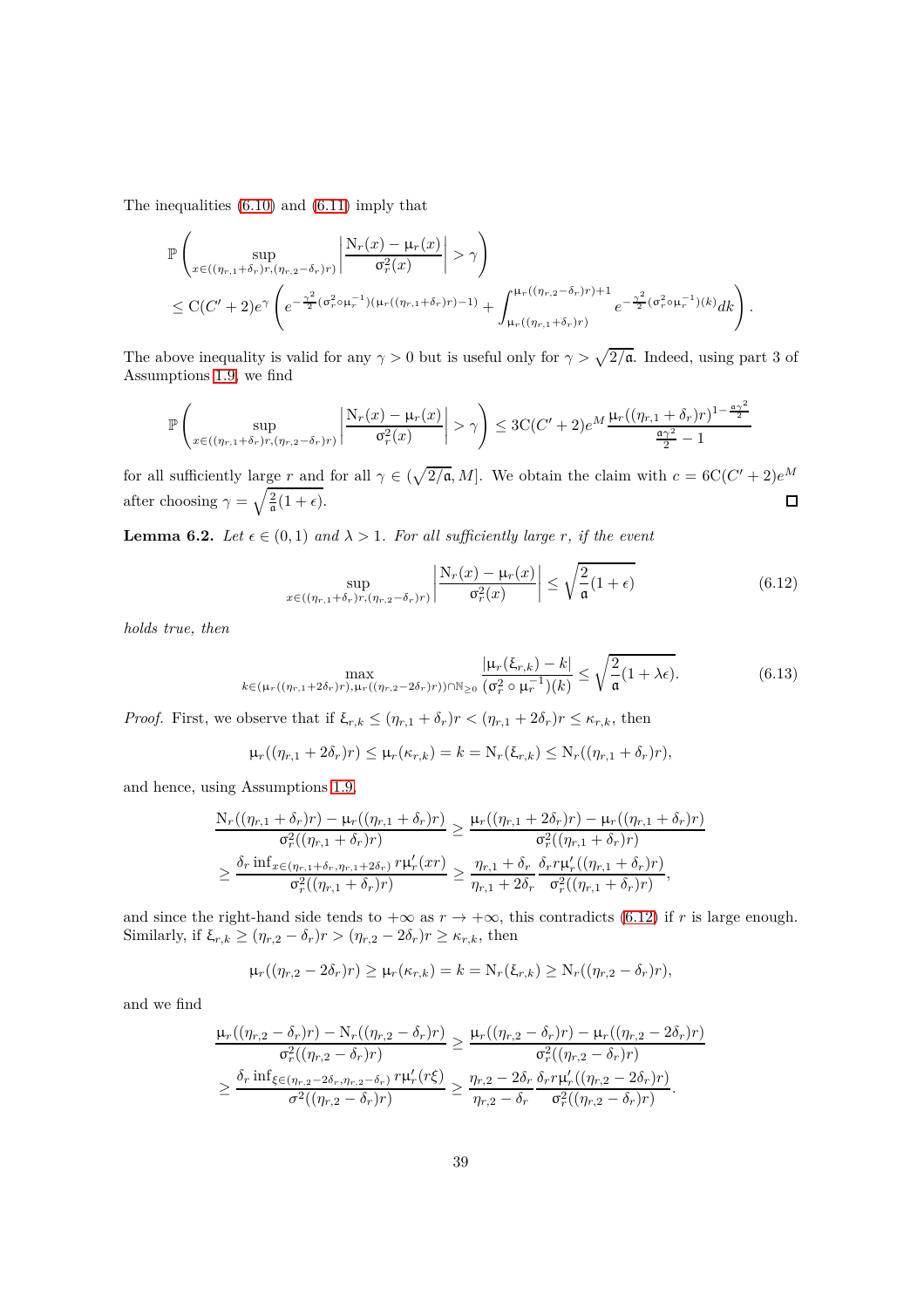The right-hand side tends to  $+\infty$  as  $r \to +\infty$  by Assumptions [1.9,](#page-9-1) so this also contradicts [\(6.12\)](#page-38-0) if *r* is large enough. Therefore, we have shown that  $\xi_{r,k} \in ((\eta_{r,1} + \delta_r)r, (\eta_{r,2} - \delta_r)r)$  for all  $k \in$  $(\mu_r((\eta_{r,1} + 2\delta_r)r), \mu_r((\eta_{r,2} - 2\delta_r)r))$ , provided that *r* is large enough. The rest of the proof follows as in [\[16,](#page-44-14) proof of Lemma 2.2, eq (2.9) and below]. In [\[16\]](#page-44-14), the parameter  $\lambda$  is equal to 2. We consider here the sharper situation  $\lambda > 1$ , but this improvement can be obtained without modifying the idea of the proof of [\[16\]](#page-44-14), so we omit the details here. 口

*Proof of Theorem [1.10.](#page-9-0)* Let  $\lambda > 1$ . By Lemma [6.1,](#page-36-4) there exist  $c > 0$  and  $r_0 > 0$  such that

$$
\mathbb{P}(A) \ge 1 - \frac{c \,\mu_r((\eta_{r,1} + \delta_r)r)^{-\frac{\epsilon}{\lambda}}}{\epsilon}, \qquad \text{for any } r > r_0 \text{ and any small } \epsilon > 0,
$$

and Lemma [6.2](#page-38-1) implies that  $A \subset B$ , where *A* and *B* are the events

$$
A = \left\{ \sup_{x \in ((\eta_{r,1} + \delta_r)r, (\eta_{r,2} - \delta_r)r)} \left| \frac{N_r(x) - \mu_r(x)}{\sigma_r^2(x)} \right| \le \sqrt{\frac{2}{\mathfrak{a}} \left( 1 + \frac{\epsilon}{\lambda} \right)} \right\},
$$
  

$$
B = \left\{ \max_{k \in (\mu_r((\eta_{r,1} + 2\delta_r)r), \mu_r((\eta_{r,2} - 2\delta_r)r)) \cap \mathbb{N}_{\ge 0}} \frac{|\mu_r(\xi_{r,k}) - k|}{(\sigma_r^2 \circ \mu_r^{-1})(k)} \le \sqrt{\frac{2}{\mathfrak{a}} (1 + \epsilon)} \right\}.
$$

Hence  $\mathbb{P}(B) \geq \mathbb{P}(A) \geq 1 - \frac{c \mu_r((\eta_{r,1} + \delta_r)r)^{-\frac{e}{\lambda}}}{\epsilon}$ , which finishes the proof.

# <span id="page-39-0"></span>**A Model RH problems**

## <span id="page-39-1"></span>**A.1 Airy model RH problem**

The following RH problem was introduced in [\[23\]](#page-44-23), and its unique solution can be explicitly written in terms of Airy functions.

- (a)  $\Phi_{Ai}: \mathbb{C} \setminus \Sigma_{Ai} \to \mathbb{C}^{2 \times 2}$  is analytic, where  $\Sigma_{Ai}$  is shown in Figure [6](#page-40-0) (left).
- (b)  $\Phi_{\text{Ai}}$  has the jump relations

$$
\Phi_{Ai,+}(z) = \Phi_{Ai,-}(z) \begin{pmatrix} 0 & 1 \\ -1 & 0 \end{pmatrix}, \text{ on } \mathbb{R}^{-},
$$
  
\n
$$
\Phi_{Ai,+}(z) = \Phi_{Ai,-}(z) \begin{pmatrix} 1 & 1 \\ 0 & 1 \end{pmatrix}, \text{ on } \mathbb{R}^{+},
$$
  
\n
$$
\Phi_{Ai,+}(z) = \Phi_{Ai,-}(z) \begin{pmatrix} 1 & 0 \\ 1 & 1 \end{pmatrix}, \text{ on } e^{\frac{2\pi i}{3}} \mathbb{R}^{+},
$$
  
\n
$$
\Phi_{Ai,+}(z) = \Phi_{Ai,-}(z) \begin{pmatrix} 1 & 0 \\ 1 & 1 \end{pmatrix}, \text{ on } e^{-\frac{2\pi i}{3}} \mathbb{R}^{+}.
$$
  
\n(A.1)

(c) As  $z \to \infty$ ,  $z \notin \Sigma_{\text{Ai}}$ , we have

<span id="page-39-2"></span>
$$
\Phi_{\text{Ai}}(z) = z^{-\frac{\sigma_3}{4}} N \left( I + \frac{\Phi_{\text{Ai},1}}{z^{3/2}} + \mathcal{O}(z^{-3}) \right) e^{-\frac{2}{3}z^{3/2}\sigma_3},\tag{A.2}
$$

where

$$
N = \frac{1}{\sqrt{2}} \begin{pmatrix} 1 & i \\ i & 1 \end{pmatrix}, \qquad \Phi_{\text{Ai},1} = \frac{1}{8} \begin{pmatrix} \frac{1}{6} & i \\ i & -\frac{1}{6} \end{pmatrix}.
$$

As  $z \to 0$ , we have

$$
\Phi_{\text{Ai}}(z) = \mathcal{O}(1). \tag{A.3}
$$

□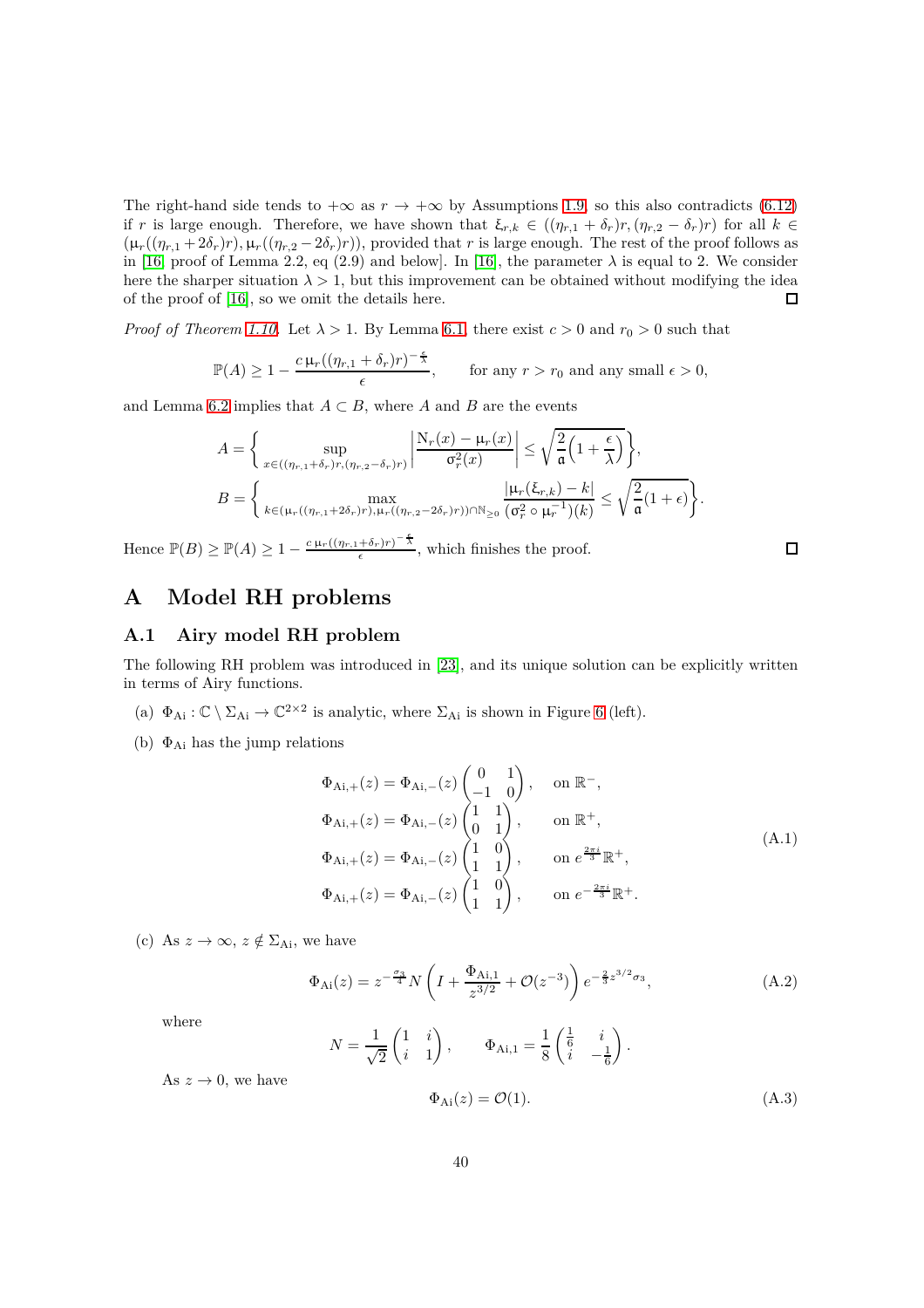

<span id="page-40-0"></span>Figure 6: Left: the jump contour  $\Sigma_{\rm Ai}$  for  $\Phi_{\rm Ai}$ . Right: the jump contour  $\Sigma_{\rm Be}$  for  $\Phi_{\rm Be}$ .

## **A.2 Bessel model RH problem**

Given  $\alpha > -1$ , we define

<span id="page-40-1"></span>
$$
\Phi_{\text{Be}}(z;\alpha) = \begin{cases}\n\left(\begin{matrix}\nI_{\alpha}(2z^{\frac{1}{2}}) & \frac{i}{\pi}K_{\alpha}(2z^{\frac{1}{2}}) \\
2\pi iz^{\frac{1}{2}}I_{\alpha}'(2z^{\frac{1}{2}}) & -2z^{\frac{1}{2}}K_{\alpha}'(2z^{\frac{1}{2}})\n\end{matrix}\right), & \text{arg } z| < \frac{2\pi}{3}, \\
\left(\begin{matrix}\n\frac{1}{2}H_{\alpha}^{(1)}(2(-z)^{\frac{1}{2}}) & \frac{1}{2}H_{\alpha}^{(2)}(2(-z)^{\frac{1}{2}}) \\
\pi z^{\frac{1}{2}}(H_{\alpha}^{(1)})'(2(-z)^{\frac{1}{2}}) & \pi z^{\frac{1}{2}}(H_{\alpha}^{(2)})'(2(-z)^{\frac{1}{2}})\n\end{matrix}\right)e^{\frac{\pi i \alpha}{2}\sigma_{3}}, & \frac{2\pi}{3} < \arg z < \pi, \\
\left(\begin{matrix}\n\frac{1}{2}H_{\alpha}^{(2)}(2(-z)^{\frac{1}{2}}) & -\frac{1}{2}H_{\alpha}^{(1)}(2(-z)^{\frac{1}{2}}) \\
-\pi z^{\frac{1}{2}}(H_{\alpha}^{(2)})'(2(-z)^{\frac{1}{2}}) & \pi z^{\frac{1}{2}}(H_{\alpha}^{(1)})'(2(-z)^{\frac{1}{2}})\n\end{matrix}\right)e^{-\frac{\pi i \alpha}{2}\sigma_{3}}, & -\pi < \arg z < -\frac{2\pi}{3}, \\
(A.4)\n\end{cases}
$$

where  $H_{\alpha}^{(1)}$  and  $H_{\alpha}^{(2)}$  are the Hankel functions of the first and second kind, and  $I_{\alpha}$  and  $K_{\alpha}$  are the modified Bessel functions of the first and second kind.

The matrix-valued function  $\Phi_{\text{Be}}$  was first considered in [\[22\]](#page-44-24) for  $\alpha = 0$  and in [\[37\]](#page-45-24) for general  $\alpha > -1$ . For fixed  $\alpha$ , it is known that  $\Phi_{\text{Be}}$  enjoys the following properties

- (a)  $\Phi_{\text{Be}} : \mathbb{C} \setminus \Sigma_{\text{Be}} \to \mathbb{C}^{2 \times 2}$  is analytic, where  $\Sigma_{\text{Be}}$  is shown in Figure [6](#page-40-0) (right).
- (b)  $\Phi_{\mbox{\footnotesize{Be}}}$  satisfies the jump conditions

<span id="page-40-2"></span>
$$
\Phi_{\text{Be},+}(z) = \Phi_{\text{Be},-}(z) \begin{pmatrix} 0 & 1 \\ -1 & 0 \end{pmatrix}, \qquad z \in \mathbb{R}^-,
$$
  
\n
$$
\Phi_{\text{Be},+}(z) = \Phi_{\text{Be},-}(z) \begin{pmatrix} 1 & 0 \\ e^{\pi i \alpha} & 1 \end{pmatrix}, \qquad z \in e^{\frac{2\pi i}{3}} \mathbb{R}^+,
$$
  
\n
$$
\Phi_{\text{Be},+}(z) = \Phi_{\text{Be},-}(z) \begin{pmatrix} 1 & 0 \\ e^{-\pi i \alpha} & 1 \end{pmatrix}, \quad z \in e^{-\frac{2\pi i}{3}} \mathbb{R}^+.
$$
\n(A.5)

(c) As  $z \to \infty$ ,  $z \notin \Sigma_{\text{Be}}$ , we have

<span id="page-40-3"></span>
$$
\Phi_{\text{Be}}(z;\alpha) = (2\pi z^{\frac{1}{2}})^{-\frac{\sigma_3}{2}} N \left( I + \sum_{k=1}^{\infty} \widetilde{\Phi}_{\text{Be},k}(\alpha) z^{-k/2} \right) e^{2z^{\frac{1}{2}} \sigma_3},\tag{A.6}
$$

for certain matrices  $\widetilde{\Phi}_{\text{Be},k}(\alpha)$  independent of z.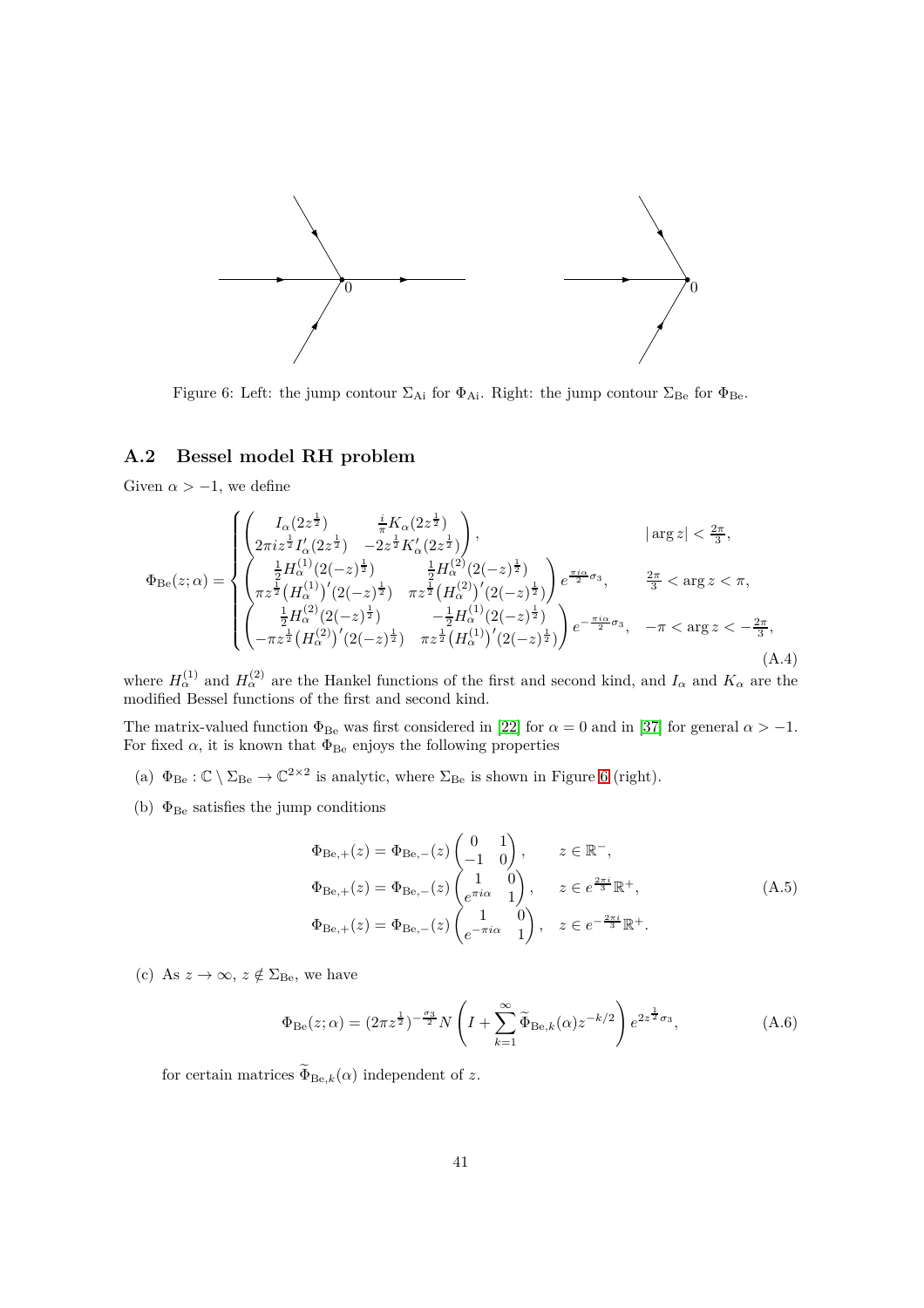(d) As *z* tends to 0,

$$
\Phi_{\text{Be}}(z;\alpha) = \begin{cases}\n\begin{pmatrix}\n\mathcal{O}(1) & \mathcal{O}(1) \\
\mathcal{O}(1) & \mathcal{O}(1)\n\end{pmatrix} z^{\frac{\alpha}{2}\sigma_3}, & |\arg z| < \frac{2\pi}{3}, \\
\begin{pmatrix}\n\mathcal{O}(z^{-\frac{\alpha}{2}}) & \mathcal{O}(z^{-\frac{\alpha}{2}}) \\
\mathcal{O}(z^{-\frac{\alpha}{2}}) & \mathcal{O}(z^{-\frac{\alpha}{2}})\n\end{pmatrix}, & \frac{2\pi}{3} < |\arg z| < \pi, \\
\text{if } \alpha > 0.\n\end{cases} (A.7)
$$

Also, in [\[12,](#page-44-11) eqs (7.5) and (7.6)] it was shown that, for *z* in a neighborhood of 0,

<span id="page-41-1"></span>
$$
\Phi_{\text{Be}}(z;\alpha) = \Phi_{\text{Be},0}(z;\alpha) z^{\frac{\alpha}{2}\sigma_3} \begin{pmatrix} 1 & h(z) \\ 0 & 1 \end{pmatrix} H_0(z), \tag{A.8}
$$

where  $H_0$  is given by [\(2.9\)](#page-14-7), *h* by [\(2.11\)](#page-14-8), and  $\Phi_{\text{Be},0}$  is analytic in a neighborhood of 0 and satisfies

$$
\Phi_{\text{Be},0}(0;\alpha) = \begin{cases}\n\begin{pmatrix}\n\frac{1}{\Gamma(1+\alpha)} & \frac{i\Gamma(\alpha)}{2\pi} \\
\frac{i\pi}{\Gamma(\alpha)} & \frac{\Gamma(1+\alpha)}{2}\n\end{pmatrix}, & \text{if } \alpha \neq 0, \\
\begin{pmatrix}\n1 & \frac{\gamma_{\text{E}}}{\pi i} \\
0 & 1\n\end{pmatrix}, & \text{if } \alpha = 0,\n\end{cases}
$$
\n(A.9)

where  $\gamma_E$  is Euler's gamma constant.

We emphasize that the asymptotics [\(A.6\)](#page-40-3) are valid only as  $z \to \infty$  while  $\alpha$  remains in a compact subset of  $(-1, +\infty)$ . Our task in the rest of this section is to find uniform asymptotics for  $\Phi_{\text{Be}}(z, \alpha)$ as  $z \to \infty$  and simultaneously  $\alpha \to +\infty$ . The uniform asymptotics of  $I_\alpha(\alpha z)$  and  $K_\alpha(\alpha z)$  as  $z \to \infty$ ,  $\text{Re } z > 0$ , and  $\alpha \to +\infty$  are given in [\[41,](#page-45-25) Chapter 10, equations (7.18)–(7.19)]. As  $z \to \infty$  in the right half-plane  $\text{Re } z > 0$  and simultaneously  $\alpha \to +\infty$ , we have

$$
I_{\alpha}(\alpha z) = \frac{e^{\alpha \xi(z)}}{(2\pi \alpha)^{1/2}(1+z^2)^{1/4}} \left(1 + \frac{3p(z) - 5p(z)^3}{24\alpha} + \mathcal{O}\left(\frac{1}{(\alpha z)^2}\right)\right),\tag{A.10}
$$

$$
K_{\alpha}(\alpha z) = \left(\frac{\pi}{2\alpha}\right)^{1/2} \frac{e^{-\alpha\xi(z)}}{(1+z^2)^{1/4}} \left(1 - \frac{3p(z) - 5p(z)^3}{24\alpha} + \mathcal{O}\left(\frac{1}{(\alpha z)^2}\right)\right),\tag{A.11}
$$

where the error terms are uniform for  $|\arg z| \leq \frac{\pi}{2} - \delta$  for each fixed  $\delta > 0$  and

<span id="page-41-3"></span><span id="page-41-2"></span><span id="page-41-0"></span>
$$
p(z) = \frac{1}{\sqrt{1+z^2}}, \qquad \xi(z) = \sqrt{1+z^2} + \log \frac{z}{1+\sqrt{1+z^2}}.
$$
 (A.12)

In  $(A.12)$ , the principal branch is used for the square roots and the logarithm. To evaluate the asymptotics of  $I'_{\alpha}(\alpha z)$  and  $K'_{\alpha}(\alpha z)$ , we use [\(A.10\)](#page-41-2) and [\(A.11\)](#page-41-3) together with

$$
I'_{\alpha}(\alpha z) = \frac{I_{\alpha+1}(\alpha z) + I_{\alpha-1}(\alpha z)}{2}, \qquad K'_{\alpha}(\alpha z) = -K_{\alpha-1}(\alpha z) - \frac{1}{z}K_{\alpha}(\alpha z),
$$
  

$$
e^{(\alpha+1)\xi(\frac{\alpha z}{\alpha+1})} = e^{\alpha\xi(z)} \frac{z}{1+\sqrt{1+z^2}} \left(1 - \frac{p(z)}{2\alpha} + \mathcal{O}\left(\frac{1}{(\alpha z)^2}\right)\right),
$$
  

$$
e^{(\alpha-1)\xi(\frac{\alpha z}{\alpha-1})} = e^{\alpha\xi(z)} \frac{1+\sqrt{1+z^2}}{z} \left(1 - \frac{p(z)}{2\alpha} + \mathcal{O}\left(\frac{1}{(\alpha z)^2}\right)\right).
$$

As  $z \to \infty$ , Re  $z > 0$ , and simultaneously  $\alpha \to +\infty$ , we obtain

<span id="page-41-5"></span>
$$
I'_{\alpha}(\alpha z) = \frac{e^{\alpha \xi(z)} (1+z^2)^{1/4}}{(2\pi \alpha)^{1/2} z} \left(1 + \frac{-9p(z) + 7p(z)^3}{24\alpha} + \mathcal{O}\left(\frac{1}{(\alpha z)^2}\right)\right),\tag{A.13}
$$

<span id="page-41-4"></span>
$$
K'_{\alpha}(\alpha z) = \left(\frac{\pi}{2\alpha}\right)^{1/2} \frac{e^{-\alpha\xi(z)}(1+z^2)^{1/4}}{-z} \left(1 + \frac{9p(z) - 7p(z)^3}{24\alpha} + \mathcal{O}\left(\frac{1}{(\alpha z)^2}\right)\right). \tag{A.14}
$$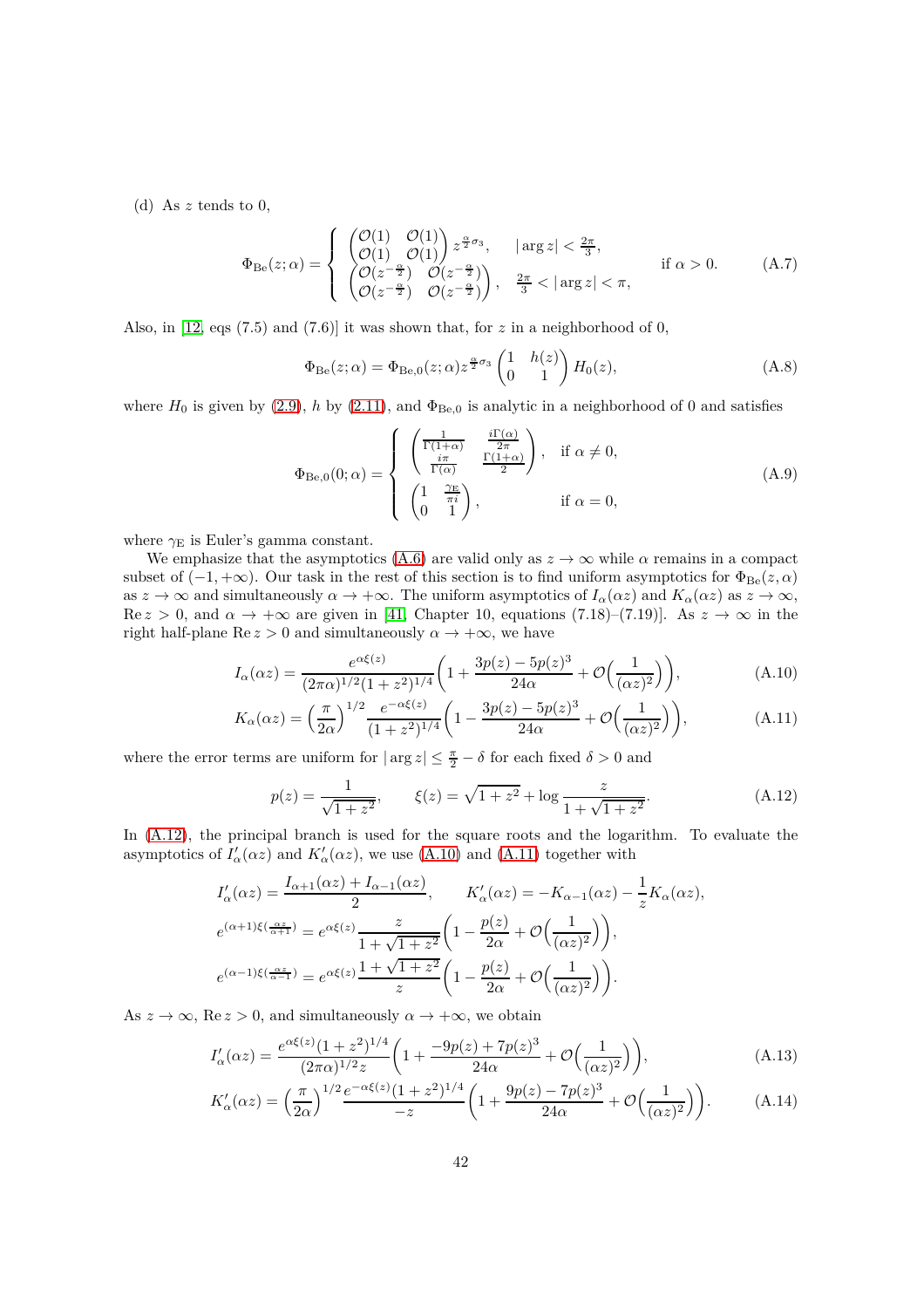Setting  $z \mapsto 2\sqrt{z\alpha^{-1}}$  in [\(A.10\)](#page-41-2)–[\(A.14\)](#page-41-4), we obtain, as  $\alpha \to +\infty$  and  $\sqrt{z\alpha^{-1}} \to \infty$  uniformly for  $|\arg z| < \frac{2\pi}{3},$ 

$$
\Phi_{\text{Be}}(z;\alpha) = \left(\sqrt{\pi}(\alpha^2 + 4z)^{\frac{1}{4}}\right)^{-\sigma_3} N\left(I + \Phi_{\text{Be},1}(z;\alpha)z^{-1/2} + \mathcal{O}(z^{-1})\right) e^{\alpha\xi\left(\frac{2\sqrt{z}}{\alpha}\right)\sigma_3},\tag{A.15}
$$

where  $\Phi_{\text{Be},1}(z;\alpha)$  is uniformly bounded and given by

<span id="page-42-2"></span><span id="page-42-1"></span>
$$
\Phi_{\text{Be},1}(z;\alpha) = \sqrt{z} \begin{pmatrix} \frac{-3p(\frac{2\sqrt{z}}{\alpha}) + p(\frac{2\sqrt{z}}{\alpha})^3}{\alpha} & \frac{i(-p(\frac{2\sqrt{z}}{\alpha}) + p(\frac{2\sqrt{z}}{\alpha})^3)}{\alpha} \\ \frac{i(-p(\frac{2\sqrt{z}}{\alpha}) + p(\frac{2\sqrt{z}}{\alpha})^3)}{4\alpha} & \frac{3p(\frac{2\sqrt{z}}{\alpha}) - p(\frac{2\sqrt{z}}{\alpha})^3}{24\alpha} \end{pmatrix} .
$$
\n(A.16)

In fact, the asymptotic formula [\(A.15\)](#page-42-1) is valid as  $\alpha \to +\infty$  and  $\sqrt{z\alpha^{-1}} \to \infty$  uniformly for all values of  $\arg z$  (not just in the sector  $|\arg z| < \frac{2\pi}{3}$ ). To see this, we employ the identities (see [\[42,](#page-45-26) eq  $(10.27.8)]$ 

$$
H_{\alpha}^{(1)}(z) = \frac{2}{\pi} e^{-\frac{\pi i}{2}(\alpha+1)} K_{\alpha}(-iz),
$$
  
\n
$$
H_{\alpha}^{(2)}(z) = \frac{2}{\pi} e^{\frac{\pi i}{2}(\alpha+1)} K_{\alpha}(iz),
$$
  
\n
$$
-\pi < \arg(z) \le \frac{\pi}{2},
$$

to write

<span id="page-42-3"></span>
$$
\Phi_{\text{Be}}(z;\alpha) = \begin{cases}\n\begin{pmatrix}\n-\frac{i}{\pi}K_{\alpha}(-i2(-z)^{\frac{1}{2}}) & \frac{i}{\pi}K_{\alpha}(i2(-z)^{\frac{1}{2}}) \\
-2z^{\frac{1}{2}}K'_{\alpha}(-i2(-z)^{\frac{1}{2}}) & -2z^{\frac{1}{2}}K'_{\alpha}(i2(-z)^{\frac{1}{2}})\n\end{pmatrix}, & \frac{2\pi}{3} < \arg z < \pi, \\
\begin{pmatrix}\n\frac{i}{\pi}K_{\alpha}(i2(-z)^{\frac{1}{2}}) & \frac{i}{\pi}K_{\alpha}(-i2(-z)^{\frac{1}{2}}) \\
2z^{\frac{1}{2}}K'_{\alpha}(i2(-z)^{\frac{1}{2}}) & -2z^{\frac{1}{2}}K'_{\alpha}(-i2(-z)^{\frac{1}{2}})\n\end{pmatrix}, & -\pi < \arg z < -\frac{2\pi}{3}.\n\end{cases} (A.17)
$$

We now observe that the asymptotic formulas [\(A.11\)](#page-41-3) and [\(A.14\)](#page-41-4) for  $K_{\alpha}(\alpha z)$  and  $K'_{\alpha}(\alpha z)$  are in fact valid uniformly for all  $|\arg z| \leq \pi$  as  $z \to \infty$  and  $\alpha \to +\infty$ , provided that the functions  $(1 + z^2)^{1/4}$ ,  $p(z)$  and  $\xi(z)$  are analytically continued in the natural way as *z* crosses the imaginary axis, see [\[41,](#page-45-25) Chapter 10, Section 8.2]. (The formulas [\(A.10\)](#page-41-2) and [\(A.13\)](#page-41-5) cannot be analytically continued in the same way.) Substituting the asymptotics [\(A.11\)](#page-41-3) and [\(A.14\)](#page-41-4) into [\(A.17\)](#page-42-3), we conclude after a long calculation that [\(A.15\)](#page-42-1) holds as  $\alpha \to +\infty$  and  $\sqrt{z\alpha^{-1}} \to \infty$  uniformly also for  $\frac{2\pi}{3} < \arg z < \pi$  and  $-\pi < \arg z < -\frac{2\pi}{3}.$ 

#### <span id="page-42-0"></span>**A.3 Confluent hypergeometric model RH problem**

The following RH problem depends on a parameter  $\beta \in i\mathbb{R}$  and was introduced in [\[34\]](#page-45-22). Its unique solution can be explicitly written in terms of confluent hypergeometric function.

- (a)  $\Phi_{HG}: \mathbb{C} \setminus \Sigma_{HG} \to \mathbb{C}^{2 \times 2}$  is analytic, where  $\Sigma_{HG}$  is shown in Figure [7.](#page-43-0)
- (b) For  $z \in \Gamma_k$  (see Figure [7\)](#page-43-0),  $k = 1, \ldots, 6$ ,  $\Phi_{HG}$  obeys the jump relations

$$
\Phi_{\text{HG},+}(z) = \Phi_{\text{HG},-}(z) J_k,\tag{A.18}
$$

where

$$
J_1 = \begin{pmatrix} 0 & e^{-i\pi\beta} \\ -e^{i\pi\beta} & 0 \end{pmatrix}, \quad J_2 = \begin{pmatrix} 1 & 0 \\ e^{i\pi\beta} & 1 \end{pmatrix}, \quad J_3 = \begin{pmatrix} 1 & 0 \\ e^{-i\pi\beta} & 1 \end{pmatrix}
$$

$$
J_4 = \begin{pmatrix} 0 & e^{i\pi\beta} \\ -e^{-i\pi\beta} & 0 \end{pmatrix}, \quad J_5 = \begin{pmatrix} 1 & 0 \\ e^{-i\pi\beta} & 1 \end{pmatrix}, \quad J_6 = \begin{pmatrix} 1 & 0 \\ e^{i\pi\beta} & 1 \end{pmatrix}.
$$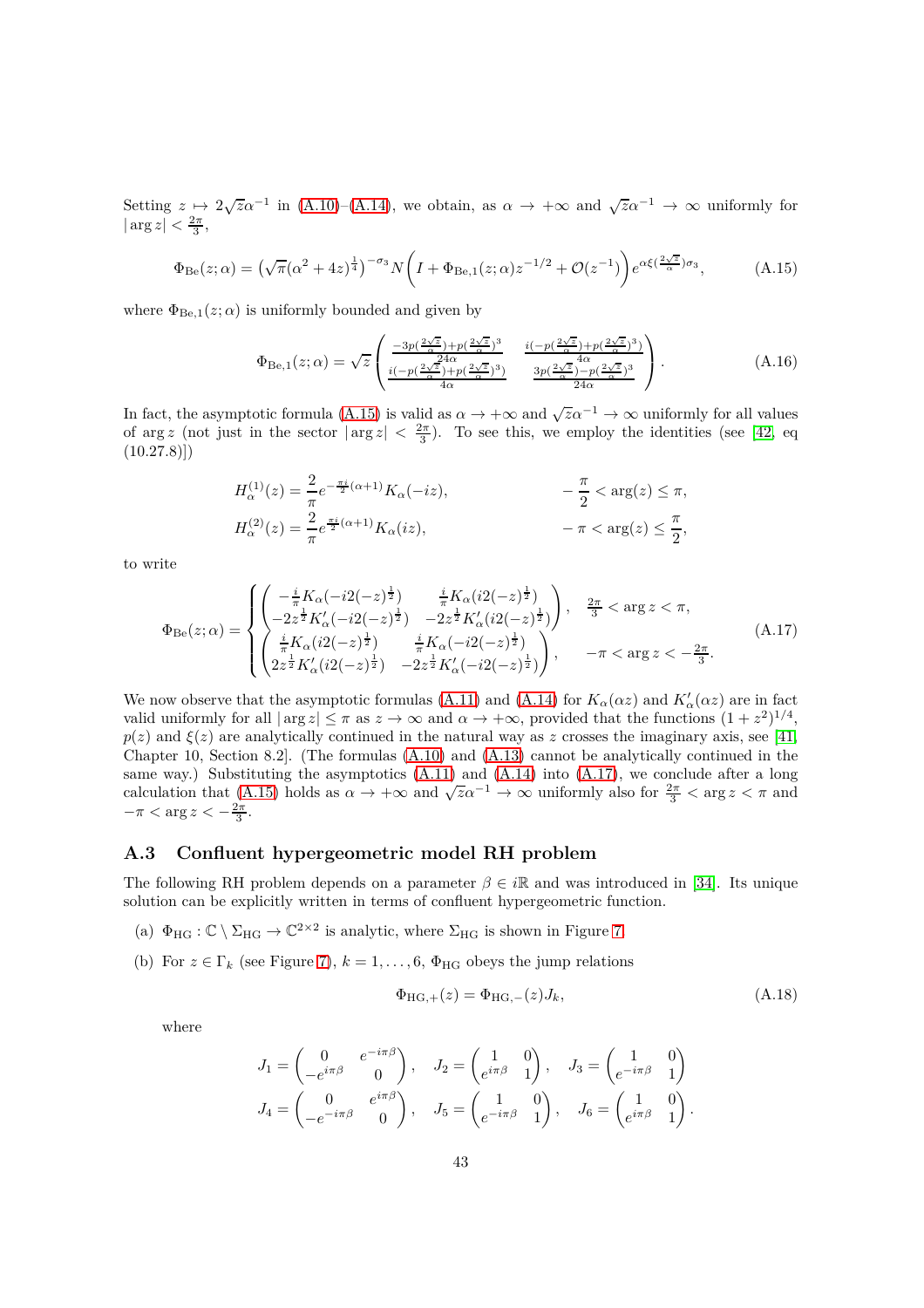

<span id="page-43-0"></span>Figure 7: The jump contour  $\Sigma_{HG}$ . For each  $k = 1, \ldots, 6$ , the angle formed by  $\Gamma_k$  and  $(0, +\infty)$  is a multiple of  $\frac{\pi}{4}$ .

(c) As  $z \to \infty$ ,  $z \notin \Sigma_{HG}$ , we have

$$
\Phi_{\rm HG}(z) = \left( I + \frac{\Phi_{\rm HG,1}(\beta)}{z} + \mathcal{O}(z^{-2}) \right) z^{-\beta \sigma_3} e^{-\frac{z}{2}\sigma_3} \begin{cases} e^{i\pi \beta \sigma_3}, & \frac{\pi}{2} < \arg z < \frac{3\pi}{2}, \\ \left( 0 & -1 \\ 1 & 0 \end{cases} , \quad \frac{\pi}{2} < \arg z < \frac{\pi}{2}, \end{cases} \tag{A.19}
$$

where

<span id="page-43-1"></span>
$$
\Phi_{\text{HG},1}(\beta) = \beta^2 \begin{pmatrix} -1 & \tau(\beta) \\ -\tau(-\beta) & 1 \end{pmatrix}, \qquad \tau(\beta) = \frac{-\Gamma(-\beta)}{\Gamma(\beta+1)}.
$$
 (A.20)

In [\(A.19\)](#page-43-1), the root is defined by  $z^{\beta} = |z|^{\beta} e^{i\beta \arg z}$  with  $\arg z \in \left(-\frac{\pi}{2}, \frac{3\pi}{2}\right)$ . As  $z \to 0$ , we have

$$
\Phi_{HG}(z) = \begin{cases}\n\begin{pmatrix}\n\mathcal{O}(1) & \mathcal{O}(\log z) \\
\mathcal{O}(1) & \mathcal{O}(\log z)\n\end{pmatrix}, & \text{if } z \in II \cup V, \\
\begin{pmatrix}\n\mathcal{O}(\log z) & \mathcal{O}(\log z) \\
\mathcal{O}(\log z) & \mathcal{O}(\log z)\n\end{pmatrix}, & \text{if } z \in I \cup III \cup IV \cup VI.\n\end{cases} (A.21)
$$

We will need the following more detailed asymptotics: as  $z \to 0$ ,  $z \in II$ , we have

<span id="page-43-2"></span>
$$
\Phi_{HG}(z) = \begin{pmatrix} \Psi_{11} & \Psi_{12} \\ \Psi_{21} & \Psi_{22} \end{pmatrix} (I + \mathcal{O}(z)) \begin{pmatrix} 1 & \frac{\sin(\pi \beta)}{\pi} \log z \\ 0 & 1 \end{pmatrix}, \tag{A.22}
$$

where the argument of  $\log z = \log |z| + i \arg z$  is such that  $\arg z \in \left(-\frac{\pi}{2}, \frac{3\pi}{2}\right)$ , and

$$
\Psi_{11} = \Gamma(1 - \beta), \qquad \Psi_{12} = \frac{1}{\Gamma(\beta)} \left( \frac{\Gamma'(1 - \beta)}{\Gamma(1 - \beta)} + 2\gamma_{\mathcal{E}} - i\pi \right),
$$
  

$$
\Psi_{21} = \Gamma(1 + \beta), \qquad \Psi_{22} = \frac{-1}{\Gamma(-\beta)} \left( \frac{\Gamma'(-\beta)}{\Gamma(-\beta)} + 2\gamma_{\mathcal{E}} - i\pi \right),
$$

where  $\gamma_{\rm E}$  is Euler's gamma constant.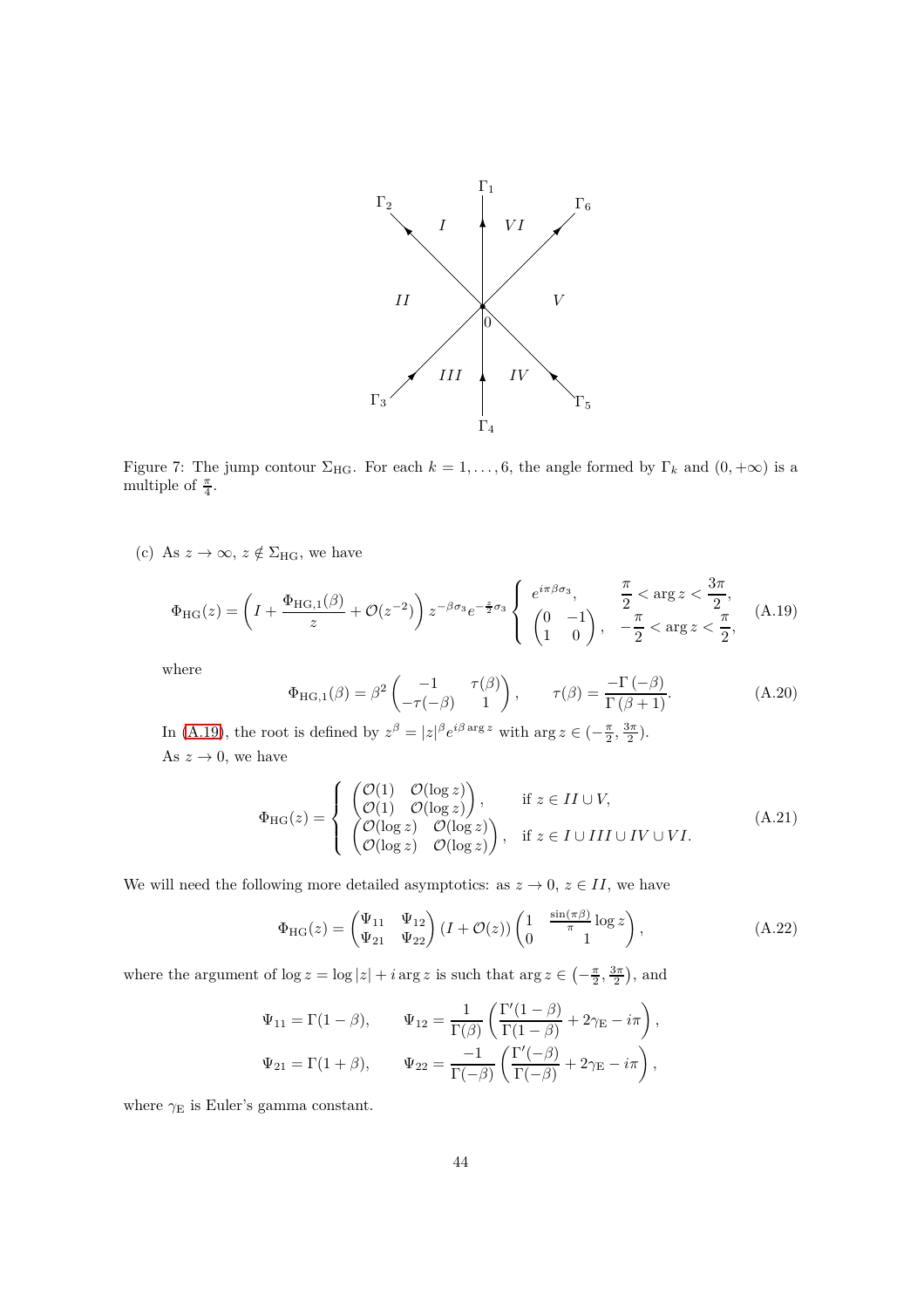# <span id="page-44-18"></span>**References**

- <span id="page-44-1"></span>[1] L.-P. Arguin, D. Belius, and P. Bourgade, Maximum of the characteristic polynomial of random unitary matrices. *Comm. Math. Phys.* **349** (2017), 703–751.
- <span id="page-44-6"></span>[2] Z. Bai, J.W. Silverstein. *Spectral Analysis of Large Dimensional Random Matrices. Second Edition.* **20** (2010), Springer, New York.
- <span id="page-44-2"></span>[3] E. Basor and H. Widom, Toeplitz and Wiener-Hopf determinants with piecewise continuous symbols, *J. Funct. Anal.* **50** (1983), 387–413.
- <span id="page-44-0"></span>[4] A. Borodin, *Determinantal point processes*, The Oxford handbook of random matrix theory, 231–249, Oxford Univ. Press, Oxford, 2011.
- <span id="page-44-8"></span>[5] A. Borodin and P.J. Forrester, Increasing subsequences and the hard-to-soft edge transition in matrix ensembles, *J. Phys. A* **36** (2003), 2963–2981.
- <span id="page-44-12"></span>[6] T. Bothner, P. Deift, A. Its, I. Krasovsky, On the asymptotic behavior of a log gas in the bulk scaling limit in the presence of a varying external potential I, *Comm. Math. Phys.* **337** (2015), 1397–1463.
- <span id="page-44-10"></span>[7] T. Bothner and R. Buckingham, Large deformations of the Tracy-Widom distribution I. Non-oscillatory asymptotics, *Comm. Math. Phys.*, **359** (2018), 223–263.
- <span id="page-44-7"></span>[8] T. Bothner, A. Its and A. Prokhorov, On the analysis of incomplete spectra in random matrix theory through an extension of the Jimbo-Miwa-Ueno differential, *Adv. Math.* **345** (2019), 483–551.
- <span id="page-44-16"></span>[9] A.M. Budylin and V.S. Buslaev, Quasiclassical asymptotics of the resolvent of an integral convolution operator with a sine kernel on a finite interval, *Algebra i Analiz* **7** (1995), 79–103.
- <span id="page-44-17"></span>[10] A.I. Bufetov, Rigidity of determinantal point processes with the Airy, the Bessel and the Gamma kernel, *Bull. Math. Sci.* **6** (2016), 163–172.
- <span id="page-44-11"></span>[11] A.I. Bufetov, Conditional measures of determinantal point processes, *Funct. Anal. Appl.* **54** (2020), 7–20.
- <span id="page-44-9"></span>[12] C. Charlier, Exponential moments and piecewise thinning for the Bessel process, *Int. Math. Res. Not. IMRN* **2020** (2020), rnaa054.
- <span id="page-44-19"></span>[13] C. Charlier, Large gap asymptotics for the generating function of the sine point process, *Proc. Lond. Math. Soc.*, plms.12393.
- <span id="page-44-13"></span>[14] C. Charlier, Upper bounds for the maximum deviation of the Pearcey process, [arXiv:2009.13225.](http://arxiv.org/abs/2009.13225)
- <span id="page-44-14"></span>[15] C. Charlier and T. Claeys, Large gap asymptotics for Airy kernel determinants with discontinuities, *Comm. Math. Phys.* **375** (2020), 1299–1339.
- <span id="page-44-5"></span>[16] C. Charlier and T. Claeys, Global rigidity and exponential moments for soft and hard edge point processes, [arXiv:2002.03833.](http://arxiv.org/abs/2002.03833)
- <span id="page-44-20"></span>[17] C. Charlier and A. Doeraene, The generating function for the Bessel point process and a system of coupled Painlev´e V equations, *Random Matrices Theory Appl.* **8** (2019), 31 pp.
- <span id="page-44-4"></span>[18] T. Claeys, B. Fahs, G. Lambert, and C. Webb, How much can the eigenvalues of a random Hermitian matrix fluctuate?, to appear in *Duke Math J.*, [arXiv:1906.01561.](http://arxiv.org/abs/1906.01561)
- [19] T. Claeys and A.B.J. Kuijlaars, Universality in unitary random matrix ensembles when the soft edge meets the hard edge, in "Integrable Systems and Random Matrices: in honor of Percy Deift", *Contemporary Mathematics* **458**, Amer. Math. Soc., Providence R.I. 2008, 265–280.
- <span id="page-44-22"></span><span id="page-44-15"></span>[20] D. Dai, S.–X. Xu, L. Zhang, On the deformed Pearcey determinant, [arXiv:2007.12691.](http://arxiv.org/abs/2007.12691)
- <span id="page-44-24"></span>[21] P. Deift, *Orthogonal Polynomials and Random Matrices: A Riemann-Hilbert Approach*, Amer. Math. Soc. **3** (2000).
- [22] P. Deift, A. Its and X. Zhou, A Riemann-Hilbert approach to asymptotic problems arising in the theory of random matrix models, and also in the theory of integrable statistical mechanics, *Ann. of Math.* **146** (1997), 149–235.
- <span id="page-44-23"></span>[23] P. Deift, T. Kriecherbauer, K.T-R McLaughlin, S. Venakides and X. Zhou, Strong asymptotics of orthogonal polynomials with respect to exponential weights, *Comm. Pure Appl. Math.* **52** (1999), 1491– 1552.
- <span id="page-44-21"></span>[24] P. Deift and X. Zhou, A steepest descent method for oscillatory Riemann-Hilbert problems. Asymptotics for the MKdV equation, *Ann. Math.* **137** (1993), 295–368.
- <span id="page-44-3"></span>[25] L. Dumaz, Y. Li and B. Valk´o, Operator level hard-to-soft transition for *β*-ensembles, *Electron. J. Probab.* **26** (2021), 1–28, DOI: 10.1214/21-EJP602.